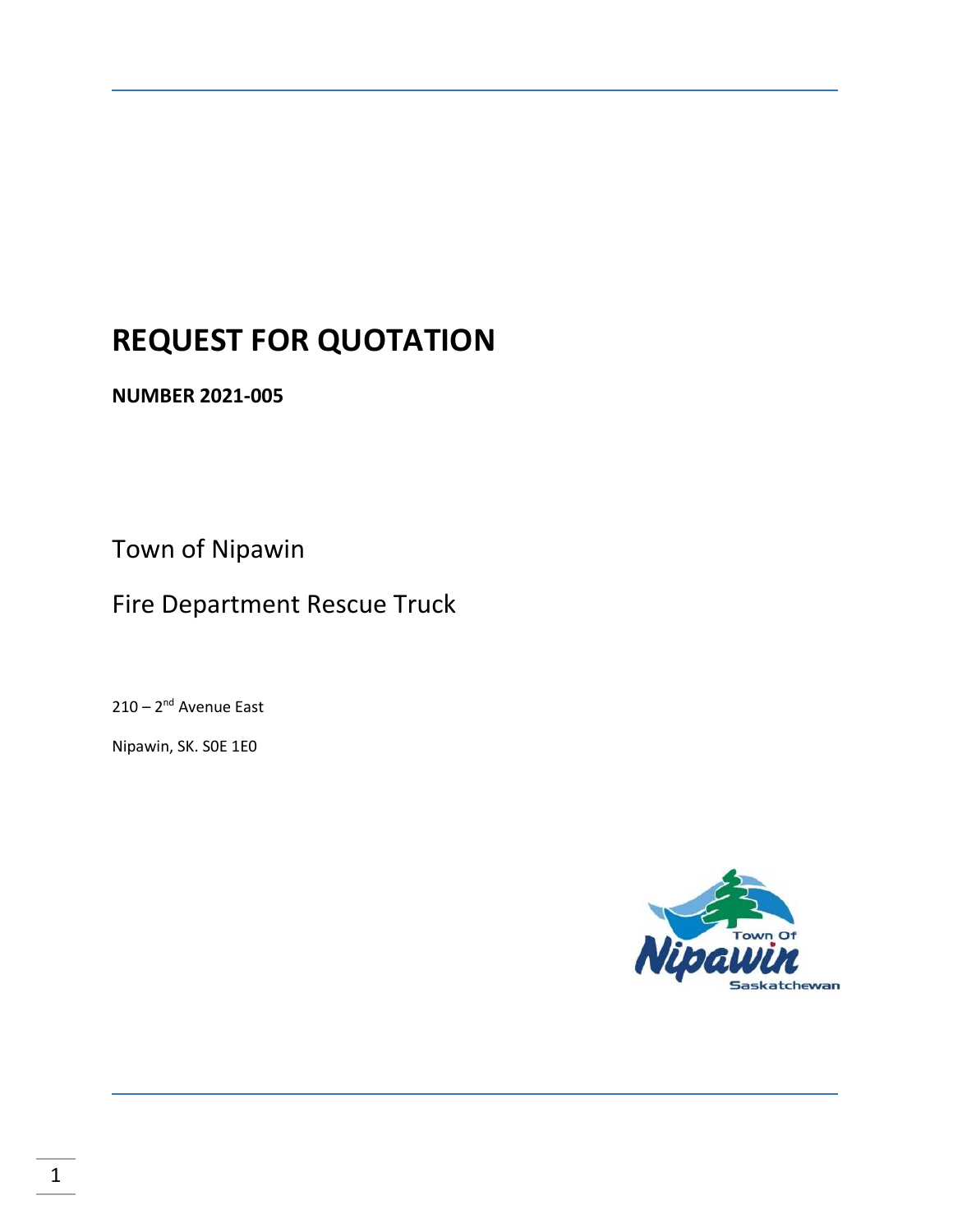

Town of Nipawin Fire Department **Rescue Truck** 

 $210 - 2<sup>nd</sup>$  Avenue East Nipawin, SK. SOE 1E0

**REQUEST FOR QUOTATION NUMBER 2021-005** 

Issue Date: August 16, 2021

Closing Time for Receipt by the Client of the Submission: 4:00 pm

Closing Date for Receipt by the Client of the Submission: September 21, 2021

Anticipated Project Award Date: September 27, 2021

# **Contents**

| 1.0 |  |
|-----|--|
| 2.0 |  |
| 3.0 |  |
| 4.0 |  |
| 5.0 |  |
| 6.0 |  |
|     |  |
| 8.0 |  |
| 9.0 |  |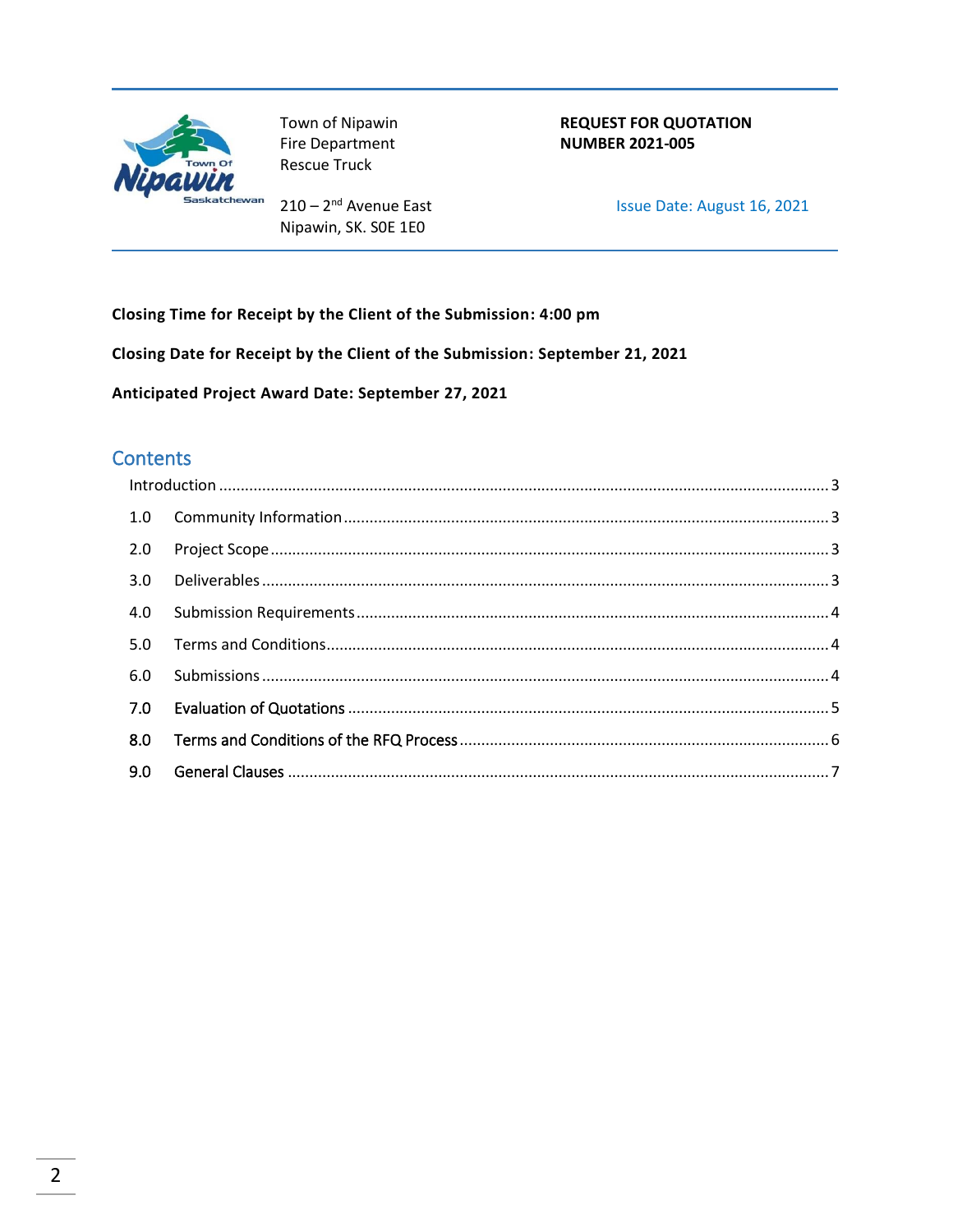#### <span id="page-2-0"></span>Introduction

The Town of Nipawin is seeking quotations from reputable vendors to facilitate the purchase of a Rescue Truck to be used by the Town of Nipawin Fire Department.

This vehicle will be used in technical rescue, and it must facilitate transportation of appropriate specialized technical rescue equipment.

#### **Delivery of the unit must be made to the Town of Nipawin as agreed within the accepted RFQ submission.**

Questions/inquiries regarding the Request for Quotations may be submitted via email or phone to:

*Barry Elliott* CAO Phone: 1-306-862-9866 Email: [b.elliott@nipawin.com](mailto:b.elliott@nipawin.com)

#### <span id="page-2-1"></span>1.0 Community Information

The Town of Nipawin is located in Northeast Saskatchewan, approximately 160 km east of Prince Albert and 270 km northeast of Saskatoon. According to the 2016 Federal Census, Nipawin has a population of 4,401, however Saskatchewan Health numbers indicate the population is approximately 5,600.

The Town Fire Department provides fire and rescue services to a regional population of approximately 6,700 people through a Regional Fire Services Agreement with 5 additional municipal partners and 2 Regional Parks.

The Town employs a full-time Fire Chief and 30 volunteer Firefighters.

#### <span id="page-2-2"></span>2.0 Project Scope

#### **2.1 Purpose**

The purpose of this Request for Quotations is to inform potential vendors of an opportunity and to permit interested vendors to submit quotations.

#### <span id="page-2-3"></span>3.0 Deliverables

#### **3.1 Unit**

The successful Vendor shall supply the Town of Nipawin with a Fire Department Rescue Truck that conforms with all stated specifications, or those individual specifications of equivalent quality, size, capacity, or applicability, as identified within "Schedule B" as attached hereto. **Where brands of products are specifically stated within "Schedule B", it is understood and agreed that other product brands deemed to be "EQUIVALENT" to those stated shall be acceptable.**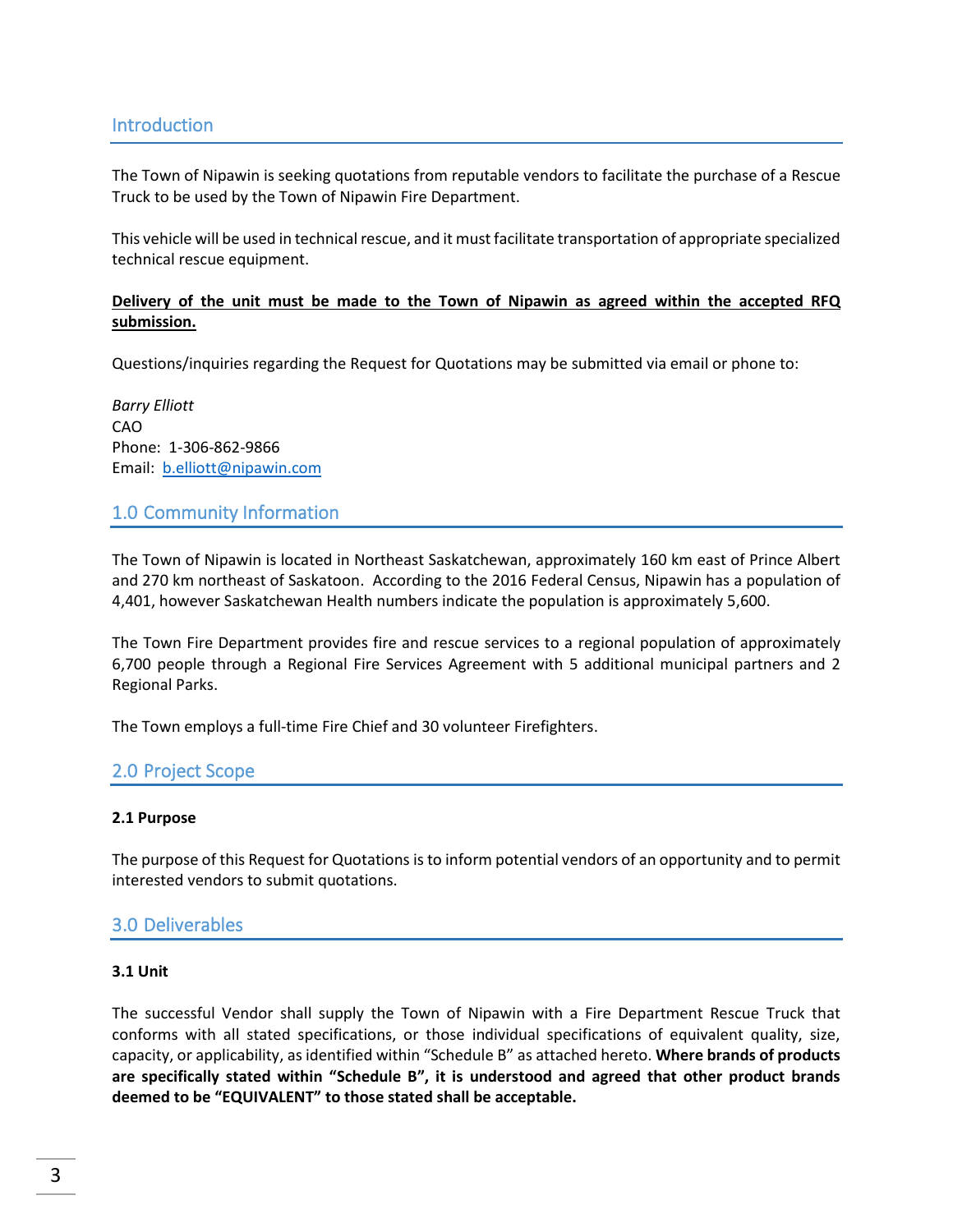# <span id="page-3-0"></span>4.0 Submission Requirements

#### **4.1 Quotations submitted shall include:**

- Costs and any additional fees related to the Town's acquisition of the equipment
- Information introducing the vendor and the products it provides
- Information that confirms the provision of after-sales vendor support and equipment service, including the location of the nearest parts/service facility
- Information confirming the delivery timetable once the purchase has been authorized
- Information confirming the on-site training/orientation to be provided by the vendor to the client's operating personnel and the client's maintenance/service employees
- Any other information that would help the Town better understand your proposal

#### <span id="page-3-1"></span>5.0Terms and Conditions

#### **5.1 The Town:**

- Shall not pay for quotations submitted.
- Reserves the right to reject any or all quotations.
- Shall require a contract prior to awarding the RFQ.

## <span id="page-3-2"></span>6.0 Submissions

#### **6.1 Selection Process**

- The Town of Nipawin shall evaluate all quotations to ensure they meet the requirements of this Request for Quotations.
- All unsuccessful submitters shall be notified by mail.
- Quotations are **NOT** to include GST in their bid pricing.

#### **6.2 Submission and Closing Date**

Quotations, with attached Signing Page (Schedule "A"), must be received no later than 4:00 pm local time on September 21, 2021. Two (2) hard copies of RFQ submissions must be submitted if quotations are sent via mail or delivered in person. Electronic copies will also be accepted. If the vendor chooses to submit electronic copies they must be signed. The submission of hard copies will not be required in addition to electronic copies. Any submissions received after the RFQ closing date and time will not be accepted. Quotations may be emailed or mailed to the undersigned.

*Barry Elliott* CAO Phone: 1-306-862-9866 Email: [b.elliott@nipawin.com](mailto:b.elliott@nipawin.com)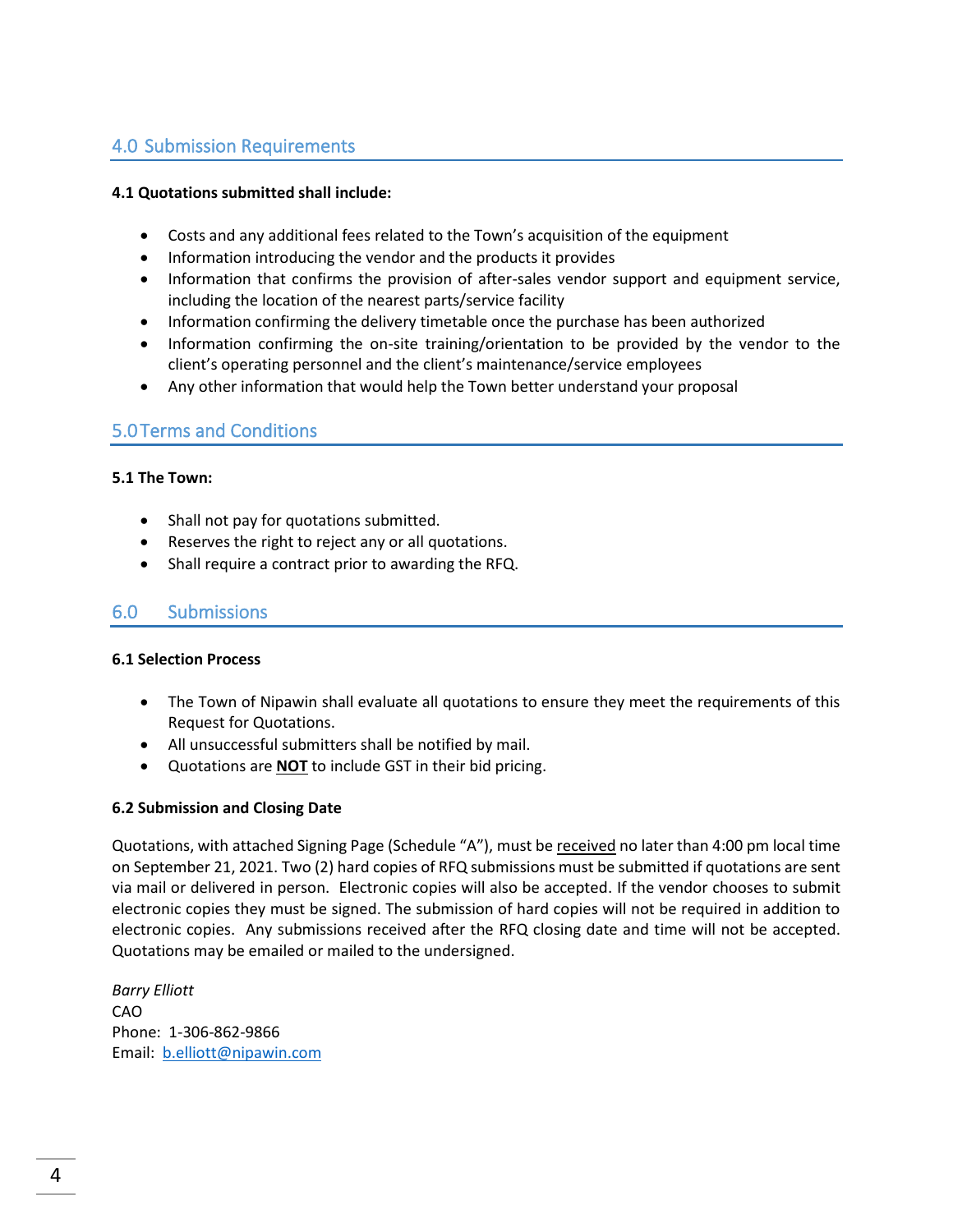#### **6.3 Submission of Quotations**

Submitted Quotations are to be clearly marked as follows. Please include the following information:

*Town of Nipawin Fire Department – Rescue Truck RFQ # 2021-005 210 2nd Avenue East P.O. Box 2134 Nipawin, Saskatchewan S0E 1E0*

| <b>COMPANY NAME:</b>              |                      |              |  |  |  |
|-----------------------------------|----------------------|--------------|--|--|--|
| <b>STREET ADDRESS:</b>            |                      |              |  |  |  |
| CITY:                             | <b>PROVINCE:</b>     | POSTAL CODE: |  |  |  |
| REPRESENTATIVE:                   | <b>PHONE NUMBER:</b> |              |  |  |  |
| E-MAIL:                           | <b>FAX NUMBER:</b>   |              |  |  |  |
| <b>GST REGISTRATION NUMBER:</b>   |                      |              |  |  |  |
| <b>AUTHORIZED SIGNATURE:</b>      | DATE:                |              |  |  |  |
| <b>PRINT SIGNATURE AND TITLE:</b> |                      |              |  |  |  |

#### <span id="page-4-0"></span>7.0 Evaluation of Quotations

#### **Evaluation Criteria**

Submitted quotations will be evaluated against the following criteria:

- Cost of the equipment (50%)
- Delivery Timeline (10%)
- Orientation/training to be provided to Client resources (10%)
- After-sales parts/service deliverables (25%)
- Quality of past relationship/Client dealings with the Vendor (5%)

#### **Evaluation Team**

An evaluation Team comprised of representatives from the Town will assess the quotations. The Evaluation Team may, in addition to Town representatives, include external consultants and technical advisors.

#### **Clarification**

The Town reserves the right to contact any Vendor to seek clarification of the contents of the quotation submission in order to ensure all requirements of the RFQ are being met.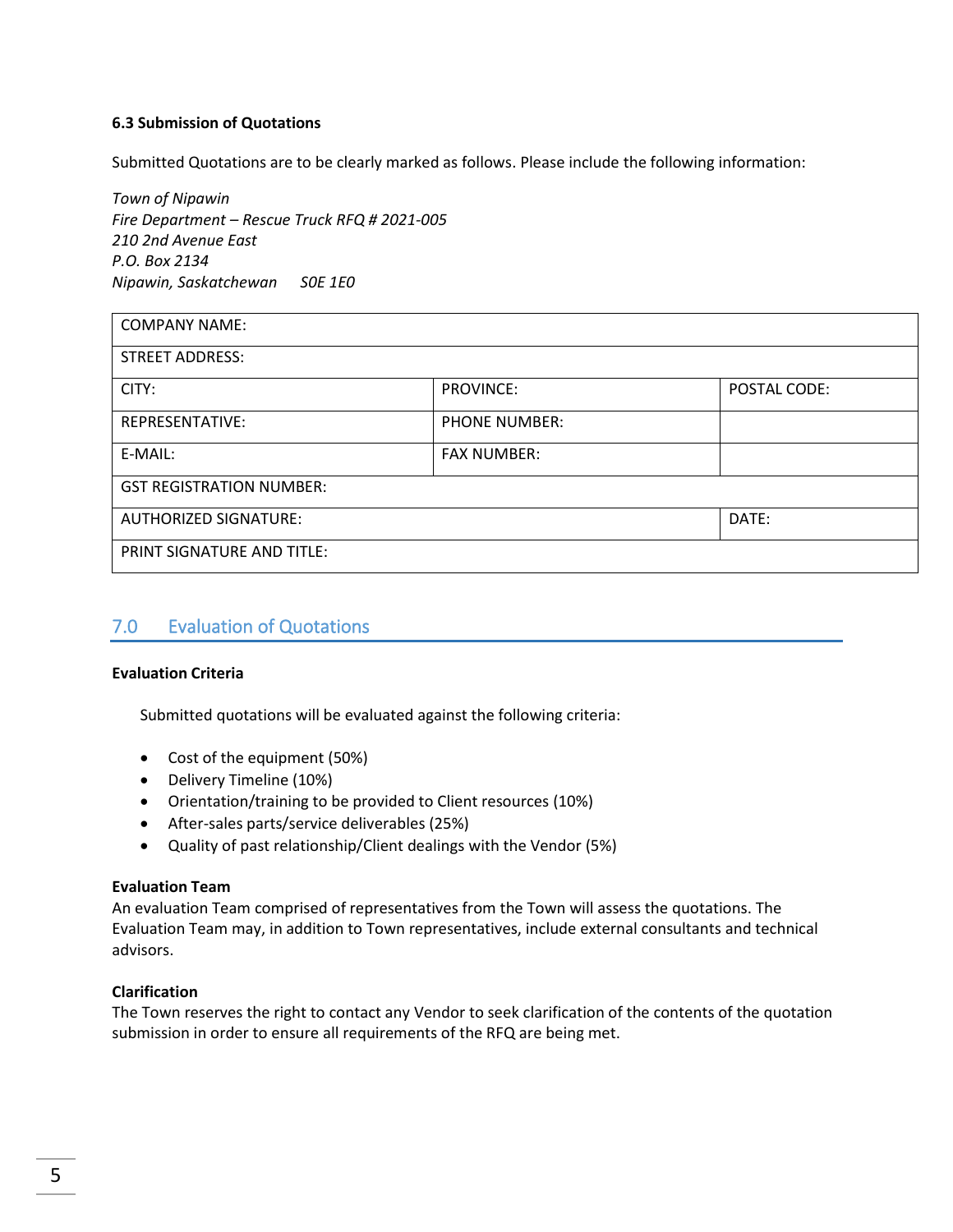#### **Quotation Evaluation Process**

The evaluation stage will consist of a scoring by the Evaluation Team of each qualified Vendor on the basis of the identified criteria of the written quotations. The highest scored quotation, representing best overall value to the Town, will be recommended for selection by the Evaluation Team.

#### **Recommendation / Award**

Recommendation for award of this quotation will be based on the Proponent's overall total score. **By responding to this RFQ, the Proponent agrees to accept the recommendation of the Evaluation Team as final and binding.** Award of the quotation will require the approval of Town Council.

#### <span id="page-5-0"></span>8.0 Terms and Conditions of the RFQ Process

#### **Proponents to Follow Instructions**

Proponents should structure their quotations in accordance with the instructions in this RFQ. Where information is requested in this RFQ, any response made in a quotation should reference the applicable section numbers of the RFQ where that request is made.

#### **Proponents to Review RFQ**

Proponents shall promptly examine all the documents comprising this RFQ and:

1. Shall report any errors, omissions, or ambiguities; and

2. May direct questions or seek additional information by fax or email, on or before the Proponent's deadline for questions to the Town Contact. No such communications are to be directed to anyone other than the Town Contact. The Town is under no obligation to provide additional information but may do so at its sole discretion.

The Town Contact for this RFQ is:

Barry Elliott, RMA, CLGM, CMMA Chief Administrative Officer Town of Nipawin 210 Second Avenue East Box 2134 Nipawin, SK S0E 1E0 Phone: (306) 862-9866 Email: [b.elliott@nipawin.com](mailto:b.elliott@nipawin.com)

The Town and its agents do not make any representations, warranty, or guarantee as to the accuracy of the information contained in the RFQ or issued by way of addenda. It is the Proponent's responsibility to avail itself of all the necessary information to prepare a quotation in response to this RFQ.

#### **Town May Seek Clarification and Incorporate Response into Quotation**

The Town reserves the right to seek clarification and supplementary information from Proponents after the quotation submission deadline. Any response received by the Town from a Proponent shall, if accepted by the Town, form an integral part of that Proponent's quotation.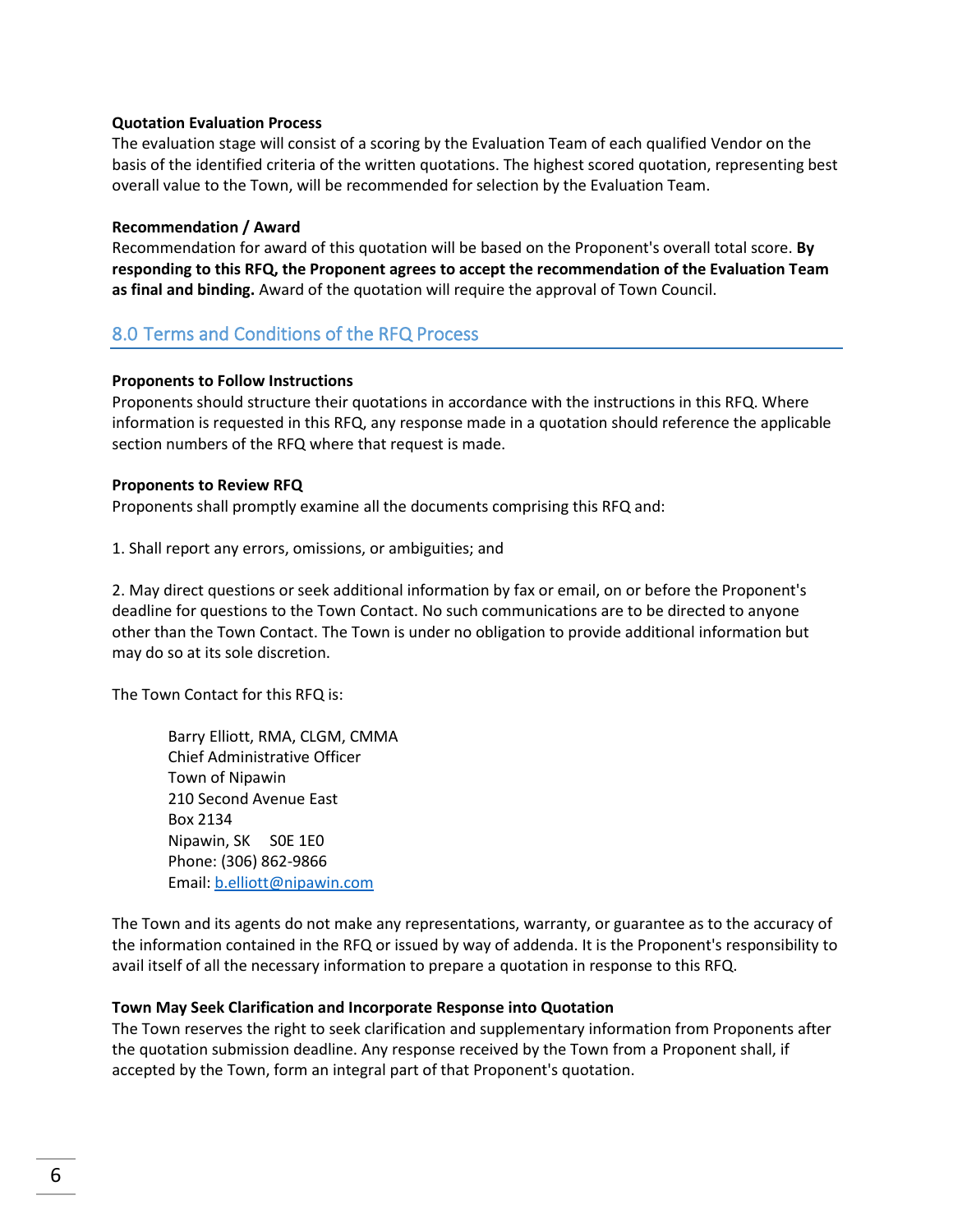#### **RFQ Incorporated into Quotation**

All the provisions of this RFQ are deemed to be accepted by each Proponent and incorporated into each Proponent's quotation.

#### **Quotation Property of the Town**

Except where expressly set out to the contrary in this RFQ, the quotation and any accompanying documentation submitted by a Proponent shall become the property of the Town and shall not be returned.

# <span id="page-6-0"></span>9.0 General Clauses

#### **Confidential Information of the Town**

All information provided by or obtained from the Town in any form in connection with this RFQ either before or after the issuance of this RFQ:

a) Is the sole property of the Town and must be treated as confidential.

b) Is not to be used for any purpose other than replying to this RFQ.

c) Must not be disclosed without prior written authorization from the Town; and

d) Shall be returned by the Proponents to the Town immediately upon the request of the Town.

#### **Subject to** *Local Authority Freedom of Information and Protection of Privacy Act*

Information provided by a Proponent may be released in accordance with the *Local Authority Freedom of Information and Protection of Privacy Act*. A Proponent shall identify any information in its quotation or any accompanying documentation for which confidentiality is to be maintained by the Town. The confidentiality of such information will be maintained by the Town, except where an order is made by the Information and Privacy Commissioner, or a court of competent jurisdiction requires the Town to do otherwise.

#### **Rights of the Town**

In addition to any other expressed rights or any other rights which may be implied in the circumstances, the Town reserves the rights to:

a) Make public the names of any or all Proponents.

b) Request written clarification or the submission of supplementary written information from any Proponent.

c) Waive formalities and accept proposals which substantially comply with the requirements of the RFQ.

d) Verify with any Proponent or with a third party any information set out in a quotation.

e) Check references other than those provided by any Proponent.

f) Disqualify any Proponent whose quotation contains misrepresentations or any other inaccurate or misleading information.

g) Disqualify any Proponent or the quotation of any Proponent who has engaged in conduct prohibited by this RFQ.

h) Accept or reject a quotation if only one quotation is submitted.

i) Select any Proponent other than the Proponent whose quotation reflects the lowest cost to the Town.

j) Cancel this RFQ process at any stage.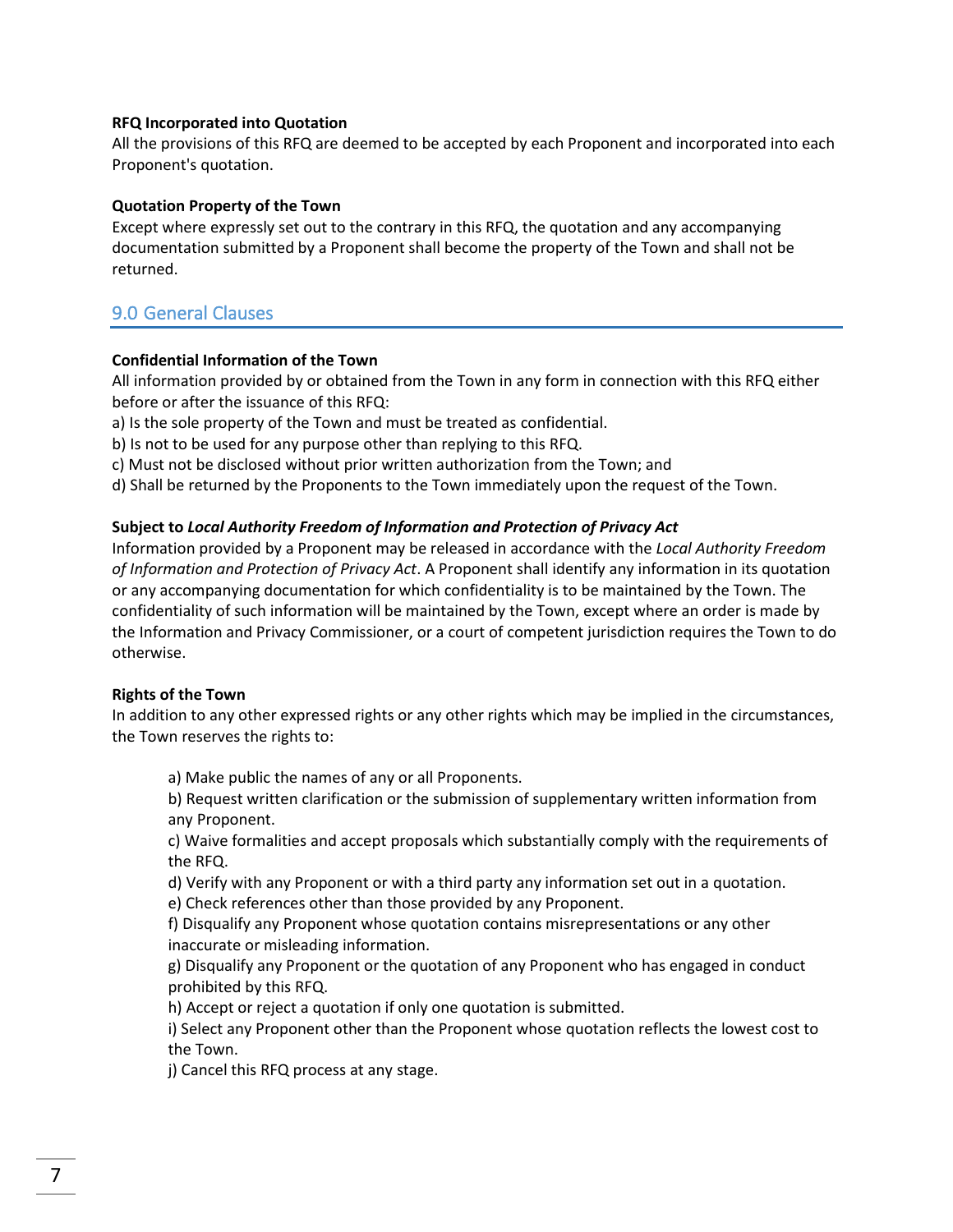k) Cancel this RFQ process at any stage and issue a new RFQ for the same or similar products/services.

l) Accept any quotation in whole or in part, provided that doing so complies with the Town Purchasing Policy and other applicable laws.

m) Discuss with any Proponent different or additional terms to those contemplated in this RFQ or in any Proponent's quotation.

n) Reject any or all quotations in its absolute discretion.

and the Town shall not be liable for any expenses, costs, losses or any direct or indirect damages incurred or suffered by any Proponent or any third party resulting from the Town exercising any of its express rights under this RFQ or exercising any rights which may be implied in the circumstances. By submitting a quotation, the Proponent authorizes the collection by the Town of the information set out above in the manner contemplated in those subparagraphs.

#### **Privilege**

The Town of Nipawin reserves the right to reject any and all RFQ submissions, not necessarily accept the lowest cost submission, or to accept any submission that it deems, at its sole discretion, to be in the best interest of the Town.

#### **Agreement Refusal**

"The Town reserves the right to refuse to contract with a vendor, supplier, contractor, person, or entity which has threatened or commenced litigation against the Town, breached any material terms of prior contracts, failed to perform as required pursuant to prior contracts, or has performed a wrong-doing against the Town which could be punishable in the courts."

#### **Governing Law of RFP Process**

This RFQ process shall be governed by and construed in accordance with the laws of the Province of Saskatchewan and the federal laws of Canada applicable therein.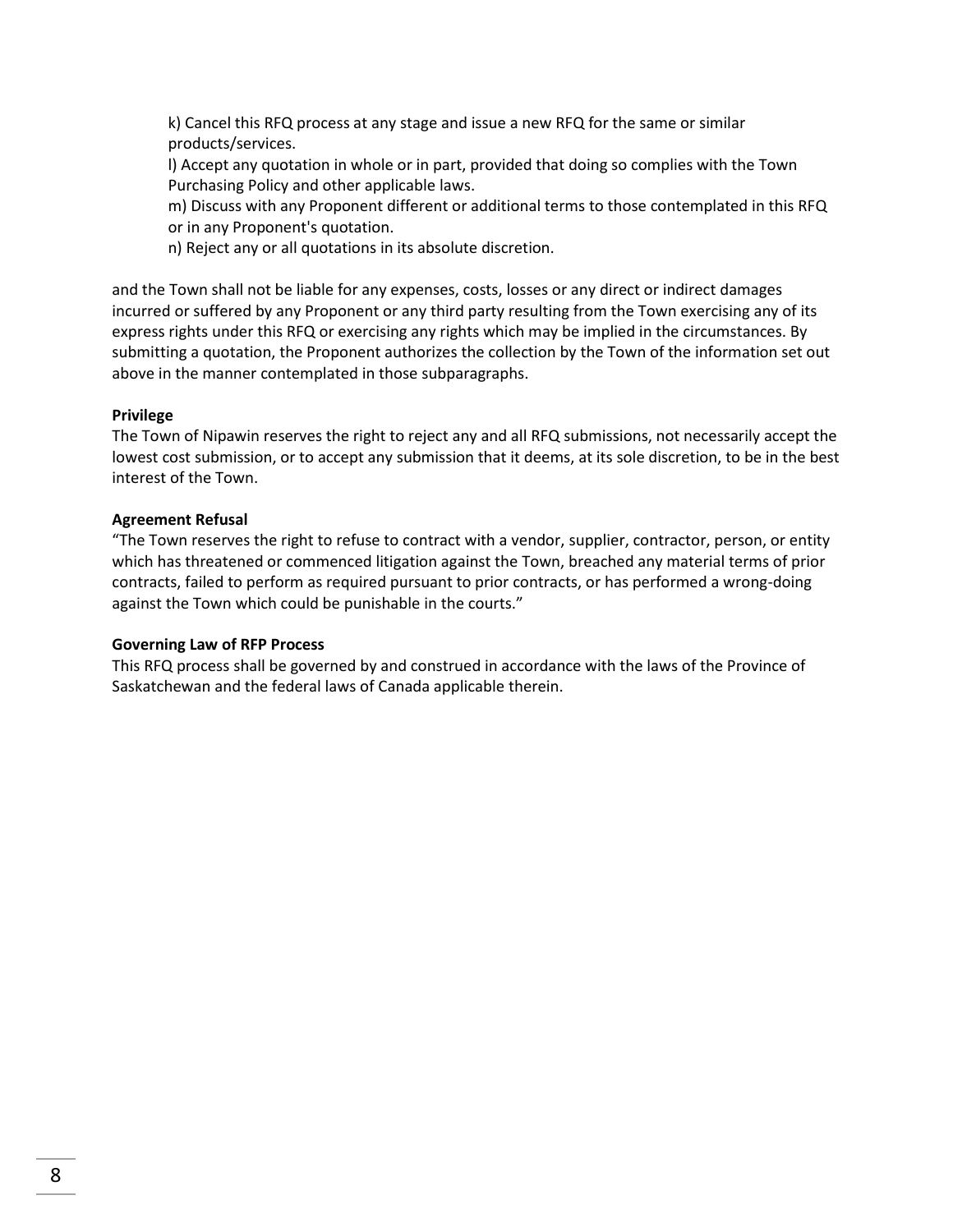# **Signing Page (Schedule A)**

All submissions must be signed:

#### **Town of Nipawin Fire Department – Rescue Truck**

*I/We certify that the information provided in this RFQ Response Document is true and complete.*

*I/We declare that no employee of the Town of Nipawin is or will become interested, directly or indirectly, as a contracting party or otherwise in the supplies, work or business to which it relates or in any portion of the profits thereof, or in any such supplies to be therein or in any of the monies derived there from.*

*I/We further declare that the undersigned is empowered by the Proponent to negotiate all matters with the partnering municipality's representatives, relative to this quotation.*

*I/We further declare that the agent listed below is hereby authorized by the Proponent to submit this quotation and is authorized to negotiate on behalf of the Proponent.*

| <b>Company Name:</b>                                                                                           |
|----------------------------------------------------------------------------------------------------------------|
|                                                                                                                |
| Submitter's Printed Name: 2008 2009 2010 2020 2021 2022 2023 2024 2022 2023 2024 2022 2023 2024 2022 2023 2024 |
|                                                                                                                |
|                                                                                                                |
|                                                                                                                |
|                                                                                                                |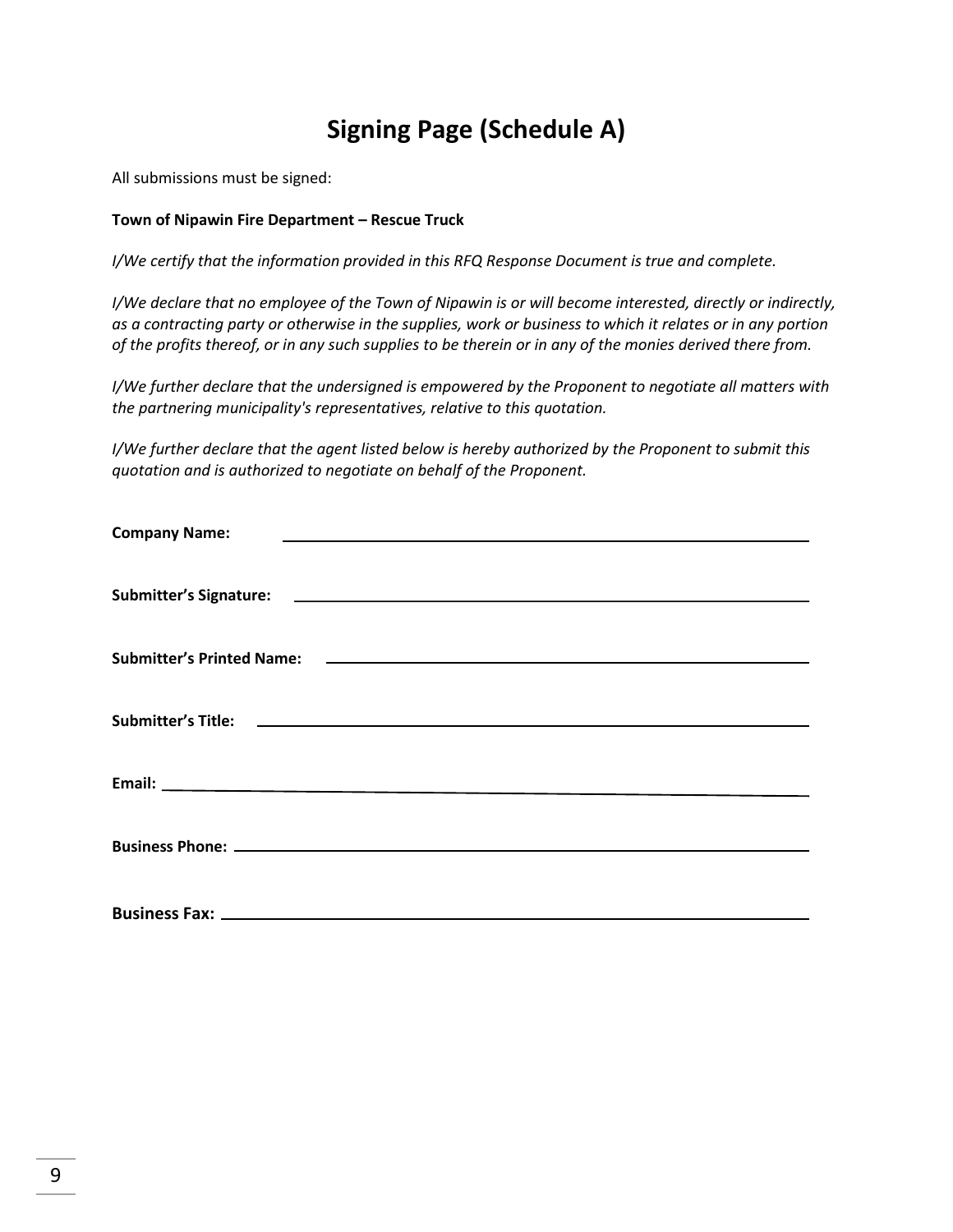# **RESCUE TRUCK SPECIFICATIONS**

| <b>Price Level</b>                                                                    |  |  |  |  |
|---------------------------------------------------------------------------------------|--|--|--|--|
| M2 PRL-26M (EFF: 7/26/21)                                                             |  |  |  |  |
| <b>Data Version</b>                                                                   |  |  |  |  |
| SPECPRO21 DATA RELEASE VER 006                                                        |  |  |  |  |
| <b>Vehicle Configuration</b>                                                          |  |  |  |  |
| M2 106 CONVENTIONAL CHASSIS                                                           |  |  |  |  |
| 2023 MODEL YEAR SPECIFIED                                                             |  |  |  |  |
| <b>SET BACK AXLE - TRUCK</b>                                                          |  |  |  |  |
| <b>STRAIGHT TRUCK PROVISION</b>                                                       |  |  |  |  |
| LH PRIMARY STEERING LOCATION                                                          |  |  |  |  |
| <b>General Service</b>                                                                |  |  |  |  |
| <b>TRUCK CONFIGURATION</b>                                                            |  |  |  |  |
| DOMICILED, CANADA (OTHER THAN QUEBEC)                                                 |  |  |  |  |
| <b>FIXED CANADIAN EXCHANGE</b>                                                        |  |  |  |  |
| RESCUE AND EMERGENCY SERVICE                                                          |  |  |  |  |
| <b>EMERGENCY VEHICLES BUSINESS SEGMENT</b>                                            |  |  |  |  |
| FIXED LOAD COMMODITY                                                                  |  |  |  |  |
| TERRAIN/DUTY: 100% (ALL) OF THE TIME, IN TRANSIT, IS SPENT ON PAVED                   |  |  |  |  |
| <b>ROADS</b>                                                                          |  |  |  |  |
| <b>MAXIMUM 8% EXPECTED GRADE</b>                                                      |  |  |  |  |
| SMOOTH CONCRETE OR ASPHALT PAVEMENT - MOST SEVERE IN-TRANSIT                          |  |  |  |  |
| (BETWEEN SITES) ROAD SURFACE                                                          |  |  |  |  |
| <b>MEDIUM TRUCK WARRANTY</b>                                                          |  |  |  |  |
| EXPECTED FRONT AXLE(S) LOAD: 12000.0 lbs.                                             |  |  |  |  |
| EXPECTED REAR DRIVE AXLE(S) LOAD: 24000.0 lbs.                                        |  |  |  |  |
| EXPECTED GROSS VEHICLE WEIGHT CAPACITY: 36000.0 lbs.                                  |  |  |  |  |
| <b>Truck Service</b>                                                                  |  |  |  |  |
| RESCUE - STRAIGHT (NON-DROP) FRAME NO MAIN DRIVELINE DRIVEN SPLIT-                    |  |  |  |  |
| <b>SHAFT PTO</b>                                                                      |  |  |  |  |
| <b>ROSENBAUER</b><br>EXPECTED BODY/PAYLOAD CG HEIGHT ABOVE FRAME "XX" INCHES: 32.0 in |  |  |  |  |
|                                                                                       |  |  |  |  |
| <b>Engine</b>                                                                         |  |  |  |  |
| CUM L9 360EV HP @ 2200 RPM, 2200 GOV RPM, 1150 LB-FT @ 1200 RPM, R/F/E                |  |  |  |  |
| <b>Electronic Parameters</b>                                                          |  |  |  |  |
| 75 MPH ROAD SPEED LIMIT                                                               |  |  |  |  |
| CRUISE CONTROL SPEED LIMIT SAME AS ROAD SPEED LIMIT                                   |  |  |  |  |
| PTO MODE CANCEL VEHICLE SPEED - 5 MPH                                                 |  |  |  |  |
| PTO GOVERNOR RAMP RATE - 250 RPM PER SECOND                                           |  |  |  |  |
| PTO MINIMUM RPM - 700                                                                 |  |  |  |  |
| REGEN INHIBIT SPEED THRESHOLD - 5 MPH                                                 |  |  |  |  |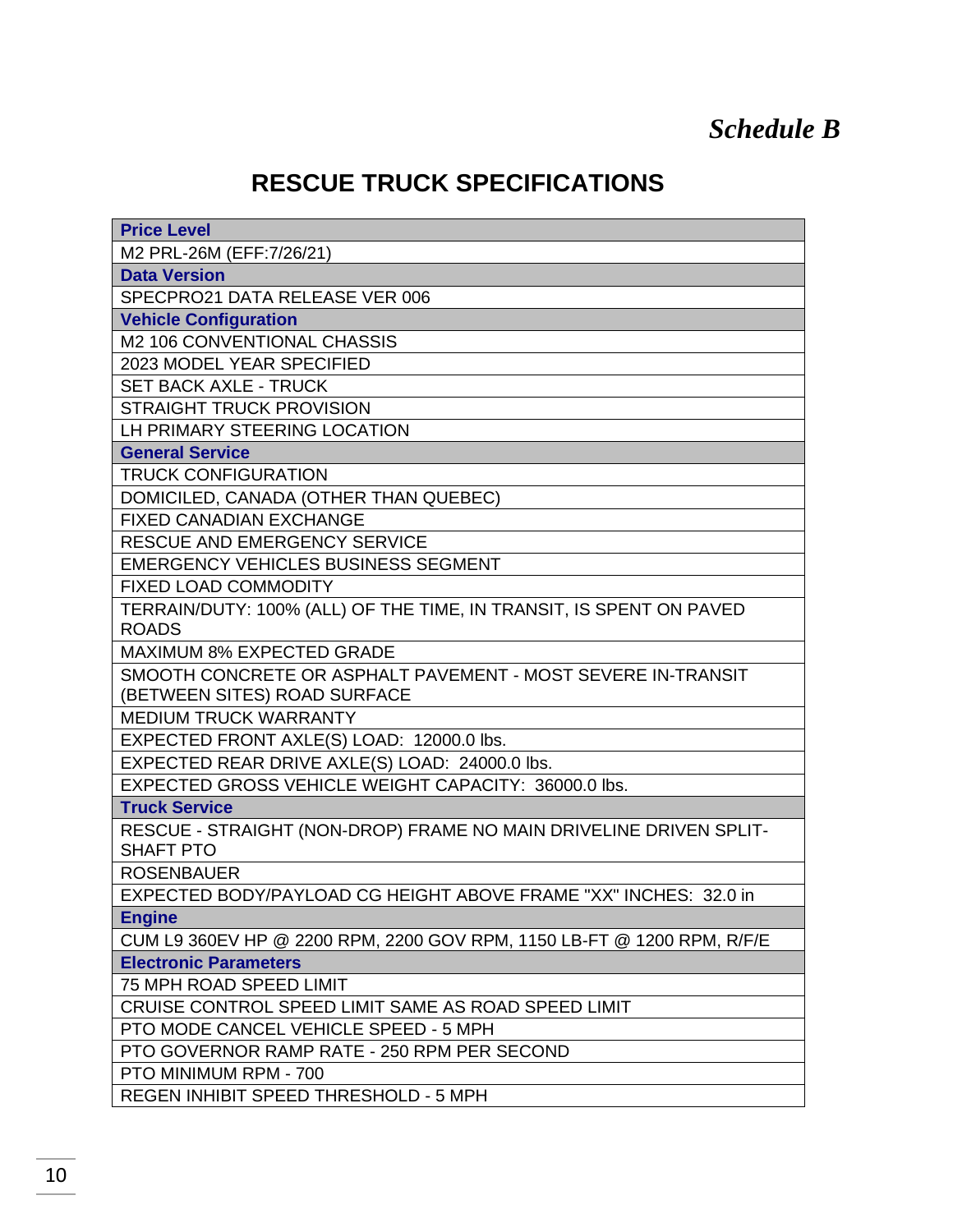**Engine Equipment** 

2016 ONBOARD DIAGNOSTICS/2010 EPA/CARB/GHG21 CONFIGURATION

NO 2008 CARB EMISSION CERTIFICATION

OIL PAN FOR AWD AND AWD CONVERSIONS

ENGINE MOUNTED OIL CHECK AND FILL

SIDE OF HOOD AIR INTAKE WITH NFPA COMPLIANT EMBER SCREEN AND FIRE RETARDANT DONALDSON AIR CLEANER

DR 12V 275 AMP 40-SI BRUSHLESS PAD ALTERNATOR WITH REMOTE BATTERY VOLTAGE SENSE

(2) DTNA GENUINE, FLOODED STARTING, MIN 2000CCA, 370RC, THREADED STUD BATTERIES

BATTERY BOX FRAME MOUNTED

STANDARD BATTERY JUMPERS

SINGLE BATTERY BOX FRAME MOUNTED LH SIDE UNDER CAB

WIRE GROUND RETURN FOR BATTERY CABLES WITH ADDITIONAL FRAME GROUND RETURN

NON-POLISHED BATTERY BOX COVER

POSITIVE LOAD DISCONNECT WITH CAB MOUNTED CONTROL SWITCH MOUNTED OUTBOARD DRIVER SEAT

CUMMINS TURBOCHARGED 18.7 CFM AIR COMPRESSOR WITH INTERNAL SAFETY VALVE

STANDARD MECHANICAL AIR COMPRESSOR GOVERNOR

AIR COMPRESSOR DISCHARGE LINE

GVG, FIRE AND EMERGENCY SERVICE VEHICLES ENGINE WARNING CUMMINS ENGINE INTEGRAL BRAKE WITH VARIABLE GEOMETRY TURBO ON/OFF

RH OUTBOARD UNDER STEP MOUNTED HORIZONTAL AFTERTREATMENT SYSTEM ASSEMBLY WITH RH C-PILLAR MOUNTED VERTICAL TAILPIPE

ENGINE AFTERTREATMENT DEVICE, AUTOMATIC OVER THE ROAD REGENERATION AND DASH MOUNTED REGENERATION REQUEST SWITCH

11 FOOT 06 INCH (138 INCH+0/-5.9 INCH) EXHAUST SYSTEM HEIGHT

RH CURVED VERTICAL TAILPIPE C-PILLAR MOUNTED ROUTED FROM STEP

6 GALLON DIESEL EXHAUST FLUID TANK

100 PERCENT DIESEL EXHAUST FLUID FILL

LH MEDIUM DUTY STANDARD DIESEL EXHAUST FLUID TANK LOCATION

STANDARD DIESEL EXHAUST FLUID PUMP MOUNTING

STANDARD DIESEL EXHAUST FLUID TANK CAP

ALUMINUM AFTERTREATMENT DEVICE/MUFFLER/TAILPIPE SHIELD(S)

HORTON DRIVEMASTER ADVANTAGE ON/OFF FAN DRIVE

AUTOMATIC FAN CONTROL WITHOUT DASH SWITCH, NON-ENGINE MOUNTED

CUMMINS SPIN ON FUEL FILTER

COMBINATION FULL FLOW/BYPASS OIL FILTER

1100 SQUARE INCH ALUMINUM RADIATOR

ANTIFREEZE TO -60F, OAT (NITRITE AND SILCATE FREE) EXTENDED LIFE COOLANT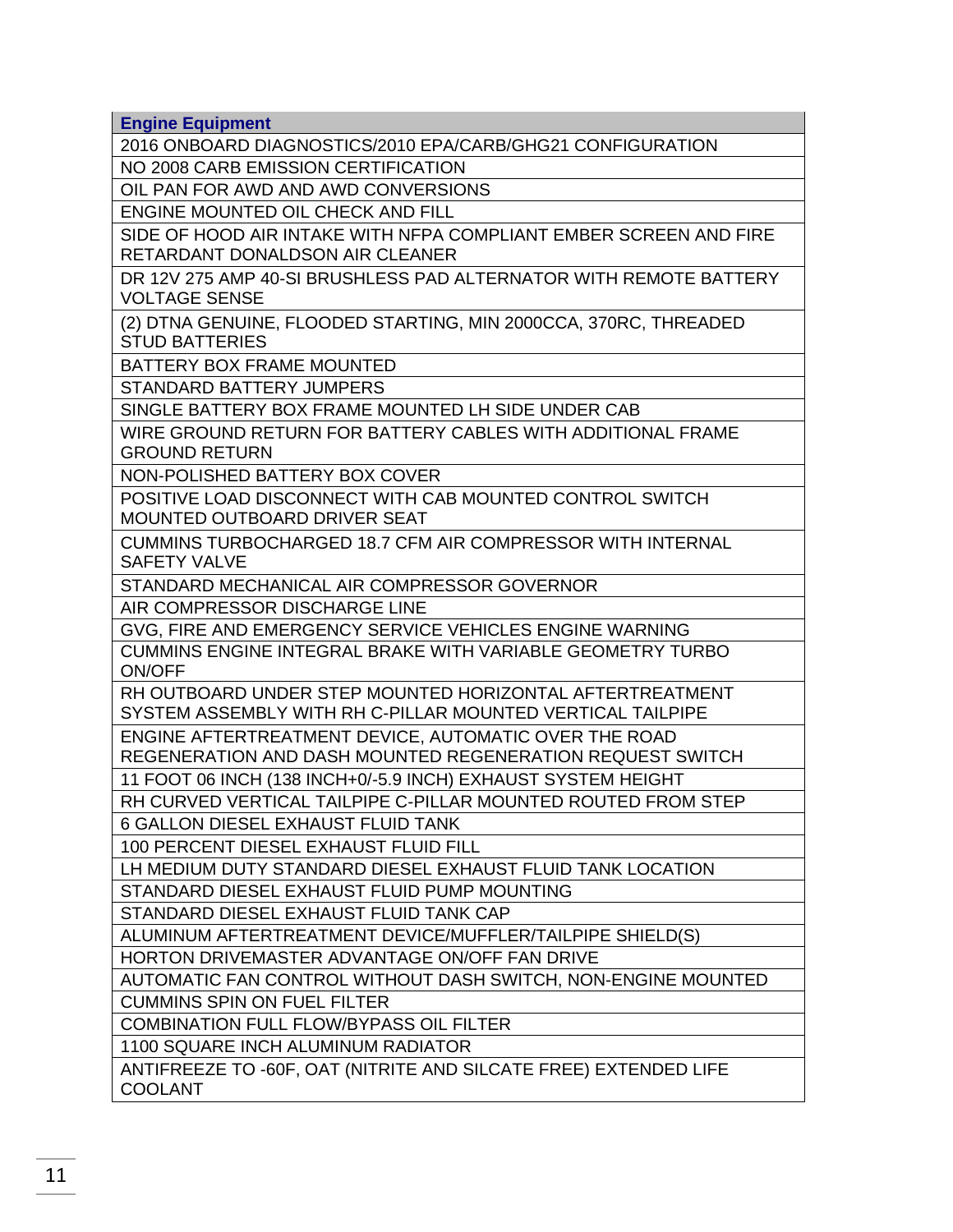GATES BLUE STRIPE COOLANT HOSES OR EQUIVALENT

CONSTANT TENSION HOSE CLAMPS FOR COOLANT HOSES

RADIATOR DRAIN VALVE

LOWER RADIATOR GUARD

PHILLIPS-TEMRO 1000 WATT/115 VOLT BLOCK HEATER

CHROME ENGINE HEATER RECEPTACLE MOUNTED UNDER LH DOOR

ALUMINUM FLYWHEEL HOUSING

ELECTRIC GRID AIR INTAKE WARMER

DELCO 12V 38MT HD STARTER WITH INTEGRATED MAGNETIC SWITCH

**Transmission**

ALLISON 3000 EVS AUTOMATIC TRANSMISSION WITH PTO PROVISION

**Transmission Equipment**

ALLISON VOCATIONAL PACKAGE 170 - AVAILABLE ON 3000/4000 PRODUCT FAMILIES WITH VOCATIONAL MODEL RDS AND EVS

ALLISON VOCATIONAL RATING FOR FIRE TRUCK/EMERGENCY VEHICLE APPLICATIONS AVAILABLE WITH ALL PRODUCT FAMILIES

PRIMARY MODE GEARS, LOWEST GEAR 1, START GEAR 1, HIGHEST GEAR 6, AVAILABLE FOR 3000/4000 PRODUCT FAMILIES ONLY

SECONDARY MODE GEARS, LOWEST GEAR 1, START GEAR 1, HIGHEST GEAR 6, AVAILABLE FOR 3000/4000 PRODUCT FAMILIES ONLY

S1 PERFORMANCE PRIMARY SHIFT SCHEDULE, AVAILABLE FOR 3000/4000 PRODUCT FAMILIES ONLY

S3 ECONOMY SECONDARY SHIFT SCHEDULE, AVAILABLE FOR 3000/4000 PRODUCT FAMILIES ONLY

2200 RPM PRIMARY MODE SHIFT SPEED

2000 RPM SECONDARY MODE SHIFT SPEED

ENGINE BRAKE RANGE PRESELECT RECOMMENDED BY DTNA AND ALLISON, THIS DEFINED BY ENGINE AND VOCATIONAL USAGE

ENGINE BRAKE RANGE ALTERNATE PRESELECT RECOMMENDED BY DTNA AND ALLISON, THIS DEFINED BY ENGINE AND VOCATIONAL USAGE

FUEL SENSE 2.0 DISABLED - PERFORMANCE - TABLE BASED

DRIVER SWITCH INPUT - DEFAULT - NO SWITCHES

VEHICLE INTERFACE WIRING CONNECTOR WITHOUT BLUNT CUTS, AT BACK OF CAB

ELECTRONIC TRANSMISSION CUSTOMER ACCESS CONNECTOR FIREWALL **MOUNTED** 

MAGNETIC PLUGS, ENGINE DRAIN, TRANSMISSION DRAIN, AXLE(S) FILL AND DRAIN

PUSH BUTTON ELECTRONIC SHIFT CONTROL, DASH MOUNTED

TRANSMISSION PROGNOSTICS - ENABLED 2013

WATER TO OIL TRANSMISSION COOLER, IN RADIATOR END TANK

MERITOR MTC-4210 AND MTC-4213 TRANSFER CASE OIL COOLER

TRANSMISSION OIL CHECK AND FILL WITH ELECTRONIC OIL LEVEL CHECK

MERITOR MTC 4210XL-EC 2-SPEED TRANSFER CASE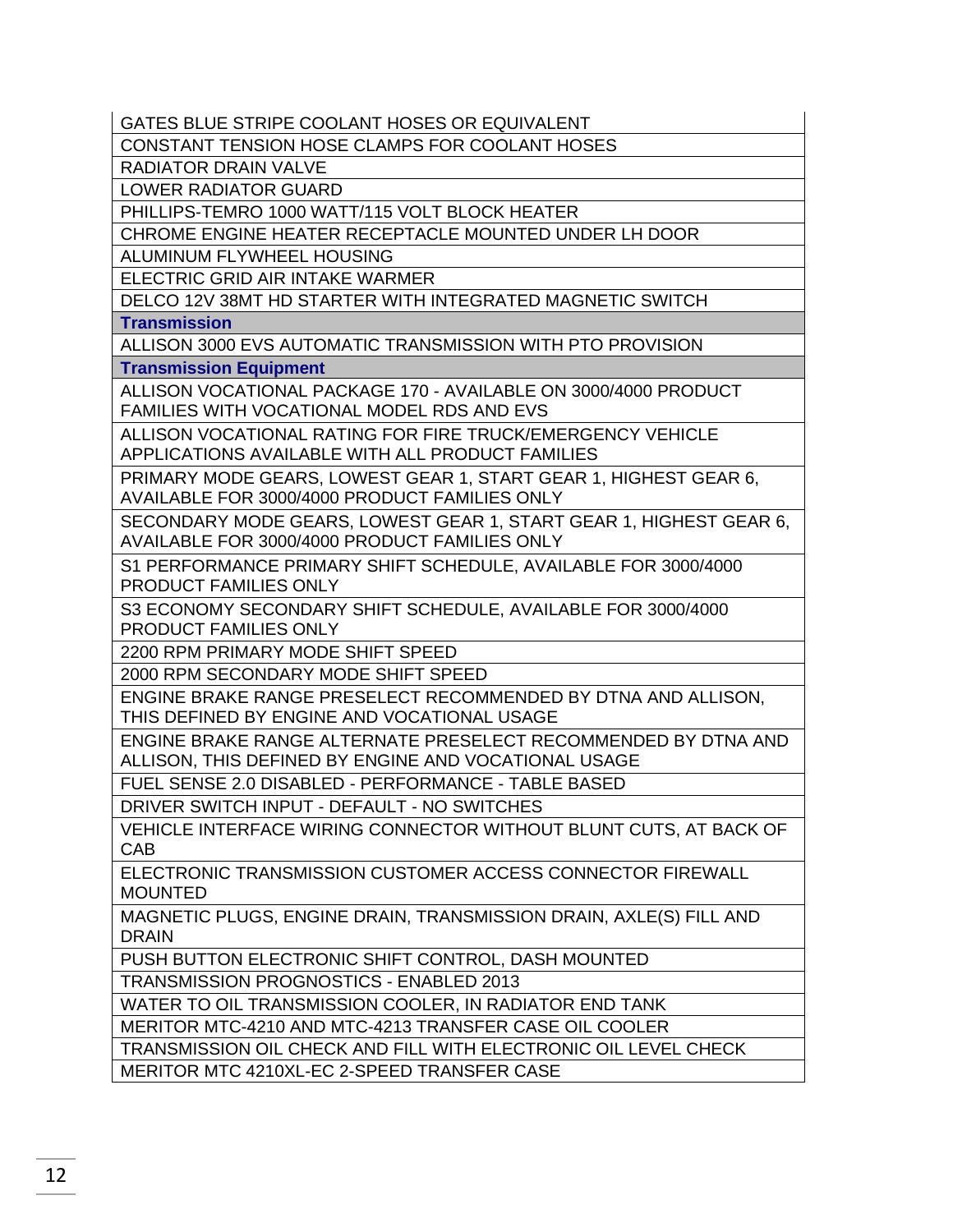TRANSFER CASE SHIFT CONTROLS WITH TRANSFER CASE PTO ON/OFF SWITCH WHEN APPLICABLE

SYNTHETIC TRANSMISSION FLUID (TES-295 COMPLIANT)

**Front Axle and Equipment**

MX-12-120-EVO 12,000# 1790MM KPI SINGLE FRONT DRIVE AXLE

4.88 FRONT AXLE RATIO

MXL 16T MERITOR EXTENDED LUBE FRONT STEERING AXLE DRIVELINE WITH HALF ROUND YOKES

MERITOR 16.5X5 Q+ MX DRIVE AXLE CAST SPIDER HEAVY DUTY CAM FRONT BRAKES

FIRE AND EMERGENCY SEVERE SERVICE, NON-ASBESTOS FRONT LINING

MERITOR CAST IRON FRONT BRAKE DRUMS

FRONT BRAKE DUST SHIELDS

FRONT OIL SEALS

STANDARD SPINDLE NUTS FOR ALL AXLES

MERITOR AUTOMATIC FRONT SLACK ADJUSTERS

TRW THP-60 POWER STEERING

POWER STEERING PUMP

2 QUART SEE THROUGH POWER STEERING RESERVOIR

CURRENT AVAILABLE SYNTHETIC 75W-90 FRONT AXLE LUBE

**Front Suspension**

12,000# TAPERLEAF FRONT SUSPENSION

MAINTENANCE FREE RUBBER BUSHINGS - FRONT SUSPENSION

FRONT SHOCK ABSORBERS

**Rear Axle and Equipment**

RS-23-161 24,000# R-SERIES FIRE/EMERGENCY SERVICE SINGLE REAR AXLE

4.89 REAR AXLE RATIO

IRON REAR AXLE CARRIER WITH STANDARD AXLE HOUSING

MXL 17T MERITOR EXTENDED LUBE MAIN DRIVELINE WITH HALF ROUND YOKES

MXL 17T MERITOR EXTENDED LUBE INTERTRANSMISSION DRIVELINE WITH HALF ROUND YOKES

DRIVER CONTROLLED TRACTION DIFFERENTIAL - SINGLE REAR AXLE

(1) DRIVER CONTROLLED DIFFERENTIAL LOCK REAR VALVE FOR SINGLE DRIVE AXLE

BLINKING LAMP WITH EACH MODE SWITCH, DIFFERENTIAL UNLOCK WITH IGNITION OFF, ACTIVE <5 MPH

MERITOR 16.5X7 Q+ CAST SPIDER HEAVY DUTY CAM REAR BRAKES, DOUBLE ANCHOR, FABRICATED SHOES

FIRE AND EMERGENCY SEVERE SERVICE NON-ASBESTOS REAR BRAKE LINING BRAKE CAMS AND CHAMBERS ON REAR SIDE OF DRIVE AXLE(S)

WEBB HEAVY WEIGHT CAST IRON REAR BRAKE DRUMS

REAR BRAKE DUST SHIELDS

REAR OIL SEALS

WABCO TRISTOP D LONGSTROKE 1-DRIVE AXLE SPRING PARKING CHAMBERS MERITOR AUTOMATIC REAR SLACK ADJUSTERS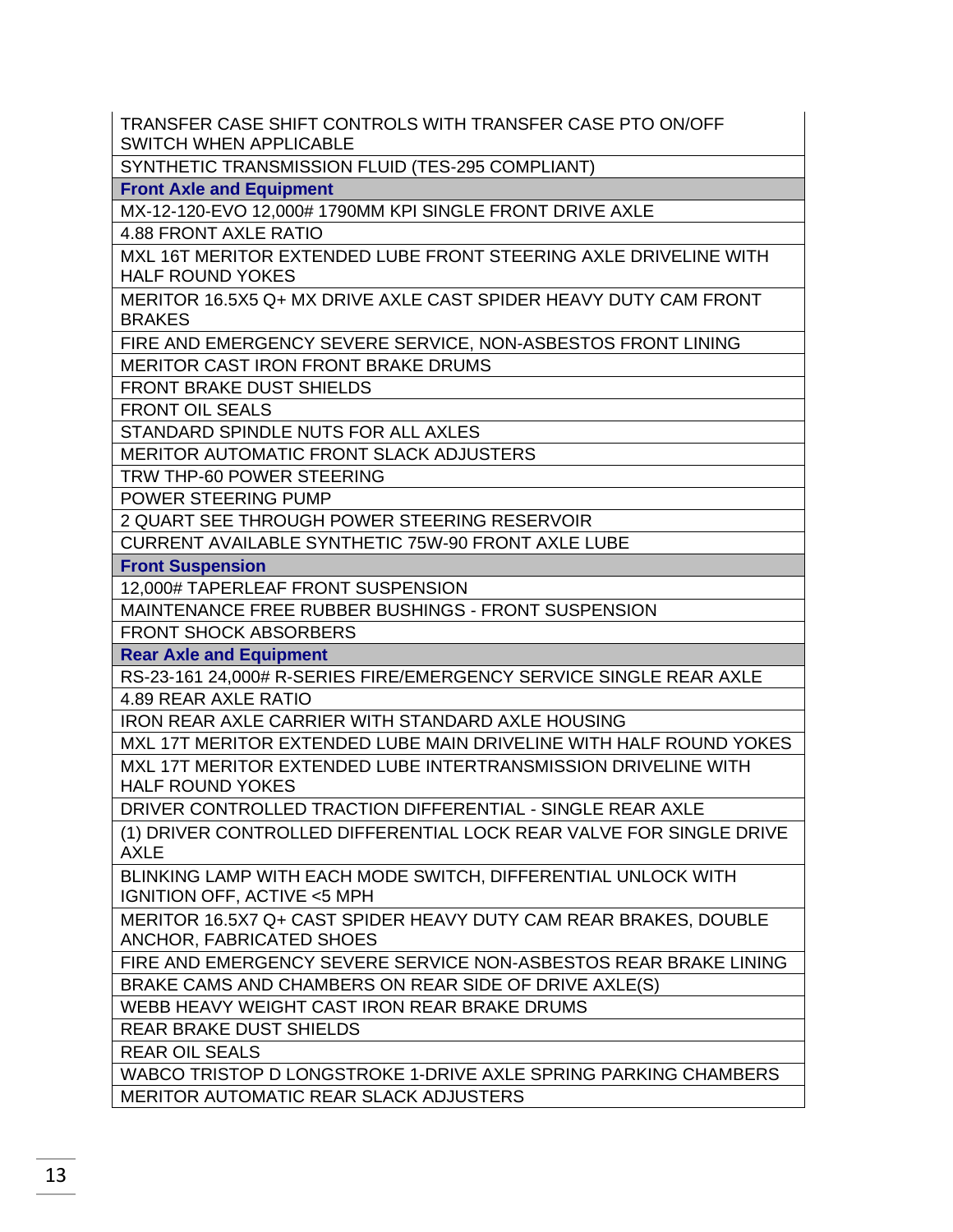CURRENT AVAILABLE SYNTHETIC 75W-90 REAR AXLE LUBE

**Rear Suspension**

24,000# FLAT LEAF SPRING REAR SUSPENSION WITH HELPER, WITH RADIUS ROD, FOR FIRE/EMERGENCY SERVICE

SPRING SUSPENSION - 2.25 INCH AXLE SPACER

STANDARD AXLE SEATS IN AXLE CLAMP GROUP

FORE/AFT CONTROL RODS

**Brake System**

AIR BRAKE PACKAGE

WABCO 4S/4M ABS WITH TRACTION CONTROL

REINFORCED NYLON, FABRIC BRAID AND WIRE BRAID CHASSIS AIR LINES

FIBER BRAID PARKING BRAKE HOSE

STANDARD BRAKE SYSTEM VALVES

STANDARD AIR SYSTEM PRESSURE PROTECTION SYSTEM

STD U.S. FRONT BRAKE VALVE

RELAY VALVE WITH 5-8 PSI CRACK PRESSURE, NO REAR PROPORTIONING VALVE

BW AD-9 BRAKE LINE AIR DRYER WITH HEATER

AIR DRYER MOUNTED INBOARD ON LH RAIL

STEEL AIR BRAKE RESERVOIRS, NO TRIPLE OR TORPEDO TANKS

CLEAR FRAME RAILS FROM BACK OF CAB TO FRONT REAR SUSPENSION BRACKET BOTH RAILS OUTBOARD

BW DV-2 AUTO DRAIN VALVE WITH HEATER - WET TANK

EXTERNAL CHARGING QUICK DISCONNECT FITTING

**Trailer Connections**

UPGRADED CHASSIS MULTIPLEXING UNIT

UPGRADED BULKHEAD MULTIPLEXING UNIT

**Wheelbase & Frame**

5750MM (226 INCH) WHEELBASE

11/32X3-1/2X10-15/16 INCH STEEL FRAME (8.73MMX277.8MM/0.344X10.94 INCH) 120KSI

1075MM (42 INCH) REAR FRAME OVERHANG

FRAME OVERHANG RANGE: 41 INCHES TO 50 INCHES

CALC'D BACK OF CAB TO REAR SUSP C/L (CA): 113.58 in

CALCULATED EFFECTIVE BACK OF CAB TO REAR SUSPENSION C/L (CA): 109.08 in

CALC'D FRAME LENGTH - OVERALL: 298.07

CALCULATED FRAME SPACE LH SIDE: 126.11 in

CALCULATED FRAME SPACE RH SIDE: 84.07 in

CALC'D SPACE AVAILABLE FOR DECKPLATE: 107.2 in

SQUARE END OF FRAME

FRONT CLOSING CROSSMEMBER

STANDARD WEIGHT ENGINE CROSSMEMBER

STANDARD CROSSMEMBER BACK OF TRANSMISSION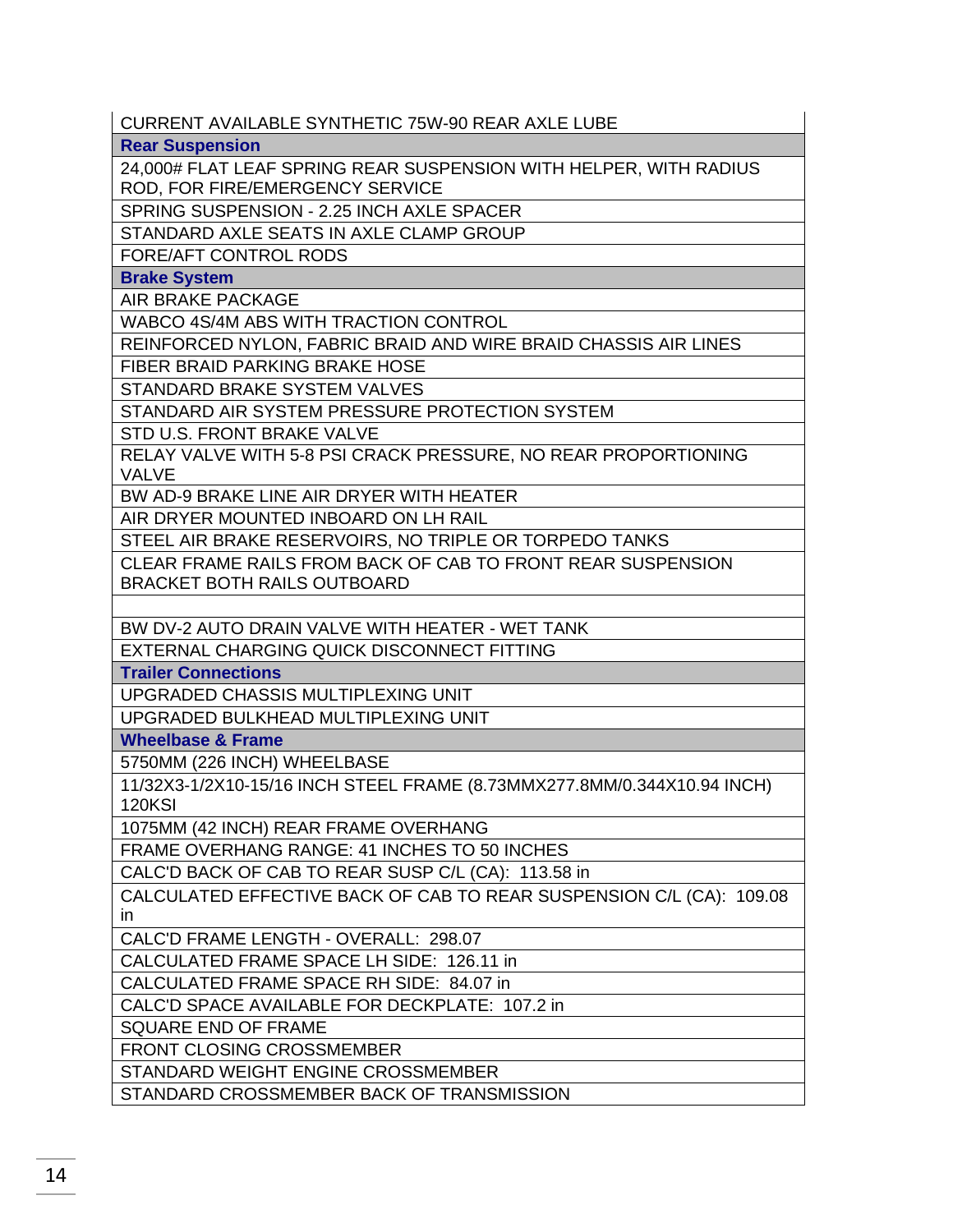STANDARD MIDSHIP #1 CROSSMEMBER(S)

STANDARD REARMOST CROSSMEMBER

STANDARD SUSPENSION CROSSMEMBER

**Chassis Equipment**

THREE-PIECE 14 INCH CHROMED STEEL BUMPER WITH COLLAPSIBLE ENDS

FRONT TOW HOOKS - FRAME MOUNTED

BUMPER MOUNTING FOR SINGLE LICENSE PLATE

FENDER AND FRONT OF HOOD MOUNTED FRONT MUDFLAPS

GRADE 8 THREADED HEX HEADED FRAME FASTENERS

**Fuel Tanks**

50 GALLON/189 LITER RECTANGULAR ALUMINUM FUEL TANK - RH

50 GALLON/189 LITER SHORT RECTANGULAR ALUMINUM FUEL TANK - LH RECTANGULAR FUEL TANK(S)

PLAIN ALUMINUM/PAINTED STEEL FUEL/HYDRAULIC TANK(S) WITH PAINTED BANDS

LH FUEL TANK MOUNTED FORWARD, RH FUEL TANK MOUNTED AFT

PLAIN STEP FINISH

FUEL TANK CAP(S)

DETROIT FUEL/WATER SEPARATOR WITH WATER IN FUEL SENSOR, HAND PRIMER AND 12 VOLT PREHEATER"

EQUIFLO INBOARD FUEL SYSTEM

AUXILIARY FUEL SUPPLY AND RETURN PORTS LOCATED ON RH FUEL TANK HIGH TEMPERATURE REINFORCED NYLON FUEL LINE

**Tires**

MICHELIN XDS2 11R22.5 16 PLY RADIAL FRONT TIRES MICHELIN XDS2 11R22.5 16 PLY RADIAL REAR TIRES

**Hubs**

MERITOR IRON FRONT HUBS

CONMET PRESET PLUS PREMIUM IRON REAR HUBS

**Wheels**

ALCOA LVL ONE 88267X 22.5X8.25 10-HUB PILOT 5.80 INSET ALUMINUM DISC FRONT WHEELS

ALCOA LVL ONE 88267X 22.5X8.25 10-HUB PILOT ALUMINUM DISC REAR WHEELS POLISHED FRONT WHEELS; OUTSIDE ONLY

POLISHED REAR WHEELS; OUTSIDE OF OUTER WHEELS ONLY

FRONT WHEEL MOUNTING NUTS

REAR WHEEL MOUNTING NUTS

NO PUSHER/TAG WHEEL MOUNTING NUTS

**Cab Exterior**

154 INCH BBC HIGH-ROOF ALUMINUM CONVENTIONAL CREW CAB

AIR CAB MOUNTING

NONREMOVABLE BUGSCREEN MOUNTED BEHIND GRILLE

LH AND RH EXTERIOR GRAB HANDLES WITH SINGLE RUBBER INSERT

HOOD MOUNTED CHROMED PLASTIC GRILLE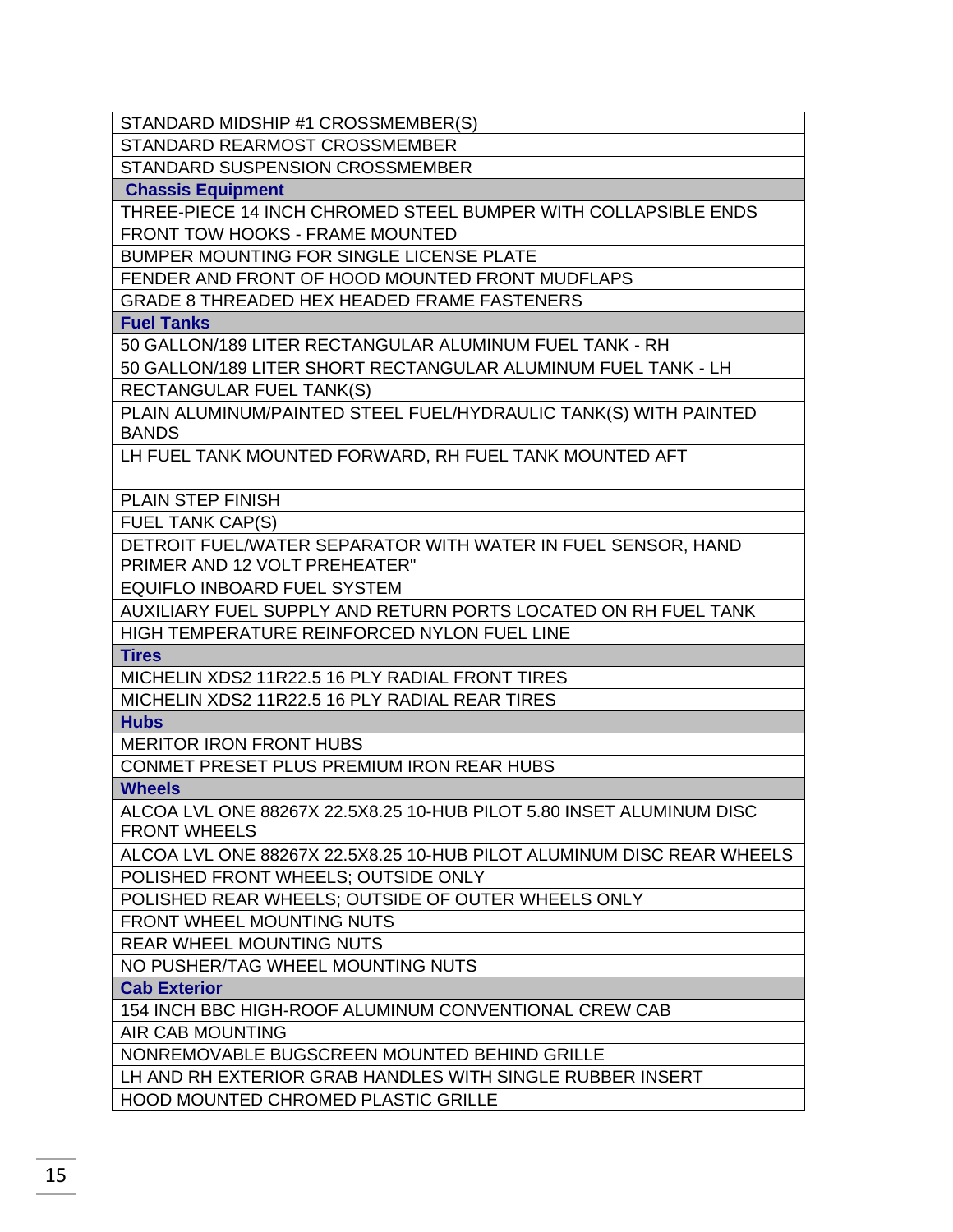CHROME HOOD MOUNTED AIR INTAKE GRILLE

FIBERGLASS HOOD

HOOD LINER, ADDED FIREWALL AND FLOOR HEAT INSULATION

DUAL 25 INCH ROUND STUTTER TONE HOOD MOUNTED AIR HORNS WITH DUAL LANYARDS

DUAL ELECTRIC HORNS

DUAL HORN SHIELDS

DOOR LOCKS AND IGNITION SWITCH KEYED THE SAME

KEY QUANTITY OF 2

REAR LICENSE PLATE MOUNT END OF FRAME

LED HEADLIGHT ASSEMBLY AND INCANDESCENT MARKER/TURN LAMP WITH CHROME BEZEL

LED AERODYNAMIC MARKER LIGHTS

DAYTIME RUNNING LIGHTS

OMIT STOP/TAIL/BACKUP LIGHTS AND PROVIDE WIRING WITH SEPARATE STOP/TURN WIRES TO 4 FEET BEYOND END OF FRAME

STANDARD FRONT TURN SIGNAL LAMPS

AUTOMATIC ON/OFF, ENGINE COMPARTMENT, HOOD ACTIVATED WORK LIGHT WITH MANUAL OVERRIDE

DUAL WEST COAST BRIGHT FINISH HEATED MIRRORS WITH LH AND RH REMOTE

DOOR MOUNTED MIRRORS

102 INCH EQUIPMENT WIDTH

LH AND RH 8 INCH BRIGHT FINISH CONVEX MIRRORS MOUNTED UNDER PRIMARY MIRRORS

STANDARD SIDE/REAR REFLECTORS

DUAL LEVEL CAB ENTRY STEPS ON BOTH SIDES

NO REAR WINDOW

TINTED DOOR GLASS LH AND RH WITH TINTED OPERATING WING WINDOWS

RH AND LH ELECTRIC POWERED WINDOWS, PASSENGER SWITCHES ON DOOR(S)

1-PIECE SOLAR GREEN GLASS WINDSHELD

2 GALLON WINDSHIELD WASHER RESERVOIR WITHOUT FLUID LEVEL INDICATOR, FRAME MOUNTED

**Cab Interior**

OPAL GRAY VINYL INTERIOR

MOLDED PLASTIC DOOR PANEL WITHOUT VINYL INSERT WITH ALUMINUM KICKPLATE LOWER DOOR

MOLDED PLASTIC DOOR PANEL WITHOUT VINYL INSERT WITH ALUMINUM KICKPLATE LOWER DOOR

BLACK MATS WITH SINGLE INSULATION

DASH MOUNTED ASH TRAY(S) WITHOUT LIGHTER

FORWARD ROOF MOUNTED CONSOLE WITH UPPER STORAGE COMPARTMENTS WITHOUT NETTING

IN DASH STORAGE BIN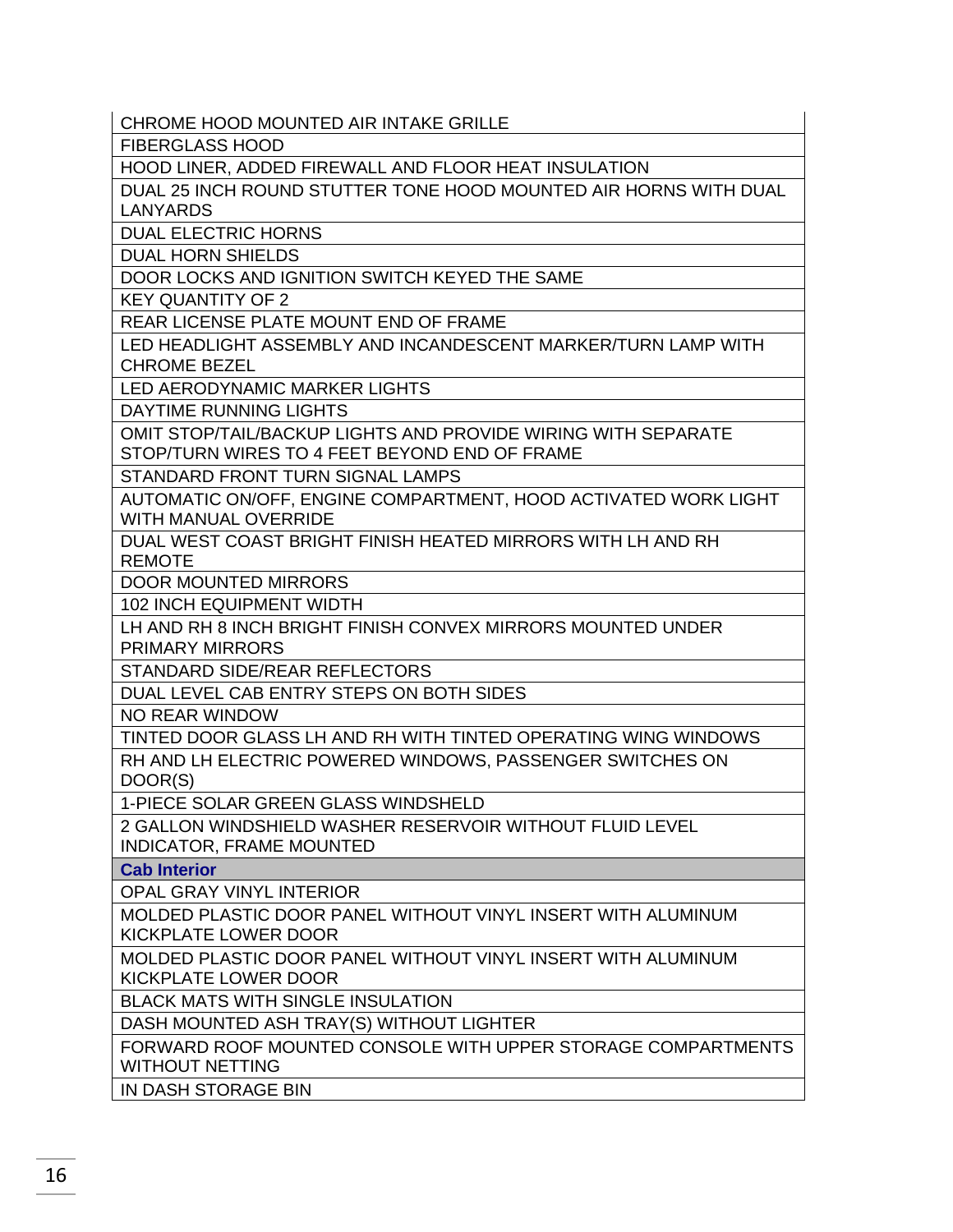(2) CUP HOLDERS LH AND RH DASH

GRAY/CHARCOAL FLAT DASH

SMART SWITCH EXPANSION MODULE

2.5 LB. FIRE EXTINGUISHER SHIPPED LOOSE IN CAB.

FIRST AID KIT, SHIP LOOSE

HEATER, DEFROSTER AND AIR CONDITIONER

STANDARD HVAC DUCTING

MAIN HVAC CONTROLS WITH RECIRCULATION SWITCH

STANDARD HEATER PLUMBING WITH BALL SHUTOFF VALVES

VALEO HEAVY DUTY A/C REFRIGERANT COMPRESSOR

BINARY CONTROL, R-134A

PREMIUM INSULATION

SOLID-STATE CIRCUIT PROTECTION AND FUSES

12V NEGATIVE GROUND ELECTRICAL SYSTEM

DOOR ACTIVATED DOME/RED MAP LIGHTS, FORWARD LH AND RH AND REAR LH, RH AND CENTER

LH AND RH ELECTRIC DOOR LOCKS

(1) 12V POWER SUPPLY (1) DUAL 2.1 AMP USB CHARGER IN DASH

TRIANGULAR REFLECTORS KIT WITHOUT FLARES SHIPPED LOOSE IN CAB

SEATS INC 911 UNIVERSAL SERIES HIGH BACK AIR SUSPENSION DRIVER SEAT

SEATS INC 911 UNIVERSAL SERIES HIGH BACK AIR SUSPENSION PASSENGER SEAT

H.O. BOSTROM SIERRA AIR-50 HIGH BACK AIR SUSP LH/RH/CENTER REAR PASSENGER SEATS W/ADJUSTABLE RECLINE, FIXED LUMBAR AND NFPA 1901- 2009/2016 COMPLIANT SEAT SENSOR

LH AND RH INTEGRAL DOOR PANEL ARMRESTS

GRAY VINYL DRIVER SEAT COVER WITH GRAY CORDURA CLOTH BOLSTER AND **HEADREST** 

GRAY VINYL FRONT PASSENGER SEAT COVER WITH GRAY CORDURA CLOTH BOLSTER AND HEADREST

GRAY VINYL REAR PASSENGER SEAT COVER WITH GRAY CORDURA CLOTH BOLSTER AND HEADREST

HIGH VISIBILITY ORANGE SEAT BELTS

ADJUSTABLE TILT AND TELESCOPING STEERING COLUMN

4-SPOKE 18 INCH (450MM) STEERING WHEEL

DRIVER AND PASSENGER INTERIOR SUN VISORS

**Instruments & Controls**

GRAY DRIVER INSTRUMENT PANEL

GRAY CENTER INSTRUMENT PANEL

ENGINE REMOTE INTERFACE WITHOUT INTERLOCKS

BLACK GAUGE BEZELS

LOW AIR PRESSURE INDICATOR LIGHT AND AUDIBLE ALARM

2 INCH PRIMARY AND SECONDARY AIR PRESSURE GAUGES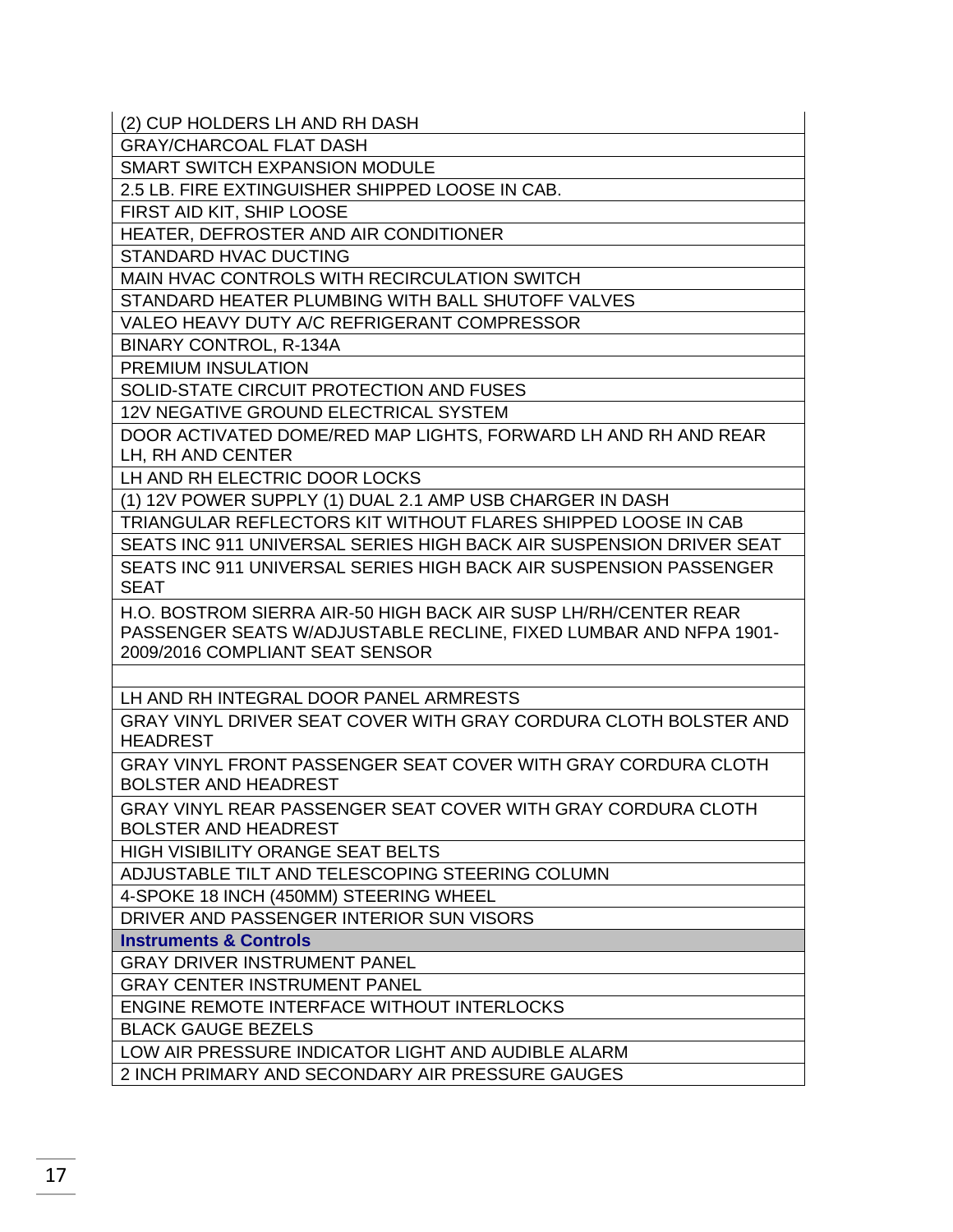ENGINE COMPARTMENT MOUNTED AIR RESTRICTION INDICATOR WITH GRADUATIONS, WITH WARNING LIGHT IN DASH

97 DB BACKUP ALARM

ELECTRONIC CRUISE CONTROL WITH SWITCHES IN LH SWITCH PANEL

IGNITION SWITCH WITH NON-REMOVABLE KEY

ICU3S, 132X48 DISPLAY WITH DIAGNOSTICS, 28 LED WARNING LAMPS AND DATA LINKED

HEAVY DUTY ONBOARD DIAGNOSTICS INTERFACE CONNECTOR LOCATED BELOW LH DASH

2 INCH ELECTRIC FUEL GAUGE

ENGINE REMOTE INTERFACE NOT CONFIGURED

ENGINE REMOTE INTERFACE CONNECTOR AT BACK OF CAB

ELECTRICAL ENGINE COOLANT TEMPERATURE GAUGE

2 INCH TRANSMISSION OIL TEMPERATURE GAUGE

ENGINE AND TRIP HOUR METERS INTEGRAL WITHIN DRIVER DISPLAY

ELECTRONIC STABILITY CONTROL

ELECTRIC ENGINE OIL PRESSURE GAUGE

OVERHEAD INSTRUMENT PANEL

AM/FM/WB WORLD TUNER RADIO WITH BLUETOOTH, USB AND AUXILIARY INPUTS, J1939

DASH MOUNTED RADIO

(2) RADIO SPEAKERS IN CAB

AM/FM ANTENNA MOUNTED ON FORWARD LH ROOF

ELECTRONIC KPH SPEEDOMETER WITH SECONDARY MPH SCALE, WITHOUT ODOMETER

STANDARD VEHICLE SPEED SENSOR

ELECTRONIC 3000 RPM TACHOMETER

IGNITION SWITCH CONTROLLED ENGINE STOP

(2) OVERHEAD MOUNTED LANYARD CONTROLS: (1) OFFICER AIR HORN AND (1) DRIVER AIR HORN

DIGITAL VOLTAGE DISPLAY INTEGRAL WITH DRIVER DISPLAY

SINGLE ELECTRIC WINDSHIELD WIPER MOTOR WITH DELAY AND ARCTIC TYPE BLADES

MARKER LIGHT SWITCH INTEGRAL WITH HEADLIGHT SWITCH

ONE VALVE PARKING BRAKE SYSTEM WITH DASH VALVE CONTROL AUTONEUTRAL AND WARNING INDICATOR

SELF CANCELING TURN SIGNAL SWITCH WITH DIMMER, WASHER/WIPER AND HAZARD IN HANDLE

INTEGRAL ELECTRONIC TURN SIGNAL FLASHER WITH HAZARD LAMPS OVERRIDING STOP LAMPS

**Design**

PAINT: ONE SOLID COLOR

**Color**

CAB COLOR A: L0006EY WHITE ELITE EY

BLACK, HIGH SOLIDS POLYURETHANE CHASSIS PAINT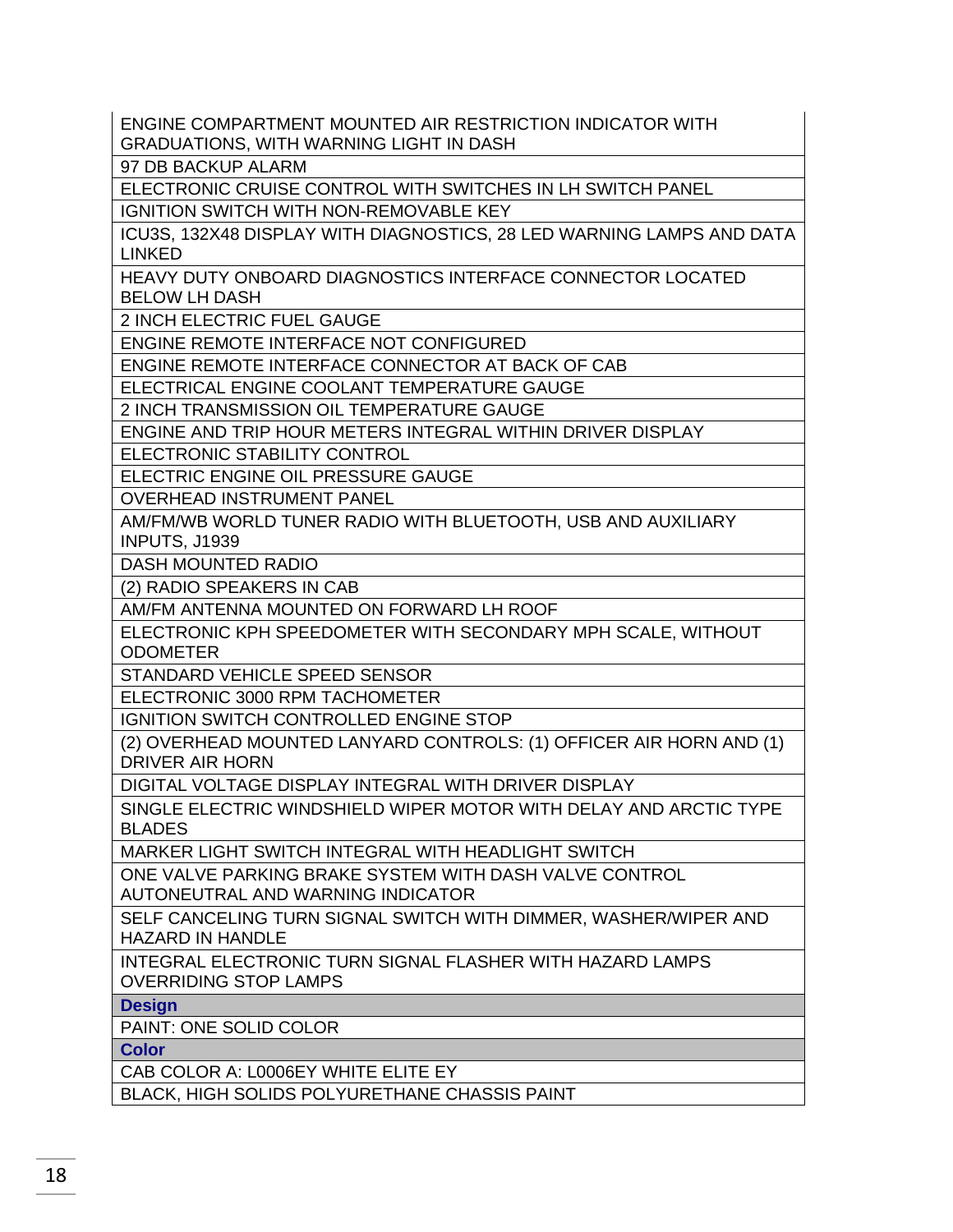## STANDARD E COAT/UNDERCOATING

**Certification / Compliance**

CANADA CMVSS CERTIFICATION, EXCEPT SALES CABS AND GLIDER KITS

**Secondary Factory Options**

NUMBER OF ELITE BC PAINT COLORS (1)

**Raw Performance Data**

CALCULATED EFFECTIVE BACK OF CAB TO REAR SUSPENSION C/L (CA): 109.08 in

CALC'D SPACE AVAILABLE FOR DECKPLATE: 107.2 in

# **DELIVERY**

The apparatus shall be delivered complete and ready for operation as confirmed in the accepted RFQ submissions. The apparatus, to ensure proper break-in of all components, shall be delivered under its own power - rail or truck freight is not acceptable.

# **ANGLE OF APPROACH**

The angle of approach for the apparatus shall not be less than eight (8) degrees as specified by the current edition of NFPA 1901.

# **ANGLE OF DEPARTURE**

The angle of departure for the apparatus shall not be less than eight (8) degrees as specified by the current edition of NFPA 1901.

# **NFPA SPECIAL SERVICE EQUIPMENT ALLOWANCE**

In compliance with NFPA #1901 standards, the apparatus shall be engineered to provide an allowance of 4000 pounds of fire department provided loose equipment.

# **CENTER OF GRAVITY**

The apparatus, prior to acceptance, will be required to meet the vehicle stability of the applicable NFPA Automotive Fire Apparatus Standard.

A calculated center of gravity shall be provided. The calculated or measured center of gravity (CG) shall be no higher that 80-percent of the rear axle track width.

# **ENGINEERING BLUEPRINTS**

Manufacturer must provide "proposal" blueprints which are "representative" of the vehicle being proposed and these have been generated on computer-aided-design (CAD) equipment.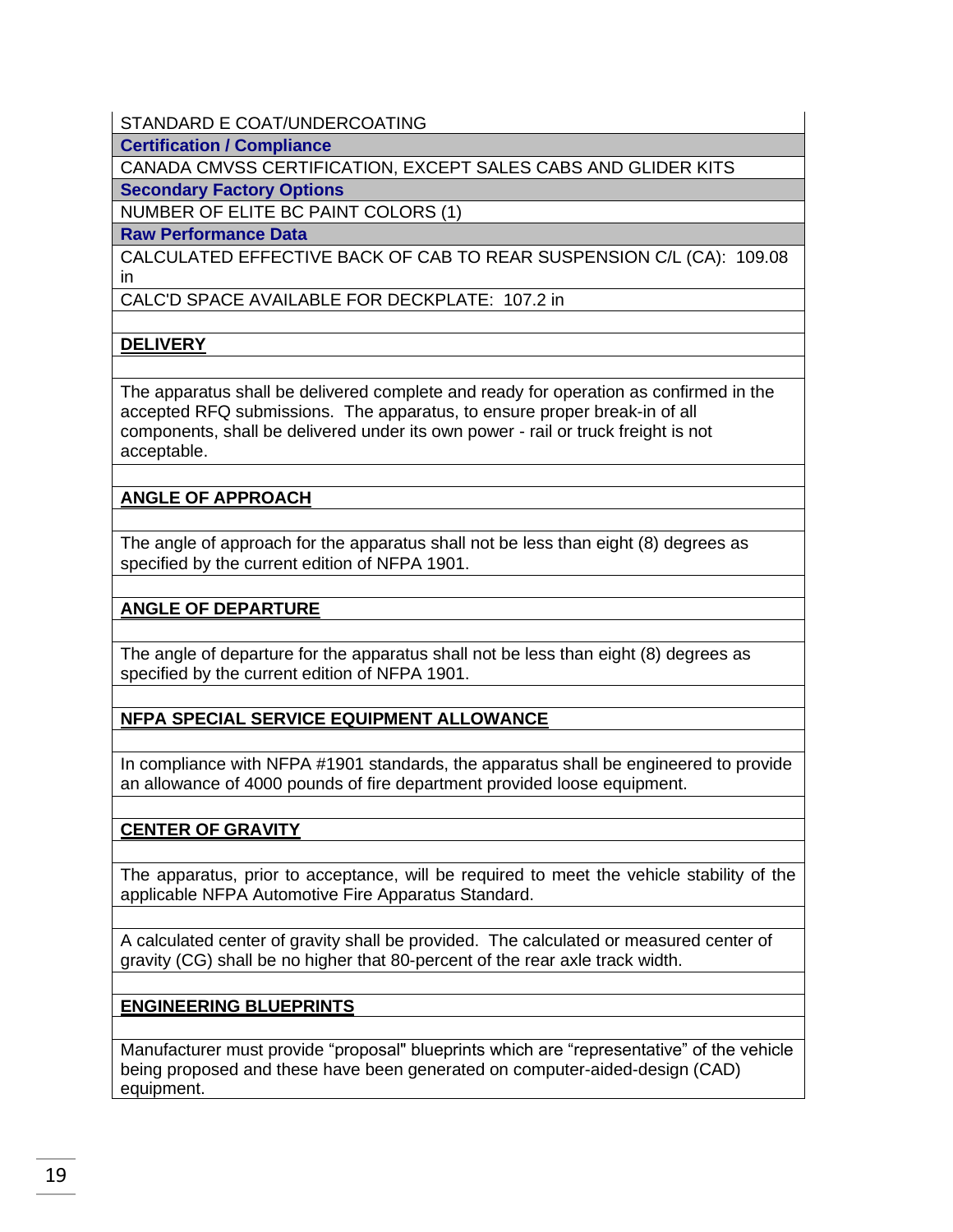**Manufacturer** shall provide construction drawings for approval prior to actual construction of the vehicle.

The design of the equipment shall be in accordance with the best engineering practices. The equipment design and accessory installation shall permit accessibility for use, maintenance, and service. All components and assemblies shall be free of hazardous protrusions, sharp edges, cracks, or other elements, which might cause injury to personnel or equipment.

All oil, hydraulic, and air tubing lines and electrical wiring shall be located in protective positions properly attached to the frame or body structure and shall have protective loom or grommets at each point where they pass through structural members, except where a through-frame connector is necessary.

Parts and components will be located or positioned for rapid and simple inspection and recognition of excessive wear or potential failure. Whenever functional layout of operating components determines that physical or visual interference between items cannot be avoided, the item predicted to require the most maintenance shall be located for best accessibility.

#### **BODY WARRANTY**

Manufacturer must warrant each new motorized fire apparatus for a minimum period of ONE YEAR from the date of delivery, with any contrary warranty information provided at the time of quotation submission.

The warranty must include provisions that require the manufacturer to agree to furnish any parts to replace those that have failed due to defective material or workmanship where there is no indication of abuse, neglect, unusual or other than normal service providing that such parts are, at the option of the manufacturer, made available for supplier inspection at the supplier's request, returned to the supplier's factory or other location designated by the supplier with transportation prepaid within thirty days after the date of failure or within one year from the date of delivery of the apparatus to the original purchaser, whichever occurs first, and where inspection indicates the failure was attributed to defective material or workmanship.

# **ALUMINUM BODY WARRANTY - FIVE YEAR**

The manufacturer agrees to warrant that all aluminum body, under normal use and with reasonable maintenance, be structurally sound and will remain free from corrosion perforation for a minimum period of FIVE (5) years.

# **ALUMINUM SUBFRAME WARRANTY – 10 YEAR**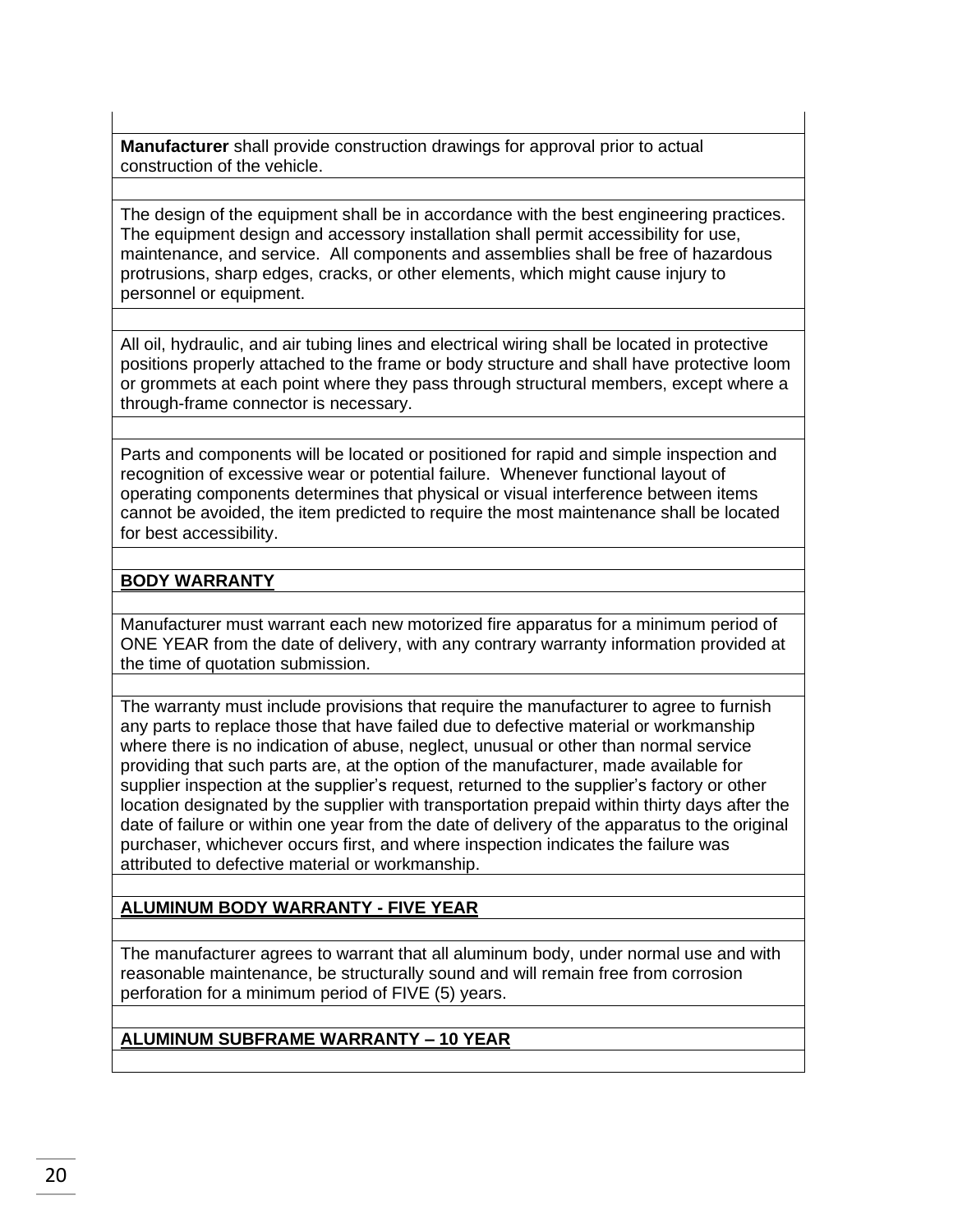The manufacturer warrants that each new aluminum body subframe is structurally sound and free of all structural defects of both material and workmanship and further warrants that it will maintain such structural integrity for a minimum period of ten (10) years.

# **PAINT WARRANTY FIVE YEAR**

The PPG paint performance guarantee will cover the areas of the vehicle finished with the specified product for a minimum period of FIVE (5) years beginning the day the vehicle is delivered to the purchaser.

#### **OPERATION AND FAMILIARIZATION MANUAL – CUSTOMIZED**

The apparatus manufacturer shall supply, at delivery, a customized Operation & Familiarization Manual, complete with full-color photos of the actual, completed apparatus with each feature and control identified and its function explained.

Safety, Operation, Maintenance and Troubleshooting sections will include information about each major component of the apparatus (chassis, pump, foam system, generator, electrical devices, etc.). The manual shall be specific to the apparatus (or group of apparatus) being delivered.

All safety and warning labels shall be represented in the manual for subsequent safety inspections to ensure their continued presence on the apparatus.

The manufacturer shall submit a sample manual with the bid quotation. Failure to do so will result in rejection of the quotation. Reference to "on delivery" or "at pre-build" submission is not an acceptable response for the bid document.

"Similar" or "Representative" manuals will not be accepted.

# **IN PROCESS PHOTOS**

There shall be a series of photos provided to the purchaser as the apparatus progresses through the production process. There will be a minimum of four (4) photos per interval and a total of six intervals, one (1) upon chassis arrival, four (4) during construction and one (1) upon completion.

# **LOW VOLTAGE ELECTRICAL SYSTEM SPECIFICATIONS**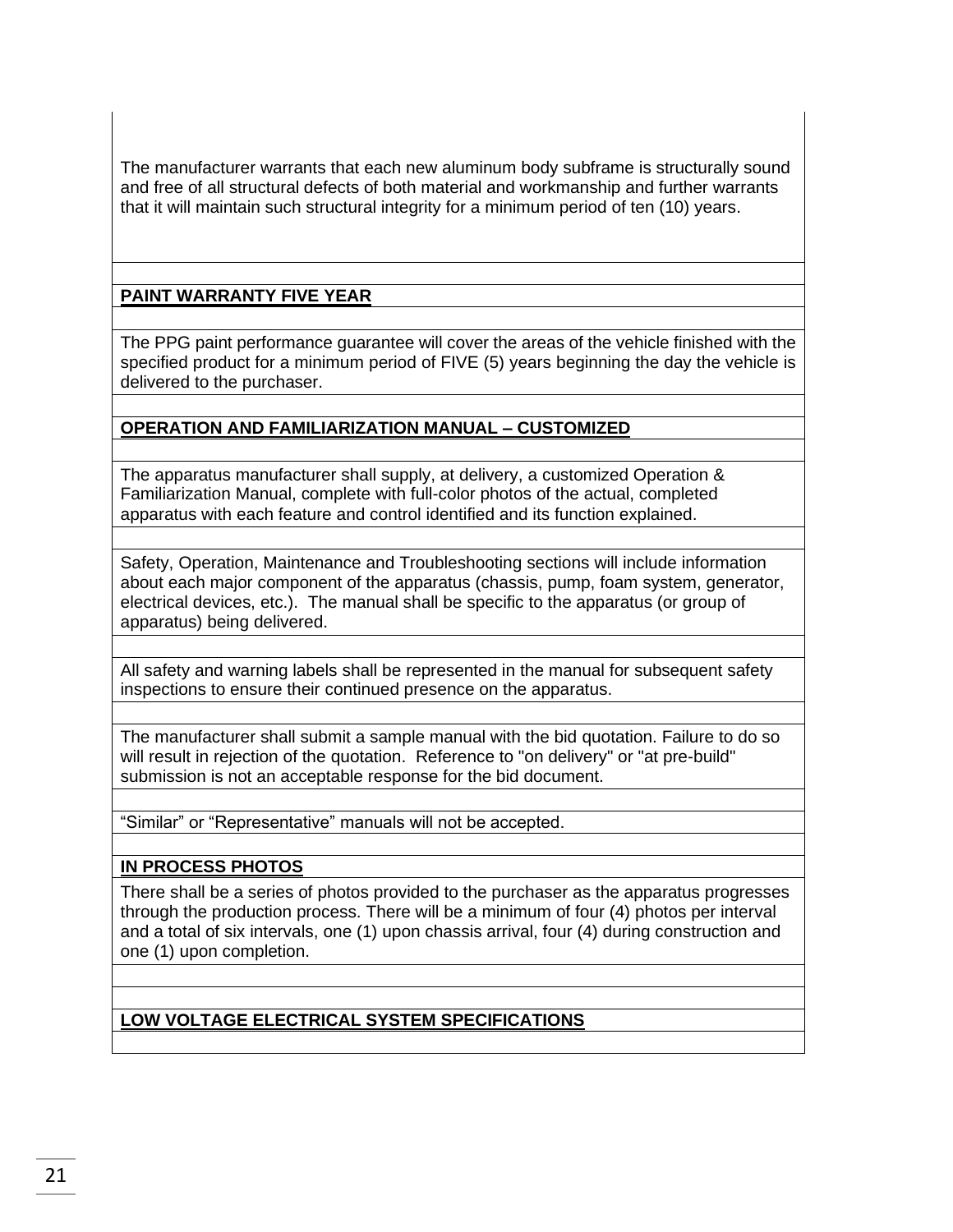The electrical system shall include all panels, electrical components, switches and relays, wiring harnesses and other electrical components. The electrical equipment installed by the apparatus manufacturer shall conform to current automotive electrical system standards, the latest Federal DOT standards, and the requirements of the applicable NFPA standards.

All wiring shall be stranded copper or copper alloy conductors of a gauge rated to carry 125 percent of the maximum current for the protected circuit. Voltage drops in all wiring from the power source to the using device shall not exceed 10 percent. The wiring and wiring harness and insulation shall be in conformance to applicable SAE and NFPA standards. The wiring harness shall conform to SAE J-1128 with GXL temperature properties. All exposed wiring shall be protected in a loom with a minimum 289-degree Fahrenheit rating. All wiring looms shall be properly supported and attached to body members. The electrical conductors shall be constructed in accordance with applicable SAE standards, except when good engineering practice requires special construction.

The wiring connections and terminations shall use a method that provides a positive mechanical and electrical connection and shall be installed in accordance with the device manufacturer's instructions. Electrical connections shall be with mechanical type fasteners and large rubber grommets where wiring passes through metal panels.

The wiring between the cab and body shall be joined using Deutsche type connectors or an enclosed in a terminal junction panel area. This system will permit body removal with minimal impact on the apparatus electrical system. All connections shall be crimp-type with insulated shanks to resist moisture and foreign debris such as grease and road grime. Weather-resistant connectors shall be provided throughout to ensure the integrity of the electrical system.

Any electrical junction or terminal boxes shall be weather resistant and located away from water spray conditions. In addition, the main body junction panel shall house the automatic reset breakers and relays where required.

There shall be no exposed electrical cabling, harnesses, or terminal connections located in compartments, unless they are enclosed in a junction box or covered with a removable electrical panel. The wiring shall be secured in place and protected against heat, liquid contaminants, and damage. Wiring shall be uniquely identified every three inches (3") by color coding or permanent marking with a circuit function code and identified on a reference chart or electrical wiring schematic per requirements of applicable NFPA #1901 standards.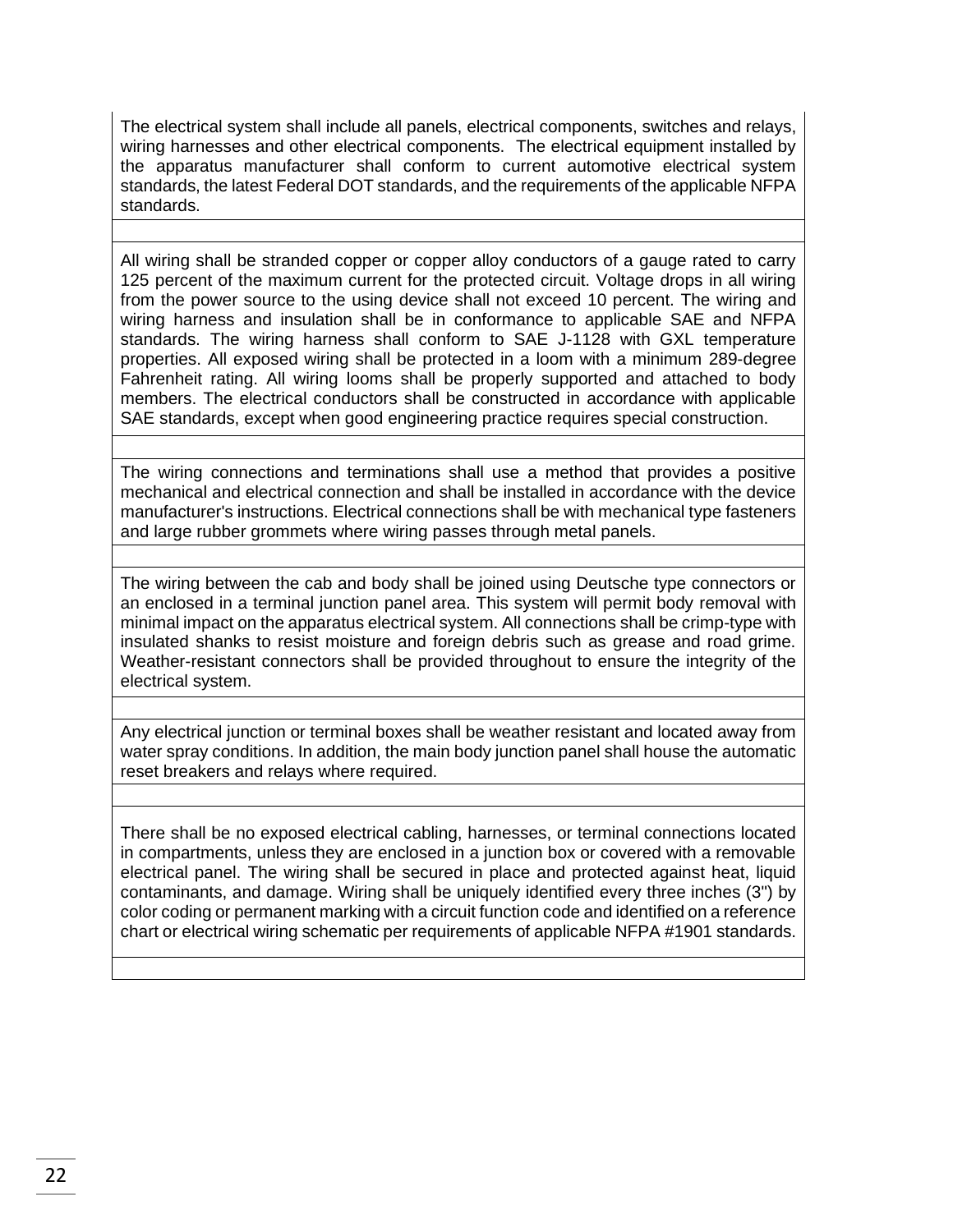The electrical circuits shall be provided with low voltage overcurrent protective devices. Such devices shall be accessible and located in required terminal connection locations or weather resistant enclosures. The overcurrent protection shall be suitable for electrical equipment and shall be automatic reset type and meet SAE standards. All electrical equipment, switches, relays, terminals, and connectors shall have a direct current rating of 125 percent of maximum current for which the circuit is protected. The system shall have electro-magnetic interference suppression provided as required in applicable SAE standards.

The electrical system shall include the following:

Electrical terminals in weather exposed areas shall have a non-conductive grease or spray applied. A corrosion preventative compound shall be applicable to all terminal plugs located outside of the cab or body.

The electrical wiring shall be harnessed or be placed in a protective loom.

· Holes made in the roof shall be caulked with silicone. Large fender washers shall be used when fastening equipment to the underside of the cab roof.

Any electrical component that is installed in an exposed area shall be mounted in a manner that will not allow moisture to accumulate in it.

· A coil of wire must be provided behind an electrical appliance to allow them to be pulled away from mounting area for inspection and service work.

All lights that have their sockets in a weather exposed area shall have corrosion preventative compound added to the socket terminal area.

The warning lights shall be switched in the chassis cab with labeled switches in an accessible location. Individual rocker switches shall be provided only for warning lights provided over the minimum level of warning lights in either the stationary or moving modes. All electrical equipment switches shall be mounted on a switch panel mounted in the cab convenient to the operator. The warning light switches shall be of the rocker type. For easy nighttime operation, an integral indicator light shall be provided to indicate when the circuit is energized. All switches shall be appropriately identified as to their function.

A single warning light switch shall activate all required warning lights. This switch will allow the vehicle to respond to an emergency and "call for the right of way". When the parking brake is applied, a "blocking right of way" system shall automatically activate per requirements of the applicable NFPA standards. All "clear" warning lights shall be automatically turned off upon application of the parking brake.

#### **NFPA REQUIRED TESTING OF ELECTRICAL SYSTEM**

The apparatus shall be electrically tested upon completion of the vehicle and prior to delivery. The electrical testing, certifications, and test results shall be submitted with delivery documentation per requirements of the applicable NFPA standards. The following minimum testing shall be completed by the apparatus manufacturer:

1. Reserve capacity test: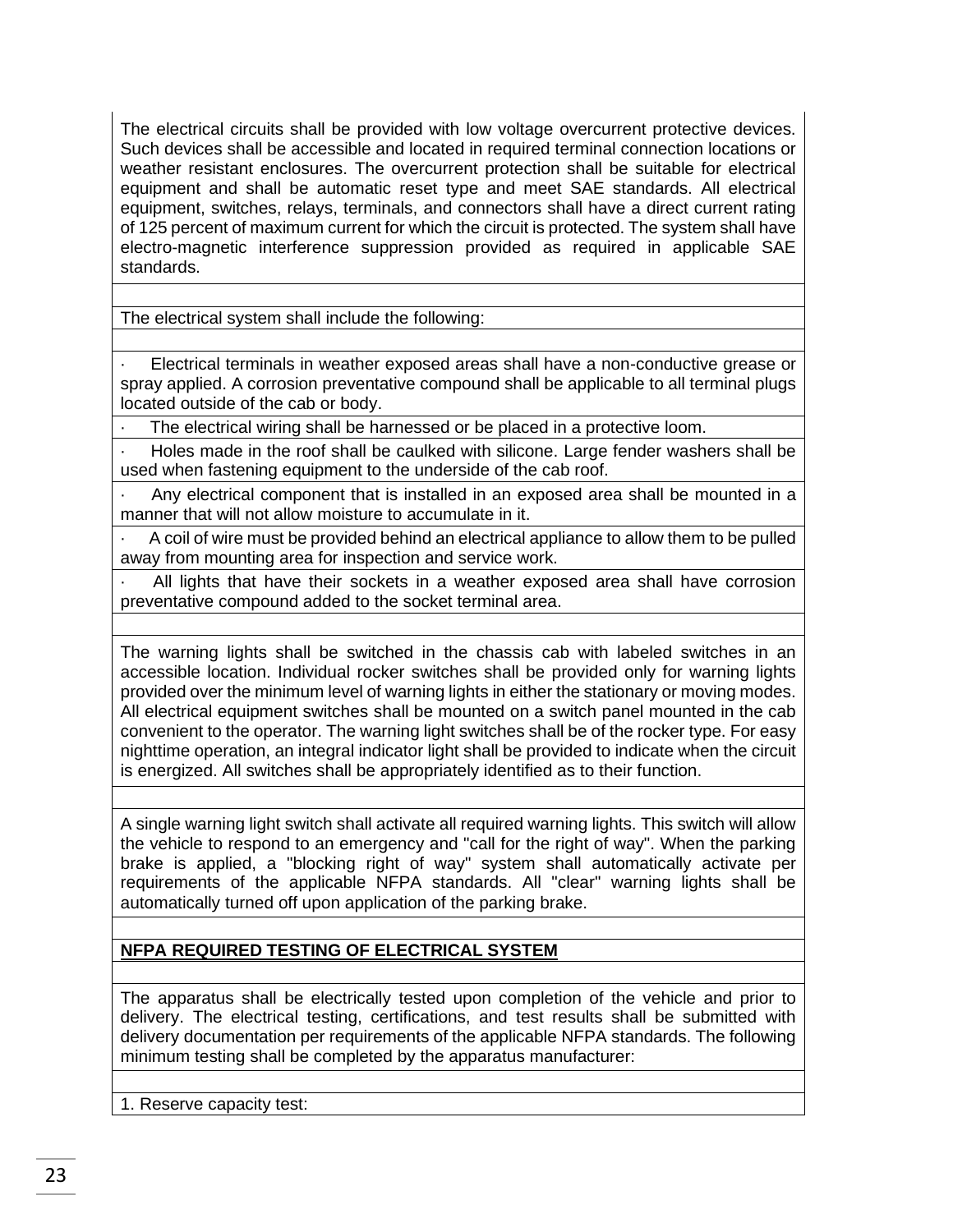The engine shall be started and kept running until the engine and engine compartment temperatures are stabilized at normal operating temperatures and the battery system is fully charged. The engine shall be shut off and the minimum continuous electrical load shall be activated for ten (10) minutes. All electrical loads shall be turned off prior to attempting to restart the engine. The battery system shall then be capable of restarting the engine. Failure to restart the engine shall be considered a failed test.

2. Alternator performance test at idle:

The minimum continuous electrical load shall be activated with the engine running at idle speed. The engine temperature shall be stabilized at normal operating temperature. The battery system shall be tested to detect the presence of battery discharge current. The detection of battery discharge current shall be considered a test failure.

3. Alternator performance test at full load:

The total continuous electrical load shall be activated with the engine running up to the engine manufacturer's governed speed. The test duration shall be a minimum of two (2) hours. Activation of the load management system is permitted during this test. However, if an alarm sounds due to excessive battery discharge, as detected by the system requirements in the NFPA standards, or a system voltage of less than 11.7 volts dc for more than 120 seconds is present, the test has failed.

4. Low voltage alarm test:

Following the completion of the above tests, the engine shall be shut off. The total continuous electrical load shall be activated and shall continue to be applied until the excessive battery discharge alarm activates. The battery voltage shall be measured at the battery terminals. With the load still applied, a reading of less than 11.7 volts dc for a 12 volt system shall be considered a test failure. The battery system shall then be able to restart the engine. Failure to restart the engine shall be considered a test failure.

NFPA REQUIRED DOCUMENTATION

The following documentation shall be provided on delivery of the apparatus:

a. Documentation of the electrical system performance tests required above.

b. A written load analysis, including:

1. The nameplate rating of the alternator.

2. The alternator rating under the conditions.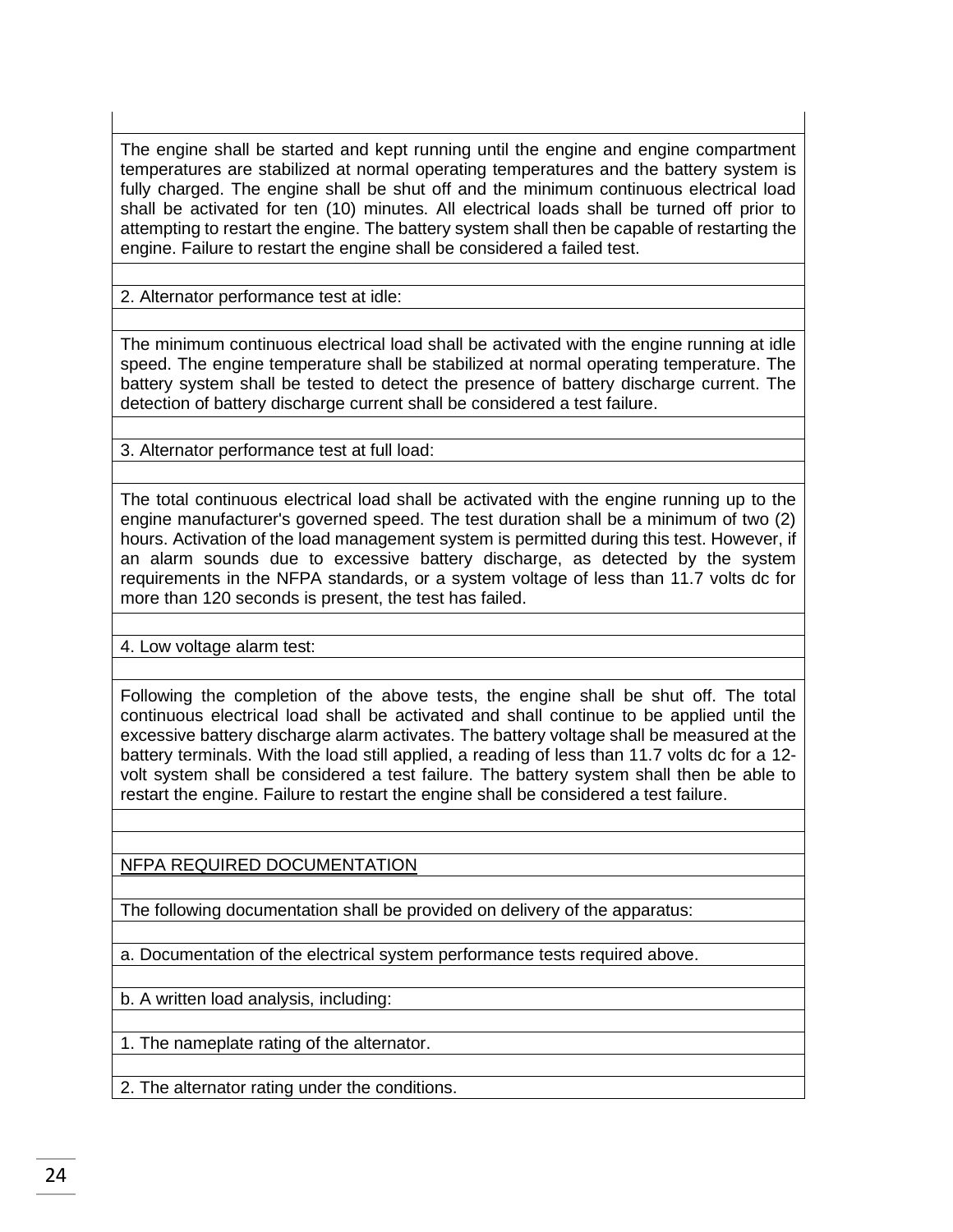3. Each specified component load.

4. Individual intermittent loads.

# **WEATHER RESISTANT ELECTRICAL JUNCTION BOX**

The electrical junction or terminal boxes shall be weather resistant and located away from water spray conditions. In addition, the main body junction panel shall house the automatic reset breakers and relays where required. The main body junction panel shall be located in the pump compartment.

#### **HIGH IDLE SYSTEM**

There shall be a high idle system furnished and installed on the apparatus. The high idle system shall have an on/off switch located in the chassis on the switch console. The system shall have an interlock that will disable the solenoid if the parking brake is not completely set.

#### **ELECTRICAL CONSOLE WITH EMERGENCY LIGHT SWITCH PANEL – THERMAL COATED**

An electrical console shall be constructed of .125" black LineX coated smooth aluminum material and mounted in the cab of the truck chassis. Console shall be designed and installed between the driver and passenger seats. The top face of the console shall be designed as the switch panel for all emergency light switches. The switch panel shall be hinged for easy access to the switch connections.

All emergency light switches shall be lighted, rocker style. Switches shall be internally lit when the switch circuit is in the on position. A plug-in identification label is to be provided and installed adjacent to each rocker switch with backlighting provided behind the label.

# **SWITCHES**

A rocker style internally lighted switch shall be provided and wired through a heavy-duty relay to activate power to the emergency lights. The emergency lights shall be activated by a single "MASTER SWITCH" on the electrical console.

# **MASTER ELECTRIC SWITCH**

One (1) battery disconnect switch shall be located conveniently to the driver of the apparatus. The switch shall disconnect the 12-volt power supply from the battery system.

# **BATTERY CHARGER**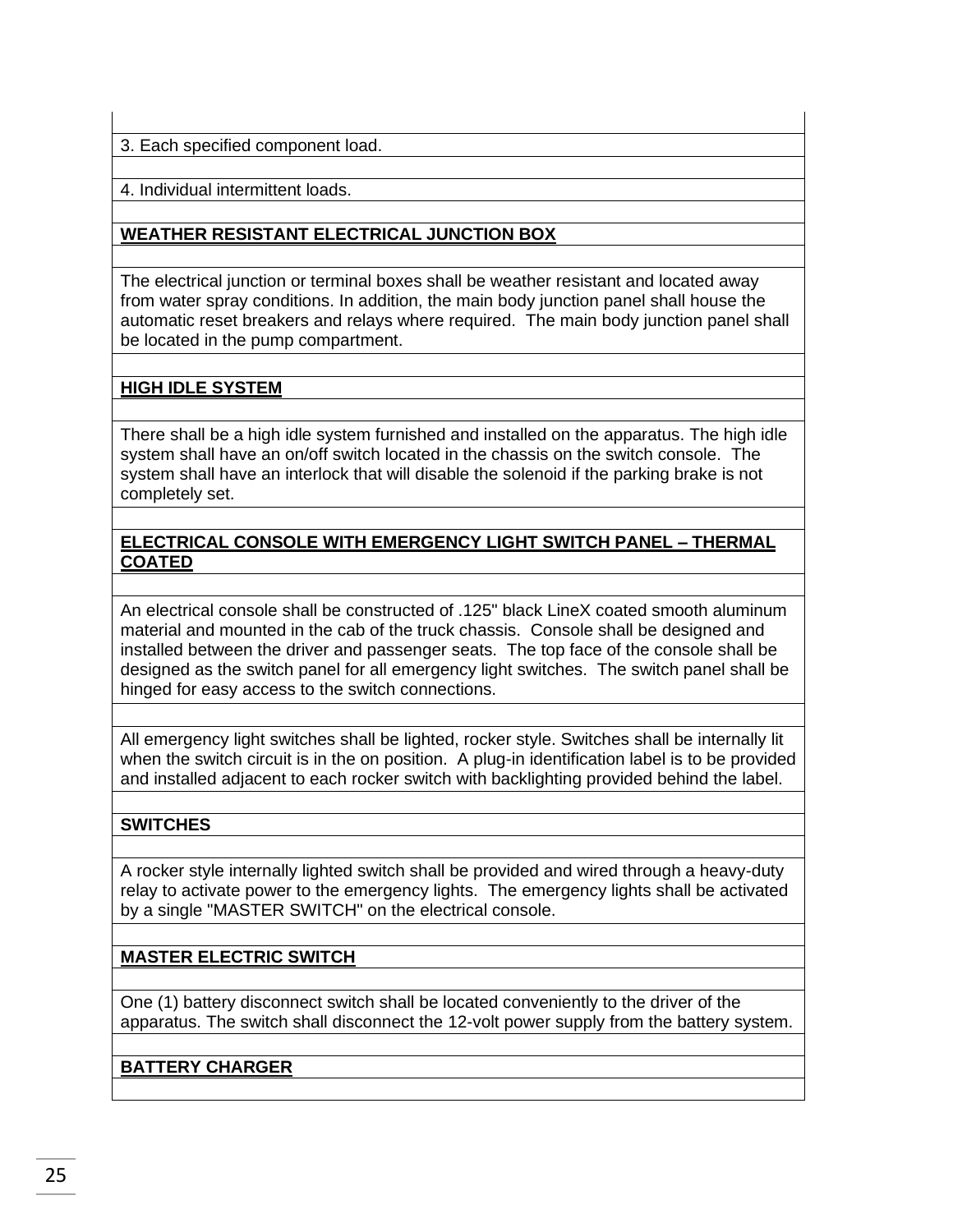A Blue Sea Systems P12, 40 amp, 90-264VAC battery charger will be supplied with the apparatus. The charger is capable of charging batteries and functioning as a continuous 40-amp 12VDC power supply.

The charger features a cast aluminum housing.

## **BATTERY CHARGER DISPLAY**

One (1) Blue Sea EV battery charger display shall be installed.

# **AUTO-EJECT**

A Blue Sea Systems "Sure-Eject" (#7851) automatic disconnect device shall be provided and installed on the 110-volt shoreline connection complete with weatherproof cover and matching plug. The Auto-Eject shall be activated by the chassis starter switch to disconnect the plug.

#### **SHORE POWER PLUG**

The shore power plug shall be located at the left front cab door.

#### **12 VOLT POWER SOURCE**

One (1) 12-volt power and ground connection rated at 30 amps shall be provided on the apparatus for the installation of a mobile two-way radio.

The power source shall be run through the chassis master battery switch and shall be deactivated when the master switch is in the "OFF" position.

**LED SCENE LIGHT**

A Fire Tech FT-MB-18-FT-W brow light shall be provided and installed below the light bar. The light shall produce 7,920 lumens and be powder coated white.

\*\*\* Mount on front bumper gravel shield.

SCENE LIGHT SWITCHING

One (1) scene light switch with indicator shall be installed on the cab main switch panel to control all scene light(s). The switch shall be labeled "SCENE LIGHTS".

#### **LIGHT MOUNTING LOCATION**

The mounting location for the specified light shall be on the rear of the apparatus body.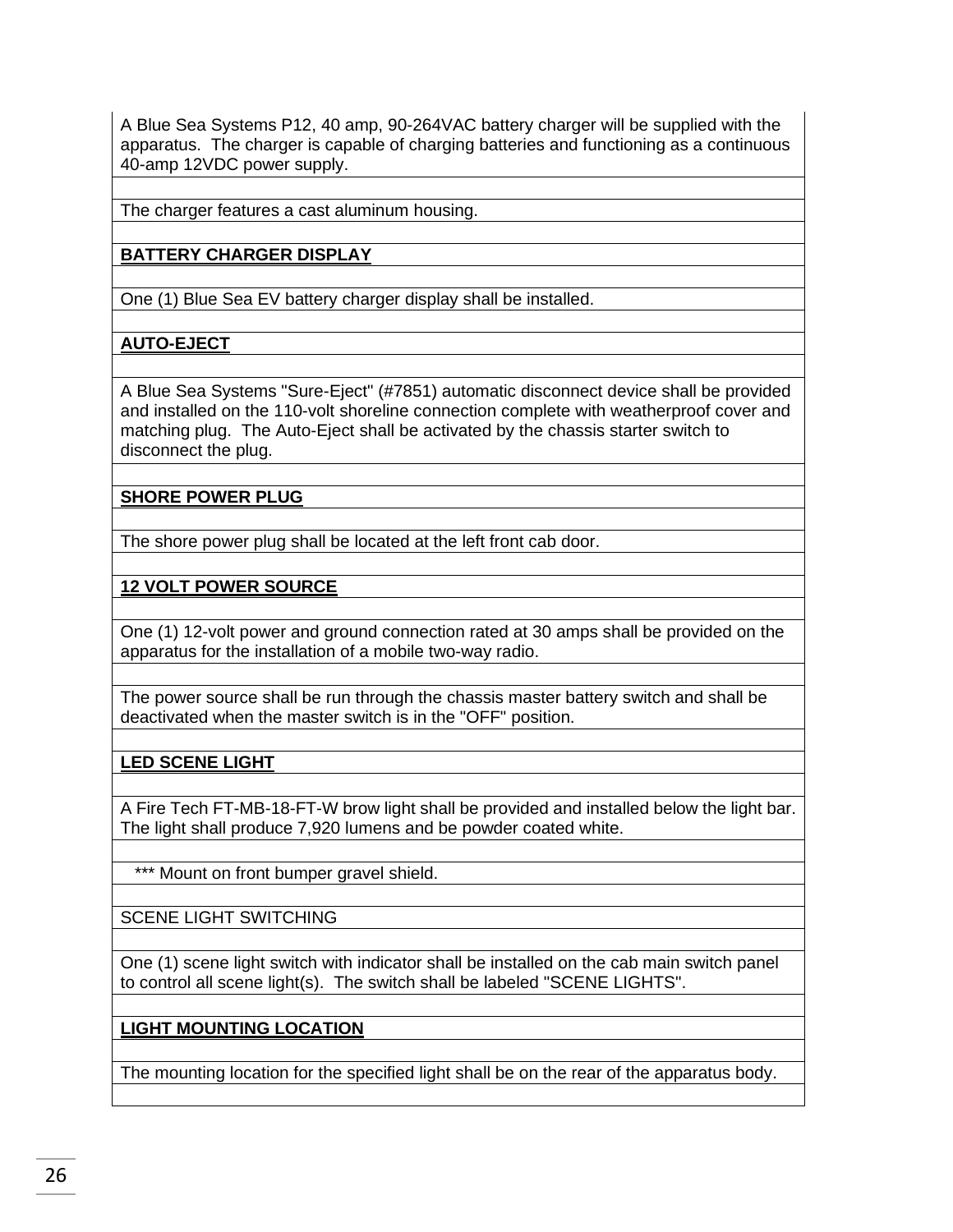# **SCENE LIGHTS**

Two (2) Akron Brass, Extenda-Lite, item ELRE-XLDC-W-PS with a Push-Up style telescoping pole equipped with side mounting brackets shall be provided. All mounting brackets and pole fittings shall be heavy duty, cast aluminum and powder painted white to match the light head.

Each telescoping pole shall be equipped with a 220-watt light head with the front bezel painted white.

The light head shall contain 44 high power LEDs and a customized optic design including flood and spot. The light head shall operate from 10-32 VDC and maintain stable light output of 28,000 lumens and constant power consumption of 220W (current = power / voltage). The light shall have three optional brightness modes that can be selected using the switch on the light head. The light head shall tilt up and down with one heavy duty handle and shall be mounted on to the top of the pole with a swivel assembly. The tilt angle of the head shall be adjustable using a push button on the swivel. An on/off switch with weather-proof boot shall be provided on the swivel assembly.

The inside pole shall be sixty inches (60") long and the outside pole shall be eleven- and one-half inches (11-1/2") in length as standard or lengths can be adjusted by the manufacturer as required to fit a specified mounting location. All inside and outside poles shall be made only from drawn aluminum tubes. Each pole shall be deep etched, wire brushed and clear anodized to ensure a corrosion free appearance and lasting durability. The Push-Up telescoping pole shall rotate 320 degrees left or right. The apparatus manufacturer shall provide wiring for each of the installed lights, and it shall be capable of carrying the maximum load required by that light and protected by a properly sized circuit breaker.

The Extenda-Lite Pole shall have a minimum 5-year warranty. The Revel LED head shall have a minimum 6-year warranty.

# **LIGHT SWITCH REMOTE LOCATION**

A switch shall be installed from a remote location in the chassis cab. The weatherproof switch shall be used for the remote switching.

A raised pole hazard light switch for a telescoping pole shall be installed. The magnetic switch shall be in a cylindrical housing clamped on the outer pole. A magnet shall be mounted in the extension pole. The switch contacts shall close when the pole is raised and activate the "Do Not Move Apparatus" light in the cab when the parking brake is disengaged.

SCENE LIGHT SWITCHING

Two (2) scene light switch with indicator shall be installed on the cab main switch panel to control the rear scene light(s). The switch shall be labeled "REAR SCENE".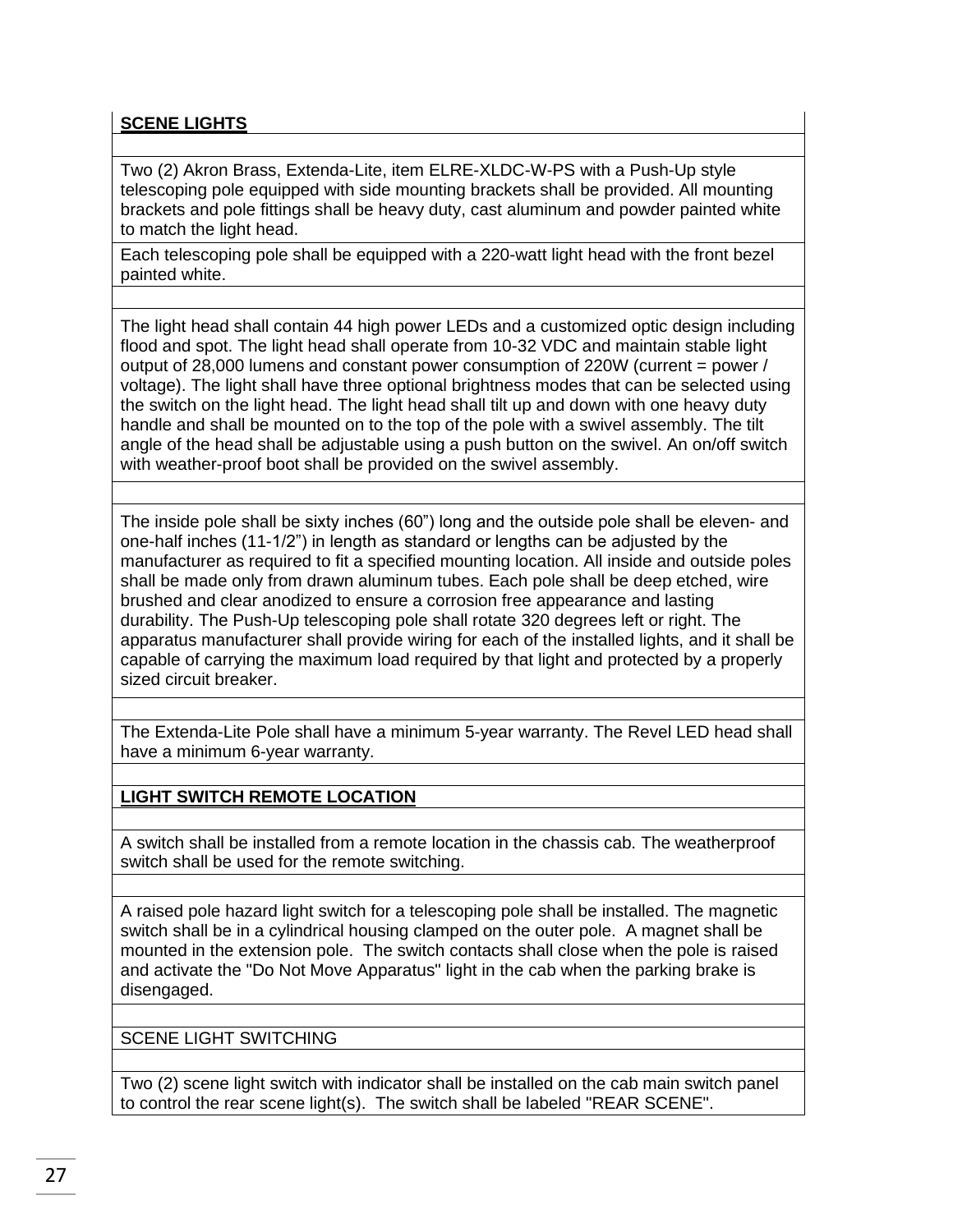\*\*\* Label as " Rt & Lt Rear Scene Lights"

#### **BACKUP CAMERA**

An ASA rear and side vision system shall be installed on the apparatus. A rear facing box style rear-view camera shall be installed on the rear of the vehicle. There shall also be two (2) teardrop style rear-view cameras; one mounted to the Officer side of the vehicle, and one to the Driver side of the vehicle.

The reverse camera shall automatically activate the truck is placed in the reverse gear. The officer side camera shall activate with right turn signal activation and the driver side camera shall activate with left turn signal activation. All cameras shall have the ability to me manually controlled as well.

# **HAND LIGHTS**

All NFPA required portable hand lights supplied by the Customer must be installed before the apparatus is placed into service.

#### **RADIO ANTENNA BASE**

Two (2) radio antenna base shall be supplied and installed on the apparatus, the antenna coax terminating in the cab. The location shall be determined by the customer.

\*\*\* Coaxial terminate in center console.

#### **MARKER LIGHTS**

LED marker lights shall be installed on the vehicle in conformance to the Canadian Motor Vehicle Safety Standard requirements.

#### **LICENSE PLATE BRACKET**

One (1) stainless steel license plate bracket shall be provided at the rear of the apparatus. The bracket shall have a LED light.

#### **TAILLIGHTS**

One (1) pair of Whelen M6 LED tail/brake lights shall be provided. The rectangular 4"x6" lights shall be red.

#### **TURN SIGNALS**

One (1) pair of Whelen M6 LED turn signals with populated sequential chevron arrow shall be provided.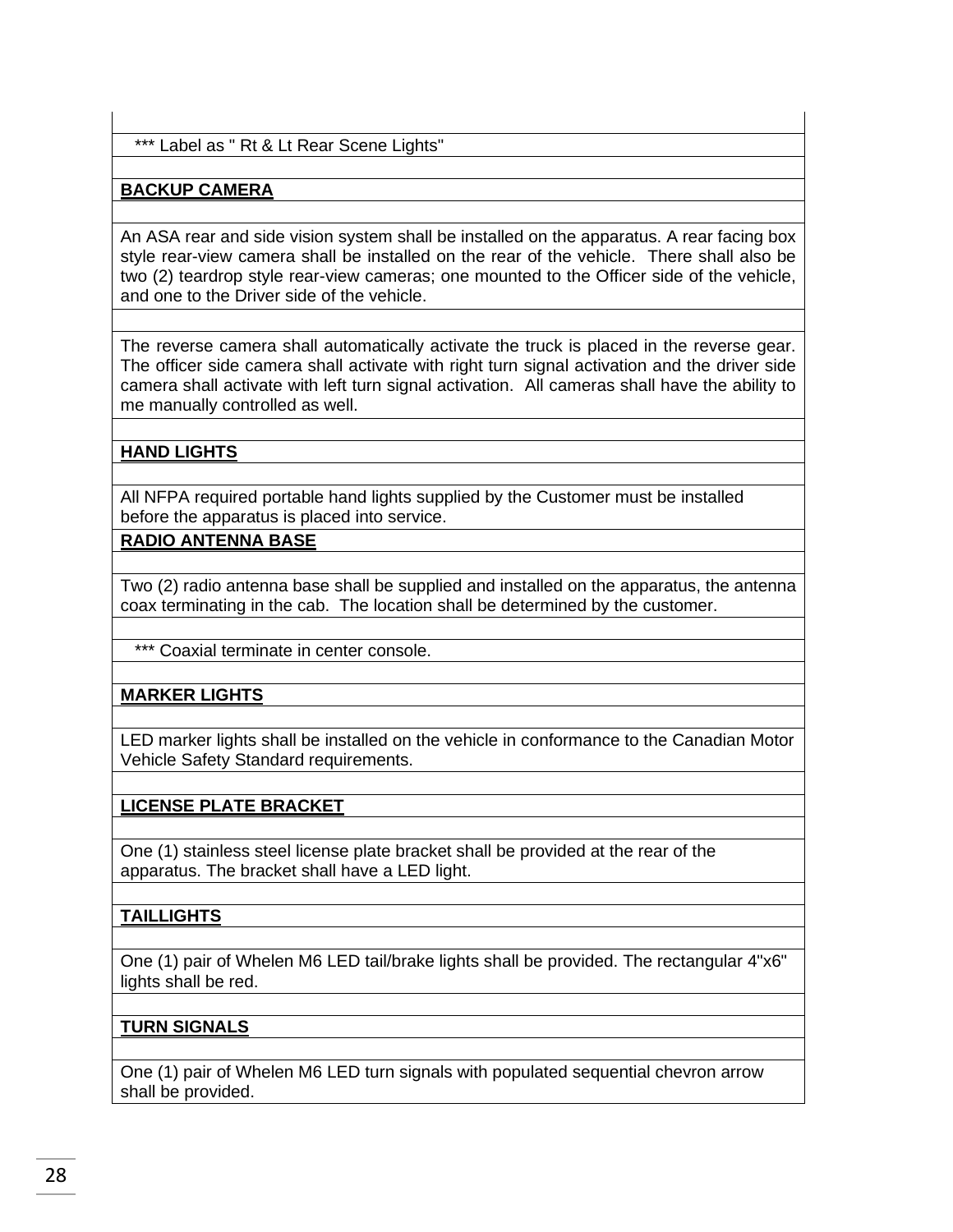# **BACKUP LIGHTS**

One (1) pair of Whelen Series M6 LED backup lights shall be installed on the rear of the apparatus body. The dimensions shall be  $4" \times 6"$ , and the lens color shall be clear.

# **FOUR LIGHT HOUSING**

One (1) pair of chrome plated taillight housings shall be supplied. Each housing shall be designed to hold four (4) Whelen M6 rear lights located at the lower rear corners of the body.

# **MID BODY LED TURN SIGNALS**

One (1) pair of mid body LED turn signals shall be provided. The location of the turn lights shall be at mid-body near the rear wheel axle.

# **FRONT BUMPER GROUND LIGHTS**

Two (2) TecNiq E10 LED ground lights shall be installed on the chassis cab, one under each side of the front bumper.

# **CAB GROUND LIGHTS**

Four (4) LED ground lights shall be installed on the chassis cab, one under each cab door.

# **CAB STEP LIGHTS**

There shall be LED cab step lights supplied below the chassis cab doors. The lights shall be mounted below the cab doors and illuminate the chassis cab steps. There shall be four (4) LED lights located on each side of the chassis cab.

# **MID BODY GROUND LIGHTS**

Two (2) TecNiq LED #LED E10 ground lights shall be installed underside of the rub rail, mid body. One (1) light shall be located on the driver's side and one (1) light located on the officer's side of the apparatus.

# **REAR STEP GROUND LIGHTS**

Two (2) TecNiq LED #LED E10 ground lights shall be installed under the rear step. One (1) light shall be located on the driver's side and one (1) light located on the officer's side of the apparatus.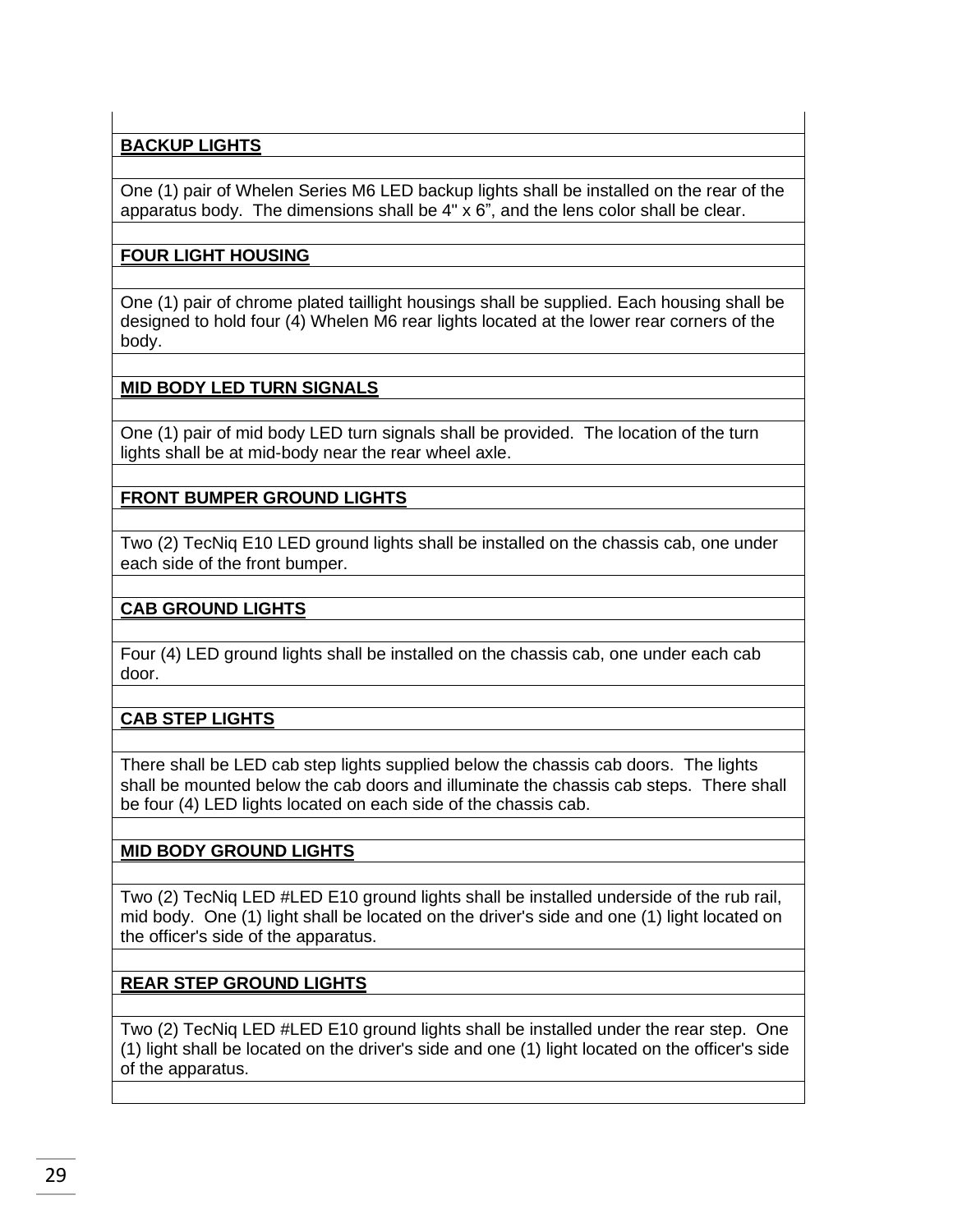# **BEHIND REAR WHEEL GROUND LIGHTS**

Two (2) TecNiq LED #LED E10 ground lights shall be mounted to the underside of the compartments, behind the rear wheels. One (1) light shall be located on the driver's side and one (1) light located on the officer's side of the apparatus.

The ground lights shall automatically activate when the parking brake is applied.

# **REAR TAILBOARD LIGHTS**

Two (2) LED step lights with clear lens shall be installed to illuminate the step surfaces at the rear of the apparatus body.

Four (4) Federal Signal Commander dual 10 LED strip light, model COMSTLS18C-W, shall be installed to illuminate the walkway area. Each light stick shall feature 18 white LEDs and be fully encapsulated for moisture and vibration resistance. The light stick shall be provided with a 5-year free replacement warranty. The light shall be 1" x 11-1/2", with the 18 LEDs creating a 10" light strip. The dual walkway light shall include two (2) Commander 10 strip lights horizontally mounted into a 45-degree stainless steel bracket, # COMSTL-DUALBKT45.

The step/walkway light switch shall be installed and wired to the parking brake.

# **SCENE LIGHTS**

Six (6) Fire Research model SPA900-Q70 surface mount light shall be installed. The light shall be mounted with four (4) screws to a flat surface. It shall be 6 3/4" high by 9" wide and have a profile of less than 1 3/4" beyond the mounting surface. Wiring shall extend from a weatherproof strain relief at the rear of the light.

The light shall have twenty-four (24) white LEDs that generate a rated 7000 lumens at 12- or 24-volts DC. The lens shall redirect the light along the vehicle and out onto the working area. The light housing shall be aluminum with a chrome-colored bezel.

SCENE LIGHT LOCATION

Two (2) scene light shall be located on the left side of the apparatus body.

SCENE LIGHT LOCATION

Two (2) scene light shall be located on the right side of the apparatus body.

SCENE LIGHT LOCATION

Two (2) scene light shall be located on the rear of the apparatus body.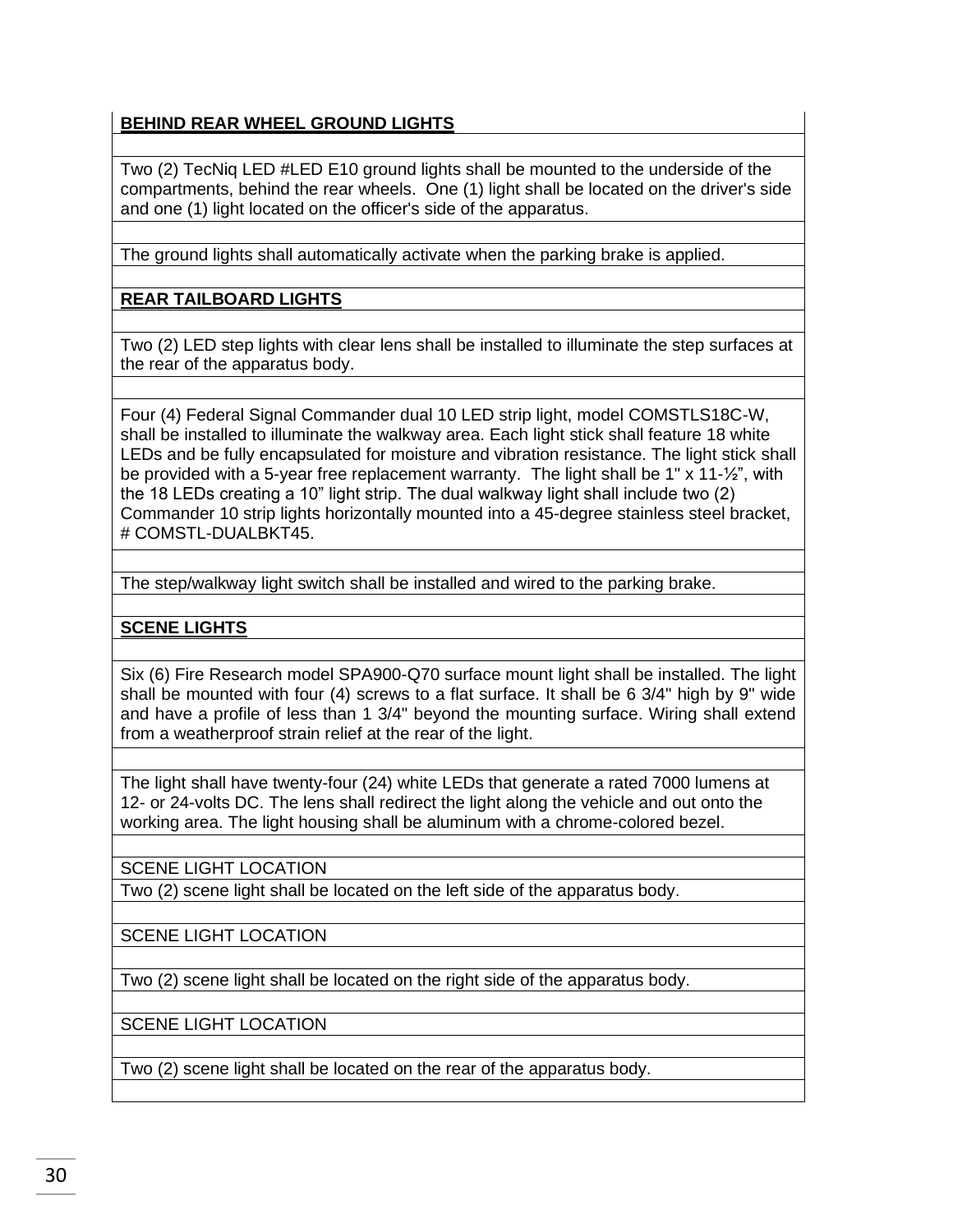SCENE LIGHT SWITCHING

One (1) scene light switch with indicator shall be installed on a body console to control the left side scene light(s). The switch shall be labeled "LEFT SCENE".

SCENE LIGHT SWITCHING

One (1) scene light switch with indicator shall be installed on a body console to control the right-side scene light(s). The switch shall be labeled "RIGHT SCENE".

SCENE LIGHT SWITCHING

One (1) scene light switch with indicator shall be installed on a body console to control the rear scene light(s). The switch shall be labeled "REAR SCENE".

SCENE LIGHT SWITCHING

The rear scene lights shall activate automatically upon placing the transmission into reverse.

**DOOR OPEN LIGHT, (OSROOFCR)**

One (1) red flashing, warning light shall be provided and installed in the driver's compartment to indicate an open passenger or apparatus compartment door. The warning light shall also be attached to folding equipment racks and light towers as specified. The light shall be a flashing Whelen OS red LED (OSROOFCR) light and shall be properly marked and identified.

# **ELECTRONIC SIREN**

One (1) Federal Signal PA-300, model 690002, 100-watt full function electronic siren shall be mounted in the cab. The siren shall have the following features: electronic air horn, wail, yelp, priority, P.A., and shall have a hard-wired microphone. The optional TAP II feature allows the driver to change the siren tone via the vehicle's horn ring. The siren shall be capable of driving (1) 100-watt speaker. The system shall automatically be protected from short circuits.

# **SPEAKER**

One (1) Cast Products Model #SA4301 100-watt speaker shall be installed on the apparatus, "Through-the-bumper", with flat mounting flange.

# **SPEAKER LOCATION**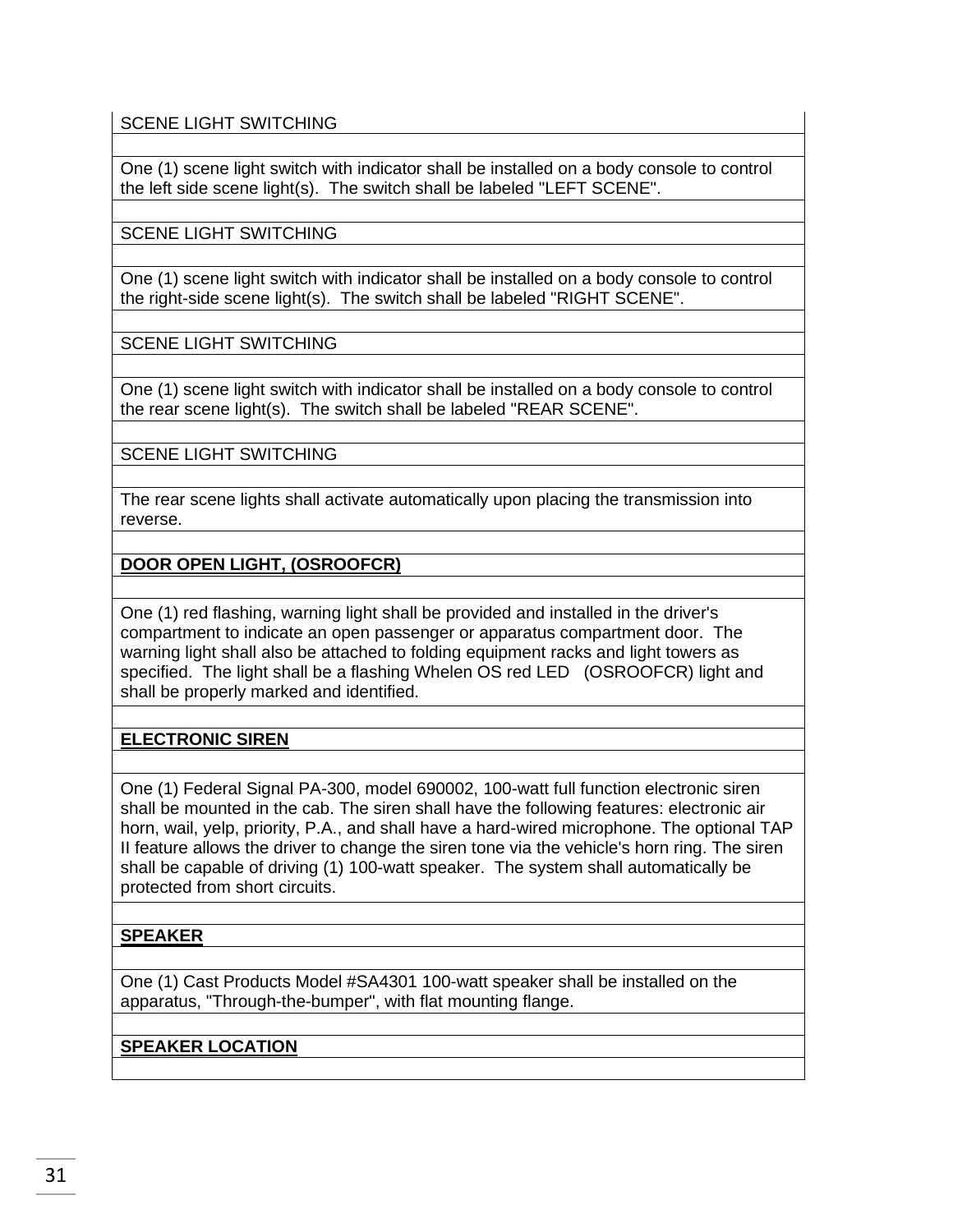The siren speaker shall be installed on the apparatus bumper extension, as determined by the body manufacturer.

#### **LIGHTBAR**

One (1) Whelen Justice series light bar shall be included with the apparatus cab. The light bar shall be a model JE2NFPA and shall be mounted on the roof of the cab, towards the front, above the windshield.

| The light bar shall feature:   |                                                                     |  |  |  |
|--------------------------------|---------------------------------------------------------------------|--|--|--|
|                                | A 56" light bar designed for high performance                       |  |  |  |
|                                | Four (4) red Linear Super LED corner modules                        |  |  |  |
|                                | Four (4) red CON3 LED hinged modules                                |  |  |  |
| $\bullet$                      | Two (2) white CON3 LED hinged modules with exterior clear optic     |  |  |  |
| lenses                         |                                                                     |  |  |  |
|                                | Clear hard coated lenses to provide extended life/luster protection |  |  |  |
| against UV & chemical stresses |                                                                     |  |  |  |
|                                | Designed in accordance with NFPA Zone A requirements                |  |  |  |

#### **LIGHTBAR ACTIVATION**

The front upper light bar shall be activated through the master warning switch.

#### **"WHITE LIGHT" DISABLE SWITCH**

There shall be a rocker switch provided in the emergency switch panel labeled "WHITE LIGHT DISABLE". The switch shall break the power circuit to the white Zone "A" traffic clearing lights in the lightbar and grille. This shall minimize the blinding effect to the driver operating the lights in either fog or snow conditions. The switch shall illuminate to indicate that the white lights "are" disabled.

#### **UPPER REAR WARNING LIGHTS**

One (1) pair of Whelen model M9 LED warning lights shall be installed, one each side on the upper rear of the apparatus body. The dimensions of the lights shall be 6-1/2" x 10- 3/8".

The driver side warning light shall be a Whelen Model M9R red Super-LEDTM with color lens.

The officer side warning light shall be a Whelen Model M9R red Super-LEDTM with color lens.

Each light shall be mounted with a Whelen Model M9FC chrome flange.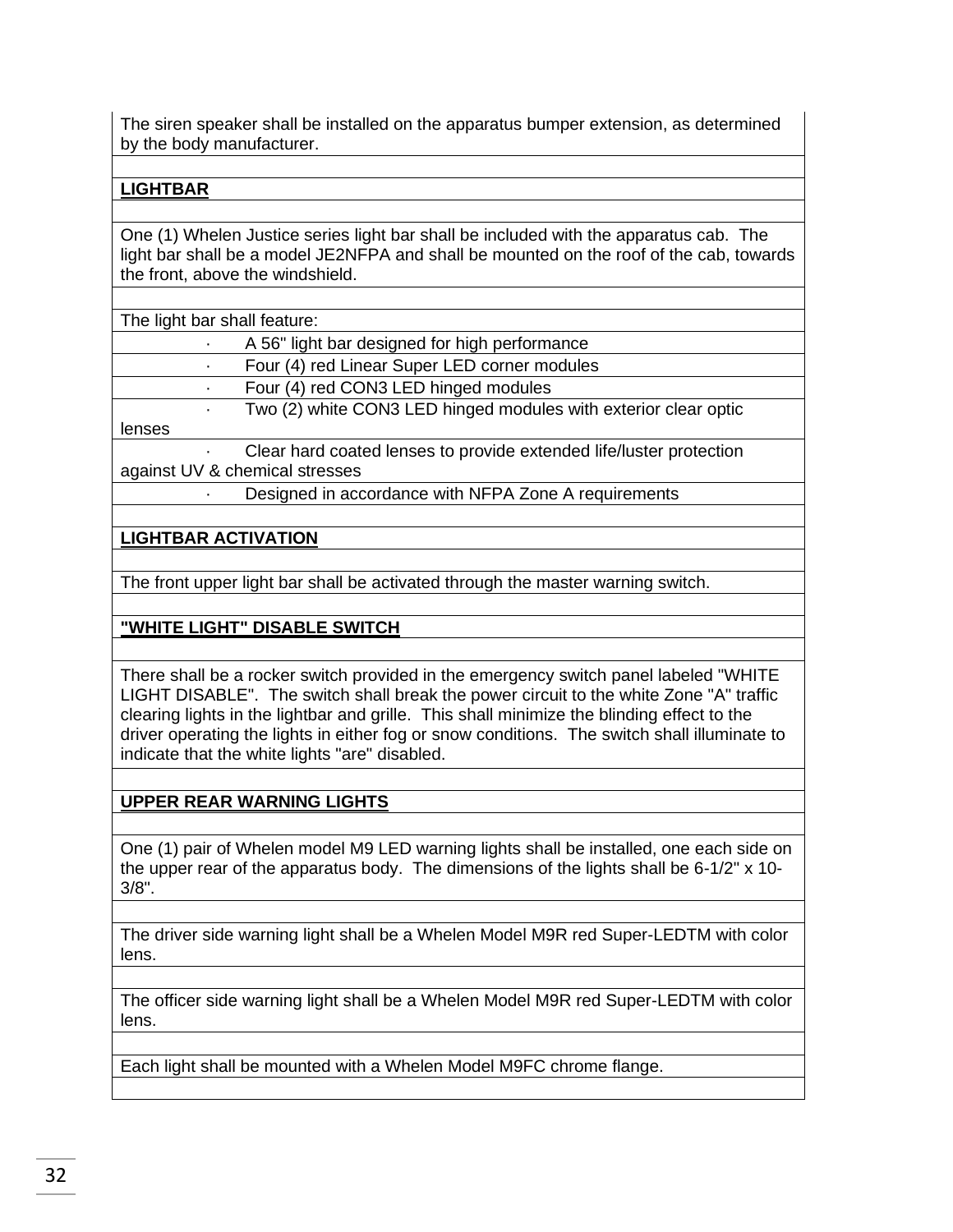# **UPPER SIDE FRONT WARNING LIGHTS**

One (1) pair of Whelen model M9 LED warning lights shall be installed, on the upper portion of the body side, towards the front. The dimensions of the lights shall be 6-1/2" x 10-3/8".

#### 57-20-1400

The driver side warning light shall be a Whelen Model M9R red Super-LEDTM with color lens.

The officer side warning light shall be a Whelen Model M9R red Super-LEDTM with color lens.

Each light shall be mounted with a Whelen Model M9FC chrome flange.

#### **UPPER SIDE REAR WARNING LIGHTS**

One (1) pair of Whelen model M9 LED warning lights shall be installed, one each side on the upper portion of the body side, towards the rear of the body. The dimensions of the lights shall be 6-1/2" x 10-3/8".

The driver side warning light shall be a Whelen Model M9R red Super-LEDTM with color lens.

The officer side warning light shall be a Whelen Model M9R red Super-LEDTM with color lens.

Each light shall be mounted with a Whelen Model M9FC chrome flange.

**LOWER FRONT WARNING LIGHTS**

One (1) pair of Whelen model M6 LED warning lights shall be installed, one each side one the front of the chassis cab. The dimensions of the lights shall be 4-5/16" x 6-3/4".

The driver side warning light shall be a Whelen Model M6R red Super-LEDTM with color lens.

The officer side warning light shall be a Whelen Model M6R red Super-LEDTM with color lens.

Each light shall be mounted with a Whelen Model M6FC chrome flange.

**INTERSECTION WARNING LIGHTS**

One (1) pair of Whelen model M6 LED warning lights shall be installed one each side of the chassis cab. The dimensions of the lights shall be 4-5/16" x 6-3/4".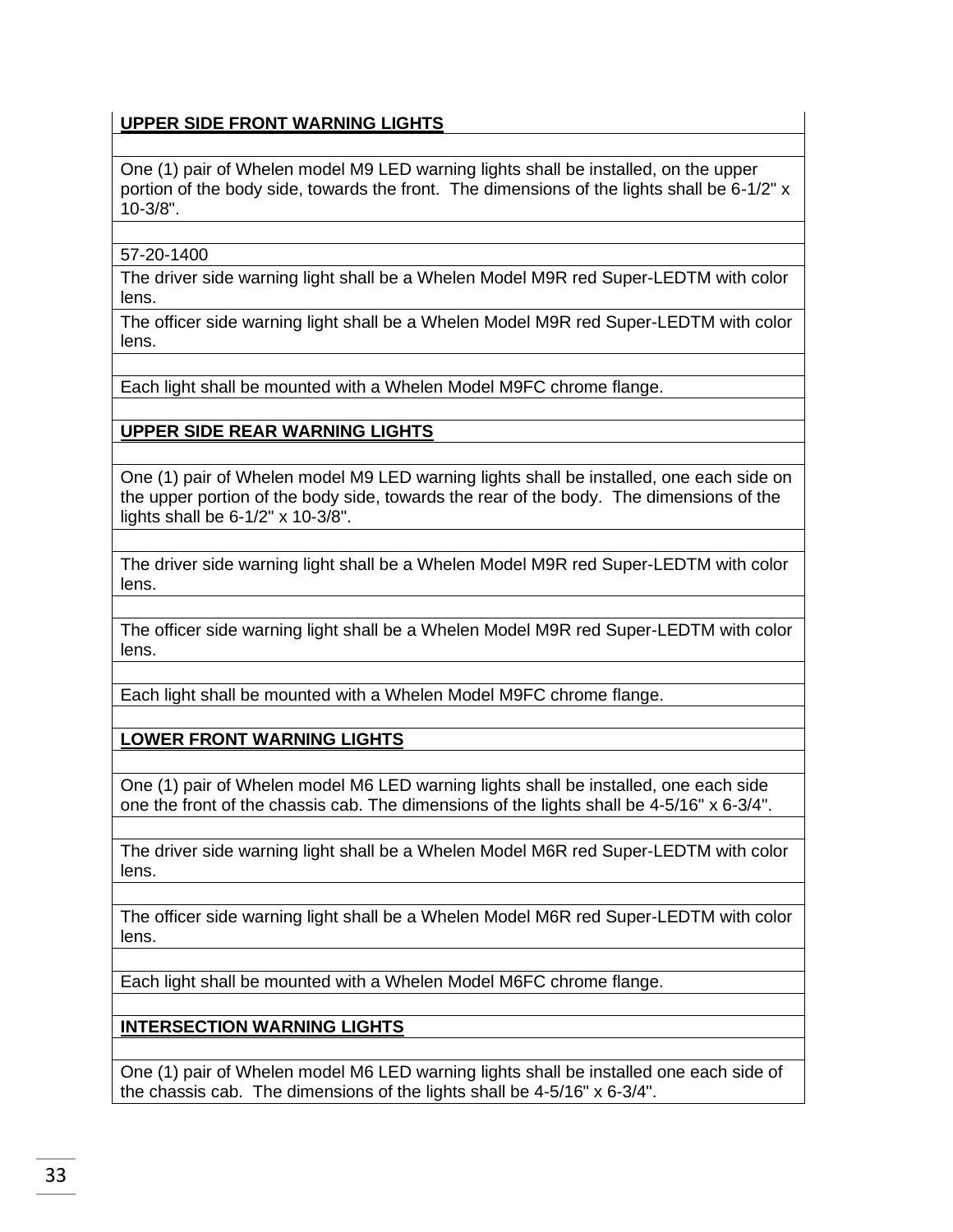The driver side warning light shall be a Whelen Model M6R red Super-LEDTM with color lens.

The officer side warning light shall be a Whelen Model M6R red Super-LEDTM with color lens.

Each light shall be mounted with a Whelen Model M6FC chrome flange.

# **LOWER MID-BODY WARNING LIGHTS**

One (1) pair of Whelen model M2 LED warning lights, model M2WR, shall be installed , one each side of the apparatus, mid-body in the rub rail. The dimensions of the lights shall be 4-1/4" x 2-11/16".

The driver side warning light shall be a Whelen Model M2WR wide-angle red Super-LEDTM with color lens.

The officer side warning light shall be a Whelen Model M2WR wide-angle red Super-LEDTM with color lens.

Each light shall be mounted with a Whelen Model M2FC chrome flange.

# **LOWER REAR SIDE WARNING LIGHTS**

One (1) pair of Whelen model M2 LED warning lights shall be installed, one each side of the apparatus, towards the rear of the body, in the rub rail. The dimensions of the lights shall be 4-1/4" x 2-11/16".

The driver side warning light shall be a Whelen Model M2WR wide-angle red Super-LEDTM with color lens.

The officer side warning light shall be a Whelen Model M2WR wide-angle red Super-LEDTM with color lens.

Each light shall be mounted with a Whelen Model M2FC chrome flange.

**LOWER REAR WARNING LIGHTS**

One (1) pair of Whelen model M6 LED warning lights shall be installed, one each side on the lower rear of the apparatus body. The dimensions of the lights shall be 4-5/16" x 6- 3/4".

The driver side warning light shall be a Whelen Model M6R red Super-LEDTM with color lens.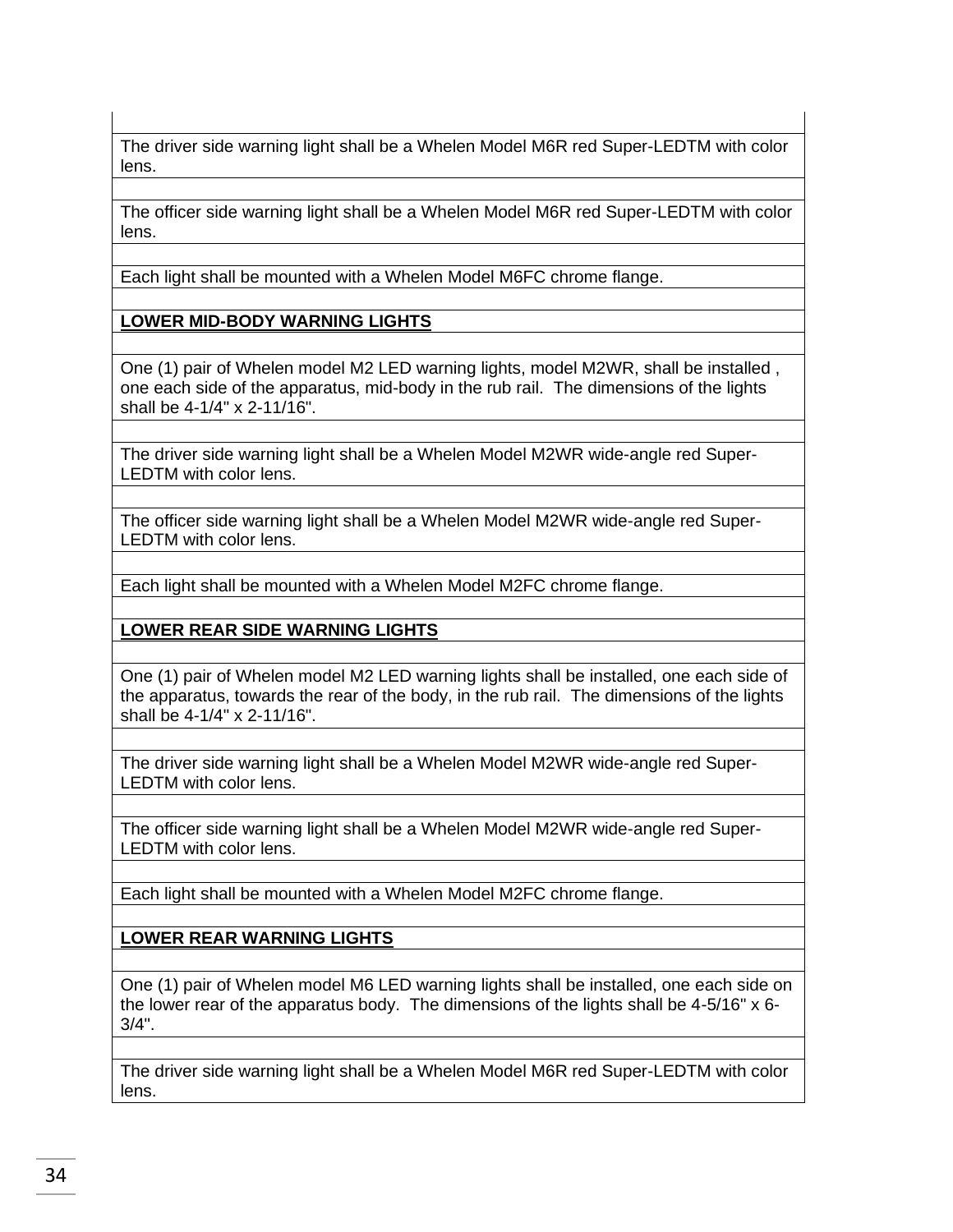The officer side warning light shall be a Whelen Model M6R red Super-LEDTM with color lens.

#### **TRAFFIC ARROW LIGHT**

Two (2) Federal Signal MicroPulse SignalMaster, Model MPPSSM23-A-30, 23" four (4) amber MicroPulse 1200 lamp units shall be installed at rear of the apparatus body, one each side as space permits. This application is ideal for aerials, rescues with rear walk-in doors, full height compartment doors, and EMS doors, where a full width unit is not possible.

A model #331105 controller shall be located in the cab accessible to the driver and officer. The controller shall include four tactile membrane switches and a slide selector for the direction of traffic flow. This model is the full featured controller with fourteen selectable flash patterns, fast or slow setting, and capable of driving (2) four lamp units, a six-lamp unit, or an eight lamp unit. The 331105 has the optional capabilities for Auto-On with the Emergency Master, and/or controlling the outer lamp modules to flash with the respective signal light.

# **FLUID DATA PLAQUE**

One (1) fluid data plaque containing required information shall be provided based on the applicable components for this apparatus, compliant with NFPA Standards:

|  | Engine oil |
|--|------------|

· Engine coolant

· Chassis transmission fluid

· Drive axle lubricant

Power steering fluid

· Pump transmission lubrication fluid

Other NFPA applicable fluid levels or data as required

Location shall be in the driver's compartment or on driver's door.

# **DATA & WARNING LABELS**

# HEIGHT LENGTH & WEIGHT

A highly visible label indicating the overall height, length, and weight of the vehicle shall be installed in the cab dash area.

#### NO RIDE LABEL

One (1) "NO RIDERS" label shall be applied on the vehicle at the rear step area or other applicable areas. The label shall warn personnel that riding in or on these areas, while the vehicle is in motion is prohibited.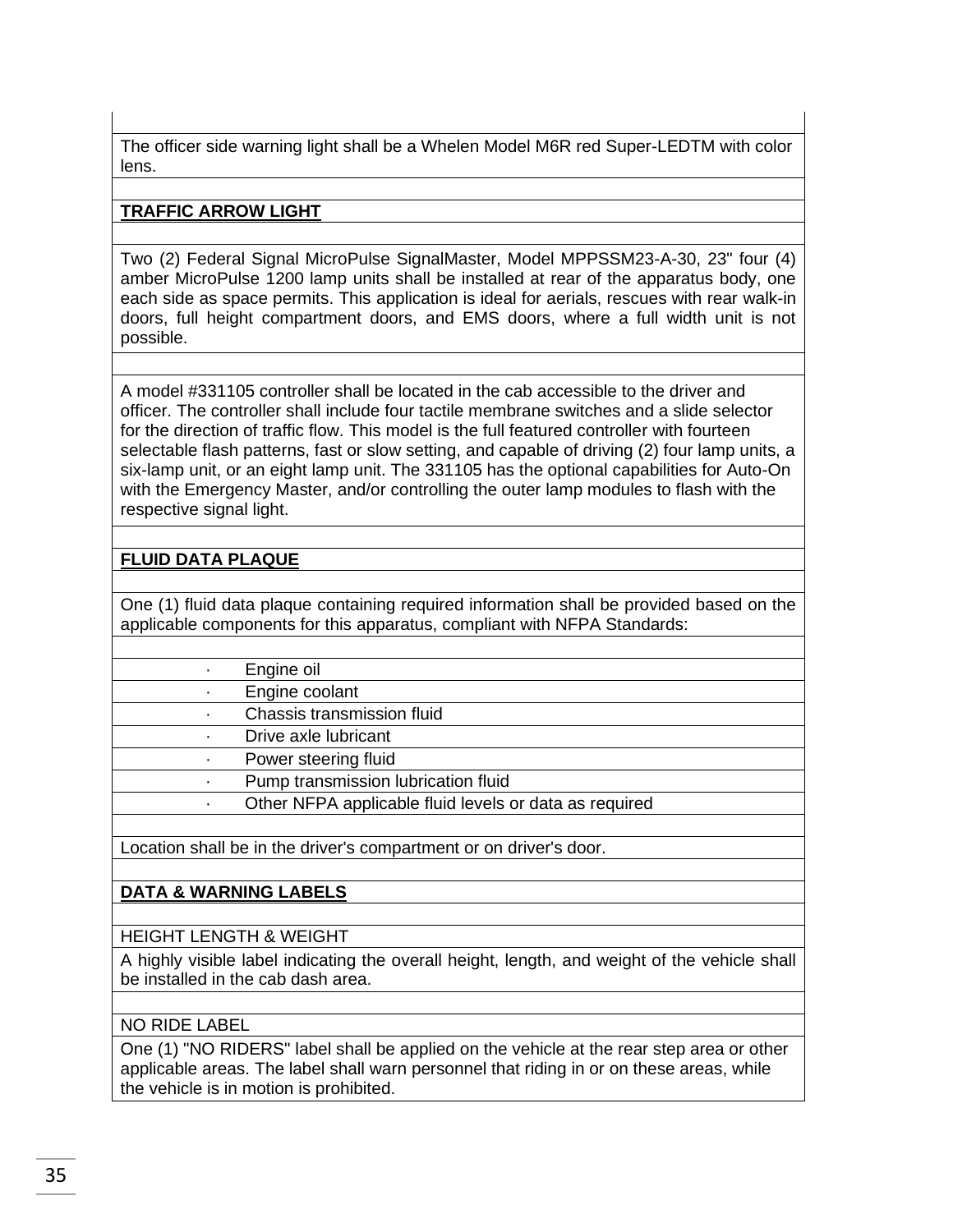#### CAB SEATING POSITION LIMITS

One (1) label shall be installed in the cab to indicate seating positions for firefighters. A weight allowance of 250 pounds for each shall be factored into the gross vehicle weight rating of the chassis.

#### HELMET WARNING TAG

One (1) label shall be installed in the cab, visible from each seating position. The label shall read "CAUTION: DO NOT WEAR HELMET WHILE SEATED." Helmets must be properly stowed while the vehicle is in motion according to the current edition of NFPA 1901.

# **REAR TOW EYES**

Two (2) chrome plated tow eyes with a 3" opening shall be provided at the rear of the chassis.

\*\*\* Locate above rear step.

#### **BUMPER EXTENSION**

The chassis frame shall be extended 16" with reinforced steel angle and structural channel by the body builder. The extension shall be designed to support the bumper and other equipment to be installed.

#### **FRONT BUMPER GRAVELSHIELD**

A 16" front to rear filler panel constructed from NFPA compliant, slip resistant aluminum tread plate shall be provided on the front chassis frame extension. The extension shall be covered on the top and sides, up to the level of front bumper and shall be reinforced to support one (1) firefighter (approximately 250 pounds) and the equipment specified to be installed.

#### **FRONT BUMPER COMPARTMENT**

One (1) recessed winch compartment constructed from smooth aluminum shall be installed in the center of the front bumper extension. Water drain holes shall be drilled in the bottom.

#### **BUMPER COMPARTMENT DOOR**

One (1) aluminum tread plate door for the front bumper compartment shall be supplied. The flat door shall have a stainless-steel hinge at the rear and a latch to secure the compartment.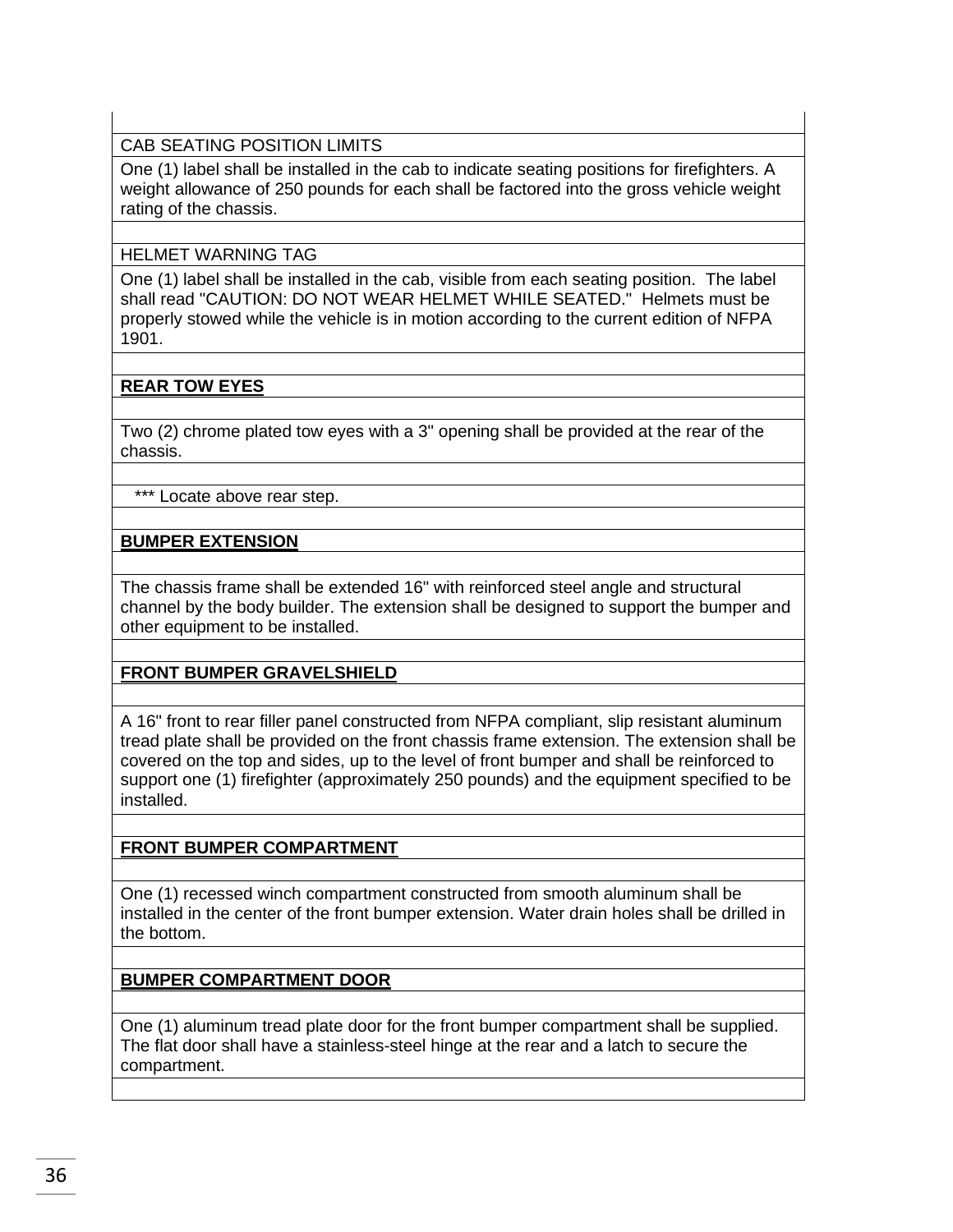# **BUMPER COMPARTMENT LIGHT**

One (1) LED compartment light(s) shall be provided to illuminate the front bumper compartment(s). The light shall activate automatically when the compartment door is opened. The light switch shall activate the "Do Not Move Apparatus" warning light in the cab indicating that the bumper compartment door is not secure.

# **BUMPER COMPARTMENT DOOR SHOCK**

A gas shock shall be supplied to hold the front bumper compartment door in the open position.

# **HUB AND LUG NUT COVERS**

The apparatus shall have chrome or stainless-steel hub and lug nut covers on the front and single rear axles.

**TIRE PRESSURE INDICATOR**

There shall be a tire pressure indicator at each tire's valve stem on the vehicle that shall indicate if there is insufficient pressure in the specific tire.

\*\*\* Include extensions for inside dual tires.

**FRONT MUD FLAPS**

One (1) pair of black mud flaps shall be installed behind the front wheels.

**REAR MUD FLAPS**

One (1) pair of black mud flaps shall be installed behind the rear wheels.

# **CAB ENTRANCE STEPS**

The four (4) door chassis shall be equipped with a modular step/fuel tank enclosure constructed from slip resistant aluminum tread plate to conform with applicable NFPA standards. The step/enclosure is to completely cover the fuel tank and is to include a radius cut-out allowing access to the fuel tank fill. The entire step/enclosure is to be of a onepiece design, bolted in place for ease of removal.

Heavy channel steel underbody supports shall be provided to support the right and left side cab entrance steps. Supports shall be attached directly to the chassis frame rails and shall provide adequate support to the steps to minimize flex and distortion.

The overlay shall be provided with a storage compartment. A hinged door with latch shall be provided on the storage compartment.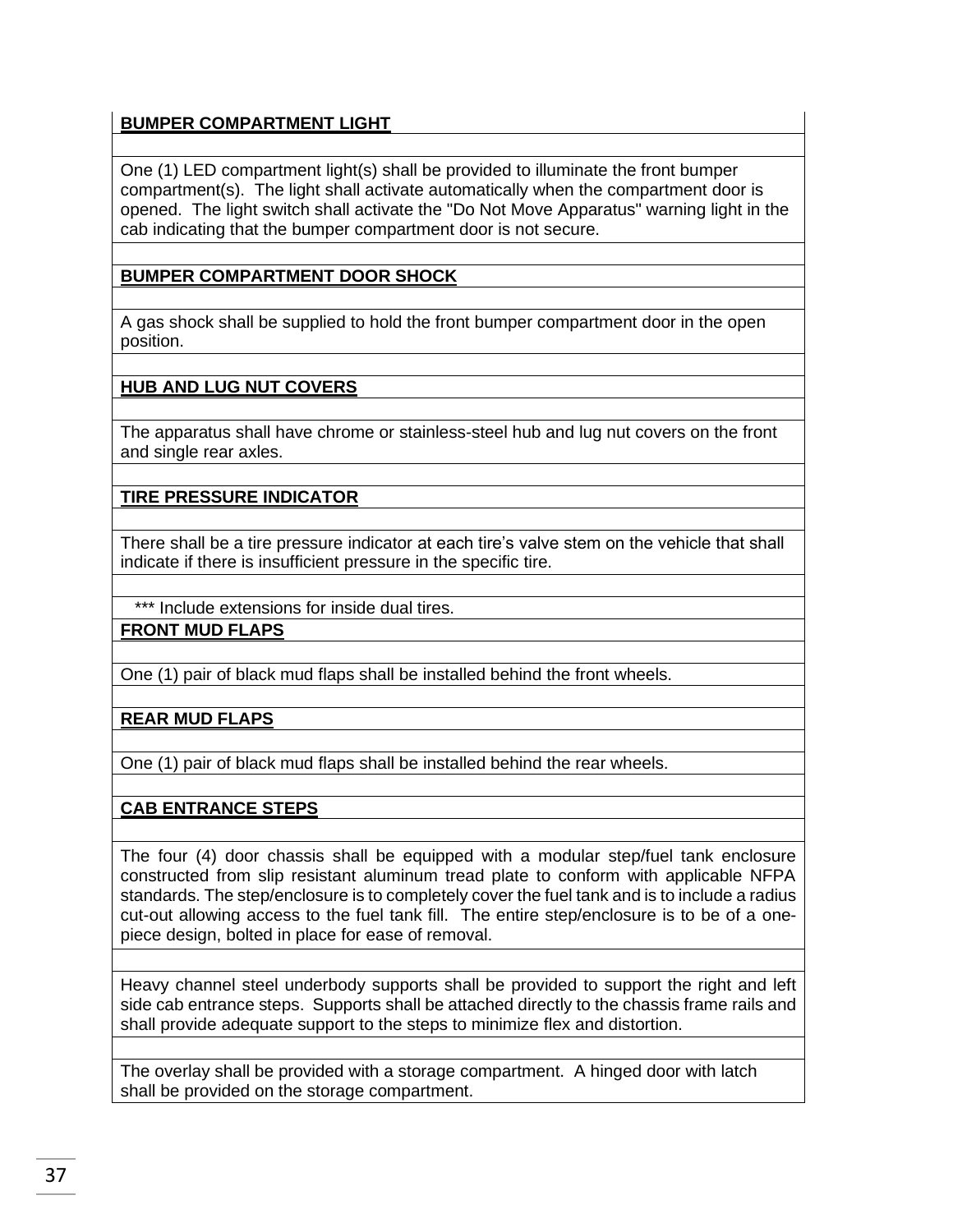# **COMPARTMENT MATTING**

One (1) cab step compartment floor shall be fitted with removable vinyl Turtle Tile matting. This material shall be resistant to temperature, ultra-violet radiation, mechanical impacts, chemical actions and be corrosion free.

# **CAB STEPS**

The passenger's side cab step area on the 4-door chassis shall be covered with slip resistant aluminum tread plate for compliance to applicable NFPA standards.

#### **HELMET SECUREMENT**

Five (5) Zico model UHH-2 helmet holder shall be supplied on the apparatus. The Zico holder safety stores your helmet. The model UHH-2 is compliant for use inside of the crew cab. Place the helmet hook on the red knob and pull the strap to lock the helmet in place. The holder fits any size helmet without any major adjustments. It is safely stored and always within quick access. Simply pull the strap down and remove the helmet.

#### \*\*\* Mount on cab inner roof

# **BATTERY JUMP START LUGS**

A method for quickly connecting jumper cables shall be installed on the apparatus. The system shall be internally wired to the 12-volt chassis batteries and terminate with positive and negative lugs located near the driver's door. The lugs shall be covered with color-coded rubber plugs, red for positive and black for negative. An identification label shall be applied.

# **AIR SHORELINE CONNECTION**

One (1) Kussmaul automatic "Air Eject" shall be provided for connection to an external air source to maintain the pressure in the chassis air brake system. The unit shall automatically activate when the engine is started, disconnecting the airline from the vehicle.

# **AIR SHORELINE COVER**

One (1) Kussmaul automatic "Air Eject" shall be provided with a hinged recessed cover.

# **AIR HOSE FITTING**

One (1) female quick connect fitting shall be provided for connection to a utility air hose. The air outlet fitting shall be located on the driver's & passengers side cab exterior.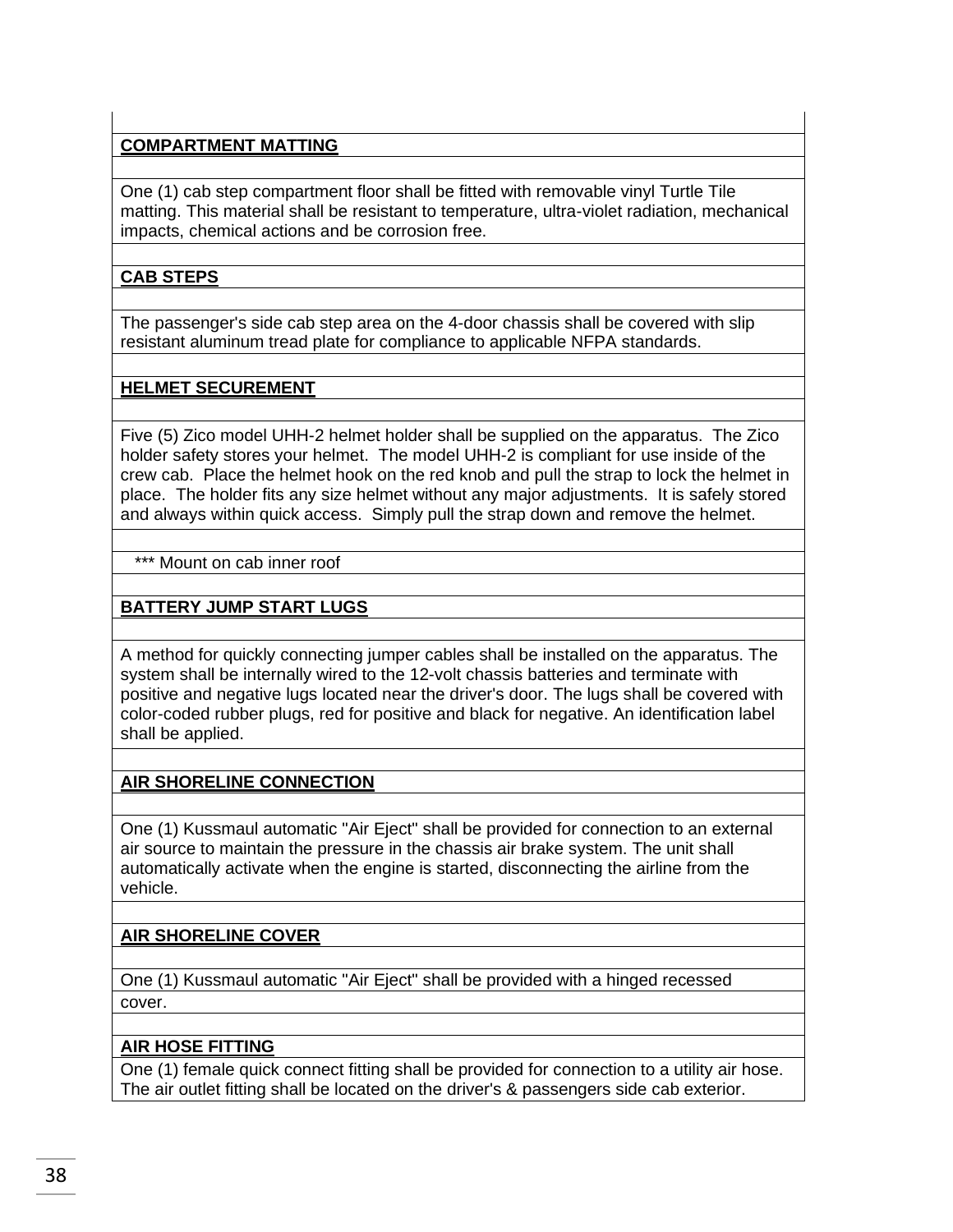## **1/8" ALUMINUM BODY**

The body shall be fabricated of aluminum extrusions, smooth aluminum sheet and aluminum treadplate.

The aluminum extrusion alloy shall be 6061 with a temper rating of T6 and have a tensile strength of 45,000 PSI and yield strength of 40,000 pounds. The aluminum extrusions shall 3" x 3" aluminum tubing, 1-3/4" x 3" aluminum tubing and 3" x 3" aluminum angle and specially designed extrusions, up to .250" wall thickness where applicable.

The smooth aluminum sheet material alloy shall be 5052 with a temper rating of H32 and have a tensile strength of 33,000 PSI and yield strength of 28,000 pounds.

The aluminum treadplate alloy shall be 3003 with a temper rating of H22 and have a tensile strength of 30,000 PSI and yield strength of 28,000 pounds.

The extrusions shall be designed as structural-framing members with the smooth aluminum and treadplate fabricated to form compartments, hose beds, and floors. All aluminum material shall be welded together using the latest mig spray pulse arc welding system.

Compartments to be sweep-out design and to be water and dust proof. All compartments shall be made to the maximum practical dimensions to provide maximum storage capacity. To ensure maximum storage space, the apparatus shall be constructed without any void spaces between the body and the compartment walls. Double wall construction does not meet this requirement.

All exterior compartments shall have polished aluminum drip moldings installed above the doors where necessary to prevent water from entering the compartments.

Wheel well panels shall be formed aluminum that is welded in place. There shall be no visible bolt heads, retention nuts or fasteners on the exterior surface of the panel. To fully protect the wheel well area from road debris and to aid in cleaning, a full depth radius wheel well liner shall be provided. The frame side of the wheel well area on each side of the opening shall be attached to the frame side of the front and rear compartments. All seams on the frame side of the body shall be welded and caulked to prevent moisture from entering the compartments.

The rear wheel wells shall be radius cut for a streamlined appearance. A polished aluminum fenderette shall be furnished at each rear wheel well opening, held in place with stainless steel fasteners.

**FASTENERS**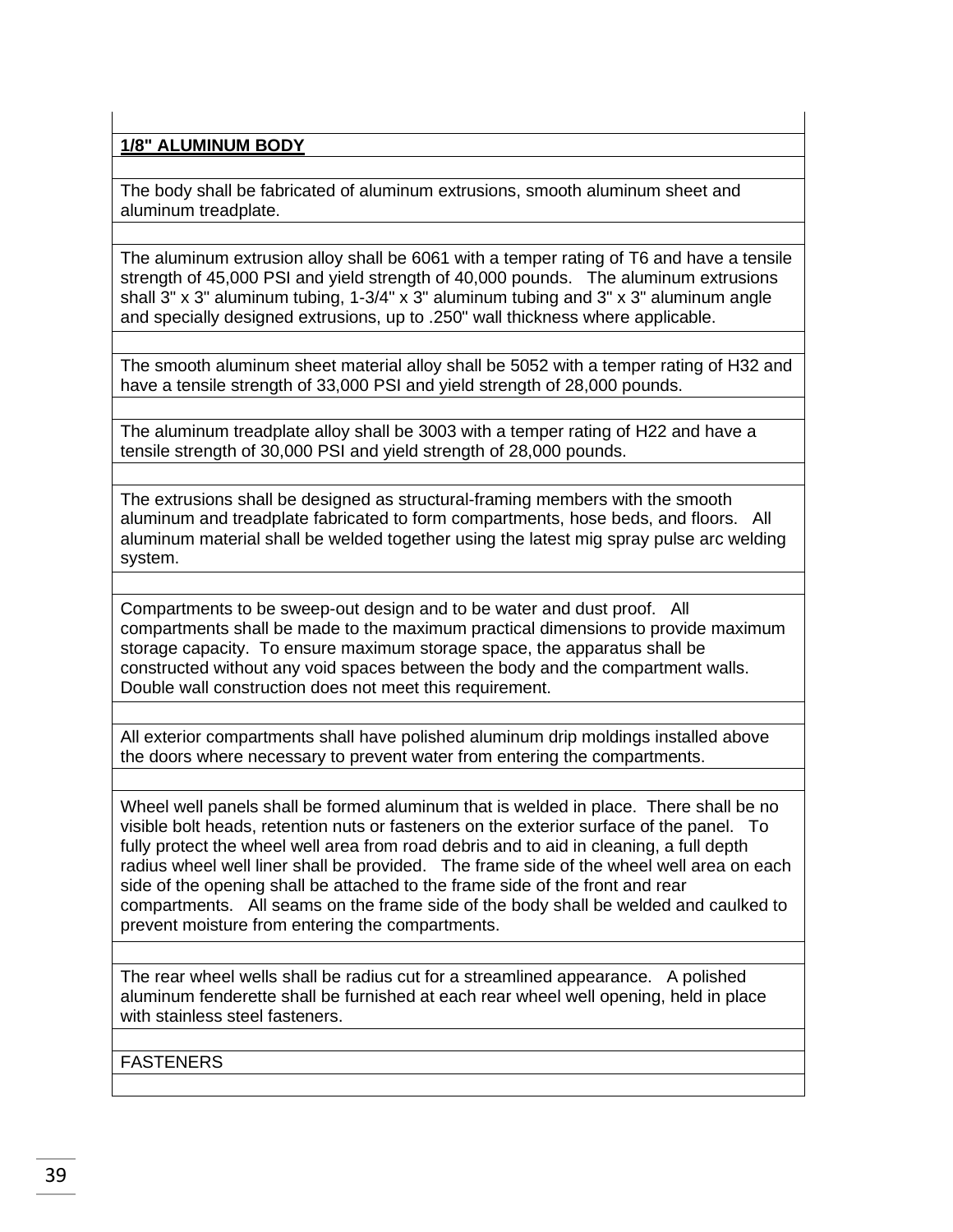All aluminum and stainless-steel components shall be attached using stainless steel fasteners.

Compartment door hinges, handrails and running boards shall be attached using minimum 1/4" diameter machine bolt fasteners.

3/16" diameter fasteners shall only be used in non-structural areas such as; door handles, trim moldings, gauge mounting, etc.

**ELECTROLYSIS CORROSION CONTROL**

The apparatus shall be assembled using ECK or electrolysis corrosion control, on all high corrosion potential areas, such as door latches, door hinges, trim plates, fenderettes, etc. This coating is a high zinc compound that shall act as a sacrificial barrier to prevent electrolysis and corrosion between dissimilar metals. This shall be in addition to any other barrier material that may be used.

All 1/4" diameter and smaller screws and bolts shall be stainless steel.

Due to the expected life of the vehicle, proposals will only be acceptable from manufacturers that include these corrosion features.

# **COMPARTMENT FLOORS**

The compartment floors shall be constructed of smooth aluminum material, to match the compartment interior walls.

**ALUMINUM SUB-FRAME**

The main body sub-frame shall be extruded aluminum and be fully welded to the longitudinal frame rail extrusions that are mounted parallel to the chassis frame rails.

The main body sub-frame shall be constructed of no less than four (4) extruded aluminum tubes running full width of the apparatus body. A minimum of two (2) full body width tubes shall be provided ahead of and behind the rear axle forming the main body support crossmembers. The main crosstubes shall be fully welded to the vertical and horizontal extrusions forming the body super-structure, described elsewhere herein.

For added strength and rigidity, no less than six (6) intermediate body crossmembers shall be provided constructed extruded aluminum tubes.

The intermediate structural crossmembers shall be interconnected and welded to the main body tubular crossmembers forming a fully welded support grid for the body superstructure compartments.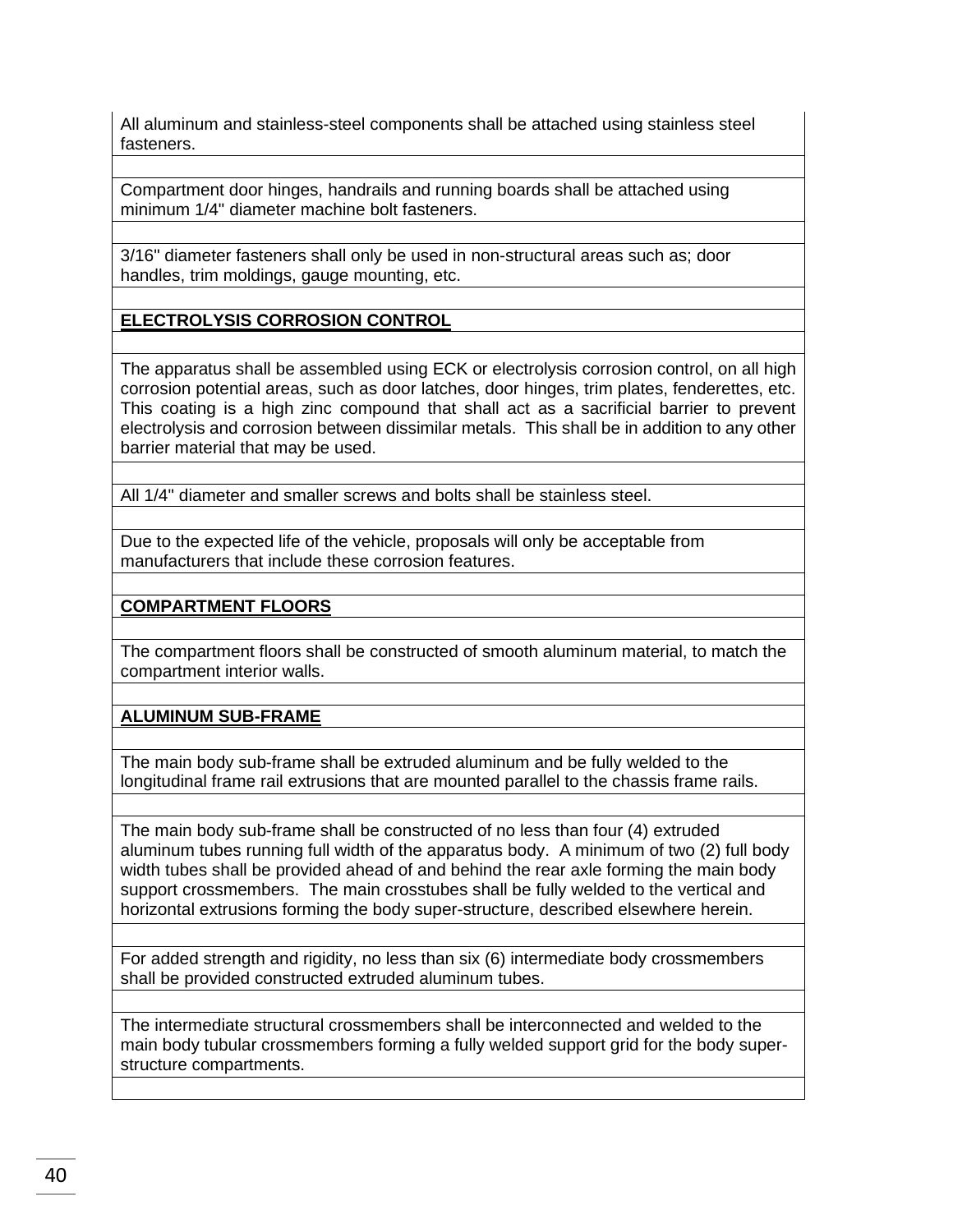The subframe crossmembers shall be attached to the chassis frame rails using heavy "U" bolt fasteners to allow removal of the subframe and body assembly from the chassis. There shall be a barrier provided between the subframe and body to prevent electrolysis.

The tubular extrusion shall consist of 1-3/4" x 3" rectangular tubes of both 1/8" and 3/16" wall thickness and 3" x 3" square aluminum tubing of both 1/8" and 3/16" wall thickness.

# **SINGLE AXLE WHEEL AREA**

For ease of accessibility and maintenance, wheel well panels shall be double break formed painted smooth plate that is welded in place.

To fully protect the wheel well area from road debris and to aid in cleaning, a full depth (minimum of 25") radius wheel well liner shall be provided. Wheel well liner shall be smooth aluminum to prevent corrosion.

#### **FENDERETTES**

The rear wheel wells shall be radius cut for a streamlined appearance. A polished aluminum fenderette shall be furnished at each rear wheel well opening, held in place with concealed stainless-steel fasteners.

#### **BODY DIMENSIONS**

The aluminum rescue body shall be sixteen-foot (16') long.

#### **BODY DIMENSIONS**

The aluminum rescue body shall be101" wide.

#### **ROLL UP DOOR CONSTRUCTION**

The roll up door(s) shall be fabricated from aluminum extrusions and be manufactured and assembled in the United States.

The door slats shall be double-wall extrusions with dimensions of 1.366" high x .315" thick. The exterior surface shall be flat and the interior surface concave to deflect loose equipment to prevent the door from jamming. Each slat shall have interlocking end shoes to prevent the slat from moving side to side resulting in binding of the door. Each slat shall be separated by a co-extruded PVC and rubber inner seal to prevent metal to metal contact and minimize dirt and moisture from entering the compartment. The inner seal shall not be visible from the exterior to maintain a clean appearance of door. The slats shall have interlocking joints with a folding locking flange to provide security and prevent penetration by sharp objects.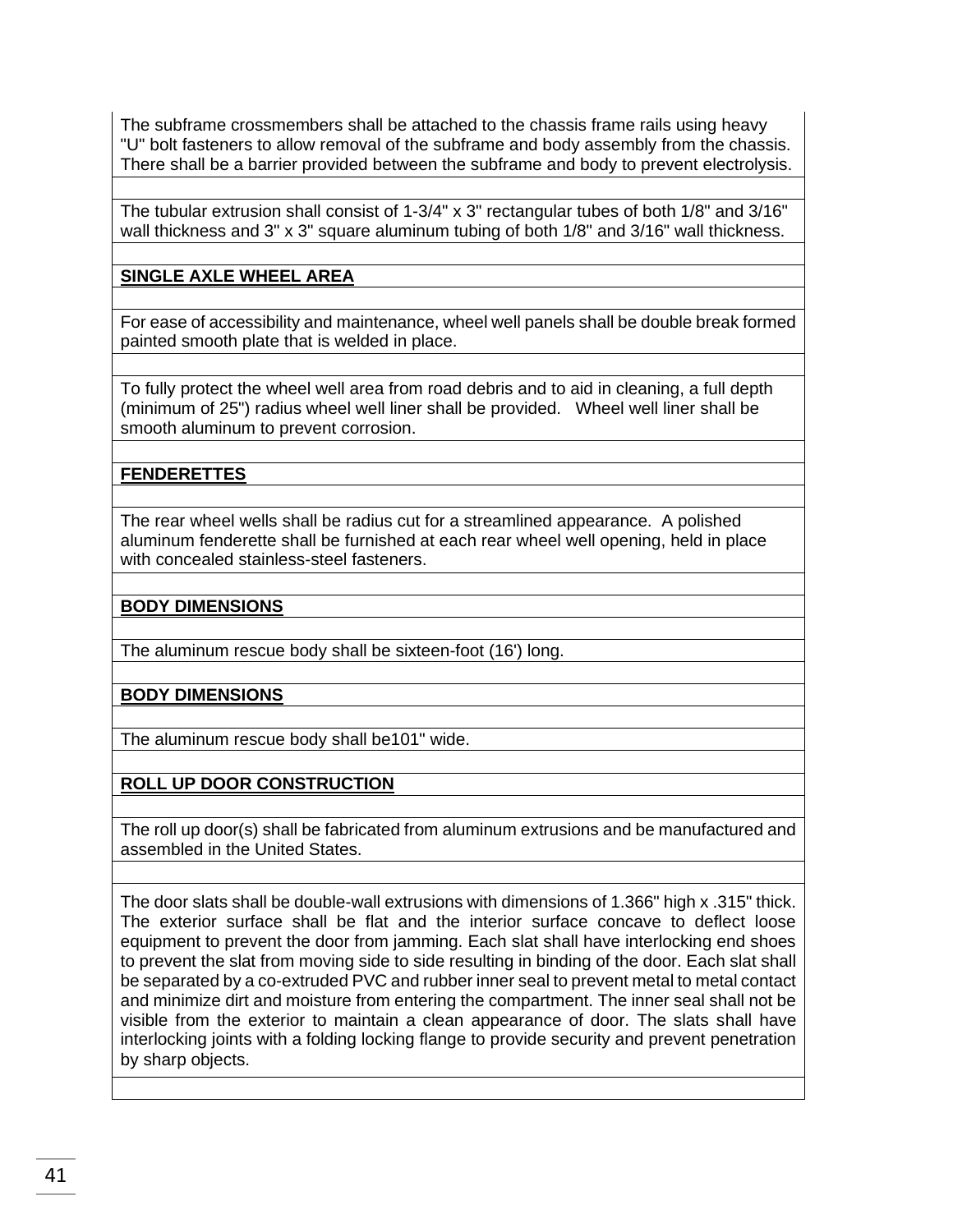The track shall be a one (1) piece aluminum assembly that has an attaching flange and finishing flange incorporated into the design that facilitates installation and provides a finished look to the door without additional trim or caulking. A low-profile side seal shall be utilized to maximize usable compartment space.

A drip rail designed to prevent water from dripping into the compartment shall be provided. The drip rail shall have a built in replaceable non-contacting seal to eliminate scratching of the surface of the door.

Bottom rail extrusion must have smooth back to prevent loose equipment from jamming the door and have "V" shaped double seal to prevent water and debris from entering the compartment. The door latch system shall be a full width one (1) piece lift bar that enables the user to operate with one hand.

The roll mechanism shall have a clip system that connects the curtain slats to the operator drum to allow for easy tension adjustment without tools. A four (4) inch diameter counterbalanced operator drum to shall be incorporated to assist in lifting the door.

#### **EZ-PULL DOWN STRAPS**

Six (6) elastic nylon straps shall be provided and installed on each roll up door. The straps shall be secured to the side wall of the interior compartment in a way that will allow the EZ-Pull strap to contract automatically and tuck inside the compartment when closed to prevent the strap from dangling and hindering closing of the door. When the door is the open position, the straps shall be installed so that they are fully extended as to not interfere with removing items from the compartment. For the ease of locating, the straps shall be bright orange in color.

# **COMPARTMENT HEIGHT**

The body side compartments shall be 72" high.

#### **LEFT FRONT COMPARTMENT**

There shall be one (1) full height transverse compartment located at the front of the apparatus body. The compartment shall be equipped with a full height natural finish roll up door.

The compartment shall be equipped with the following:

One (1) louver with filter shall be installed in the compartment.

**COMPARTMENT HEATER**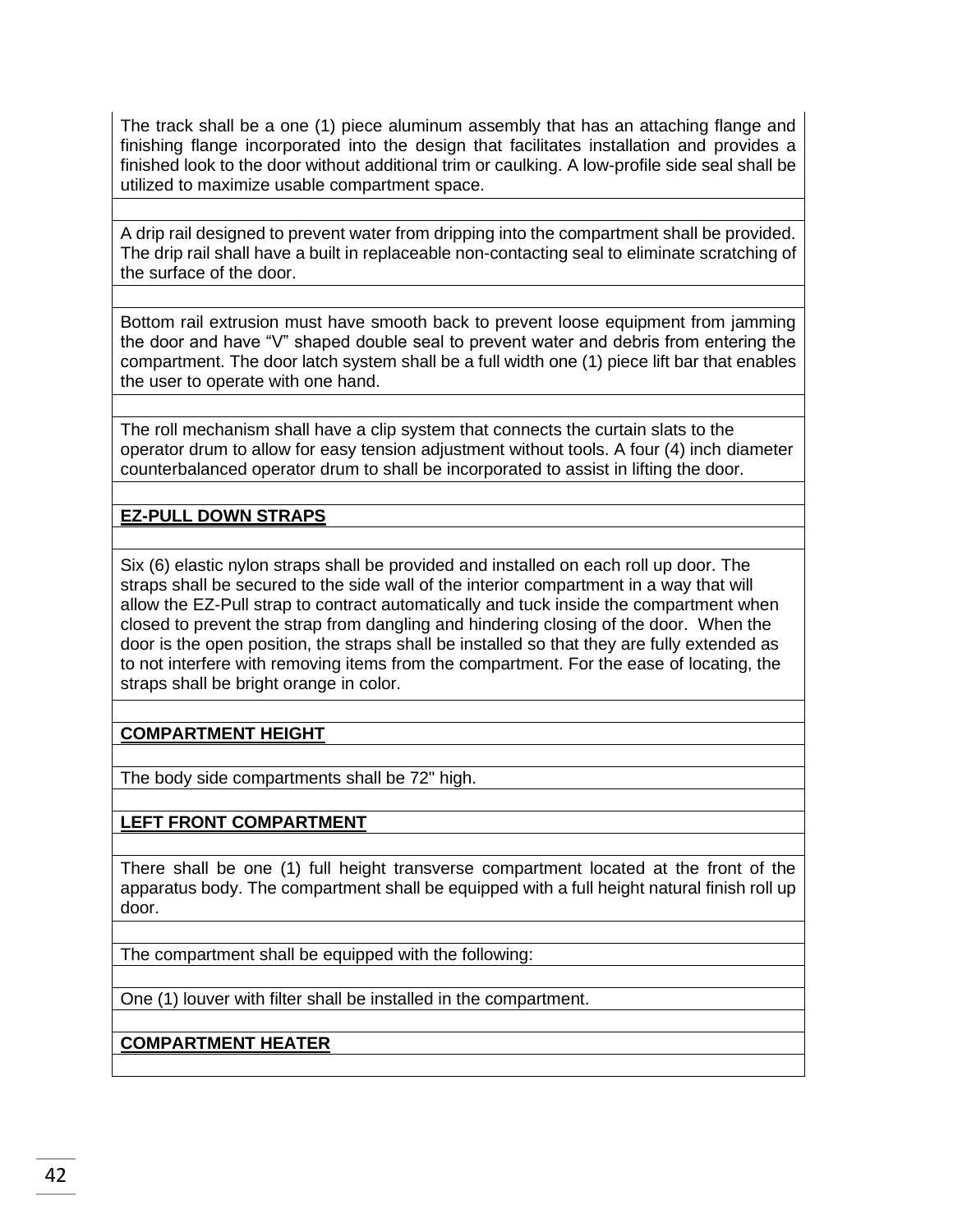There shall be one (1) Espar Airtronic D2 style heater installed on the apparatus. An Airtronic D2 style heating system shall be installed to keep one (1) compartment heated and keep the equipment contained in the compartment at an optimum temperature.

\*\*\* Mount along front wall, center of compartment

ADJUSTABLE SHELVING TRACKS

The compartments shall be equipped with four (4) aluminum adjustable tracks, vertically mounted, that are bolted in place for adjustable shelving and equipment mounting.

ADJUSTABLE SHELF

One (1) adjustable shelf shall be constructed of .188" smooth aluminum plate with 1.5" formed vertical lip front & back. Shelf supports on each side to be constructed of .188" aluminum and bolted to an aluminum extrusion (mounted vertically) by use of 3/8" bolts and spring-loaded cam locks. If shelf is longer than 40" a reinforcement by aluminum gusset is to be placed full-length on bottom of shelf.

The shelf/tray shall be fitted with removable vinyl Turtle Tile matting. The matting shall be interlocking modules approximately 12" square by 1/2" thick. This material shall be resistant to heat, cold, ultra-violet radiation, mechanical impacts, chemical actions and is corrosion resistant.

250# ROLLOUT TRAY

One (1) roll-out equipment tray shall be installed in a standard depth compartment. The tray with telescoping slides and roller bearings shall be rated to a maximum load of 250 lbs. Tray shall be of a closed-in design, formed of .125" smooth aluminum plate, fabricated with two (2) inch sides.

The tray unit shall roll out to full extension of the compartment, with latching mechanism to hold tray in both fully extended and stored positions.

The shelf/tray shall be fitted with removable vinyl Turtle Tile matting. The matting shall be interlocking modules approximately 12" square by 1/2" thick. This material shall be resistant to heat, cold, ultra-violet radiation, mechanical impacts, chemical actions and is corrosion resistant.

600# ROLLOUT TRAY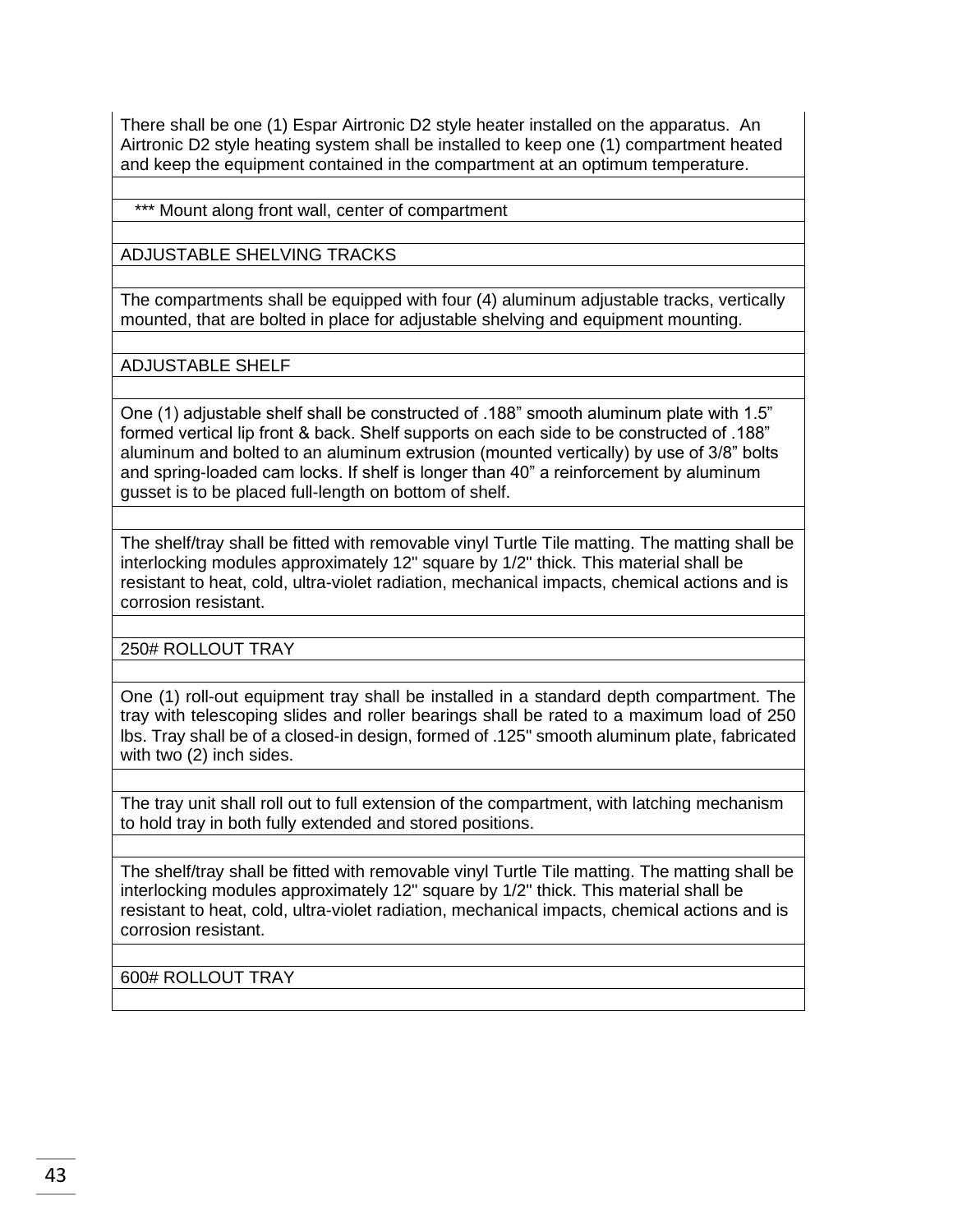One (1) SlideMaster AM3 Series mid profile telescoping equipment tray(s) shall be installed that is(are) approximately half the depth of the body width. The tray assembly shall have an aluminum slide frame with sealed roller bearings rated to 600 pounds. A tray constructed of .190" smooth aluminum plate with four 3" sides shall be mounted to the slide frame. The slide frame shall extend 100% allowing the tray to be completely accessible from outside the compartment. The slide shall have a 3-1/4" deck height.

An integrated manual quarter turn "gravity" lock shall hold tray in both the "in" and "out" positions. The "gravity lock" manually rotates a rod with a tab to engage the bottom frame.

The shelf/tray shall be fitted with removable vinyl Turtle Tile matting. The matting shall be interlocking modules approximately 12" square by 1/2" thick. This material shall be resistant to heat, cold, ultra-violet radiation, mechanical impacts, chemical actions and is corrosion resistant.

COMPARTMENT LIGHTS

Two (2) ROM vertically mounted roll-up compartment LED V3 door lights shall be installed one each side of the door opening. The compartment lights shall be integrated into the roll-up door tracks with the light actuation with the door opening.

The lights shall have a polycarbonate lens to eliminate breakage from impact and eliminate heat buildup.

The compartment light will be controlled by an automatic "On-Off" switch located on each compartment door.

**LEFT FRONT COMPARTMENT**

There shall be one (1) full height transverse compartment located ahead of the rear wheels. The compartment shall be equipped with a full height natural finish roll up door.

The compartment shall be equipped with the following:

One (1) louver with filter shall be installed in the compartment.

ADJUSTABLE SHELVING TRACKS

The compartments shall be equipped with four (4) aluminum adjustable tracks, vertically mounted, that are bolted in place for adjustable shelving and equipment mounting.

ADJUSTABLE SHELF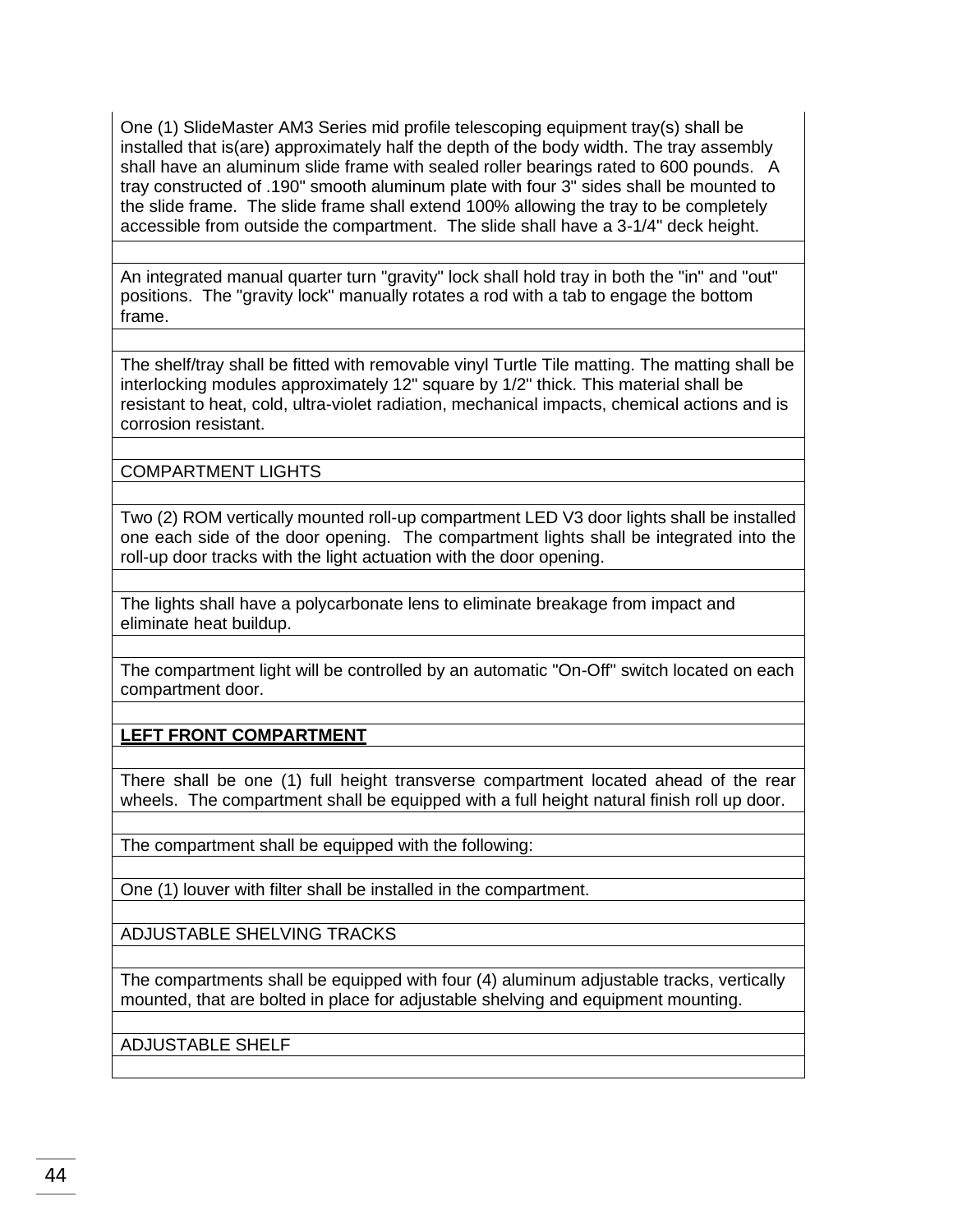One (1) adjustable shelf shall be constructed of .188" smooth aluminum plate with 1.5" formed vertical lip front & back. Shelf supports on each side to be constructed of .188" aluminum and bolted to an aluminum extrusion (mounted vertically) by use of 3/8" bolts and spring-loaded cam locks. If shelf is longer than 40" a reinforcement by aluminum gusset is to be placed full-length on bottom of shelf.

The shelf/tray shall be fitted with removable vinyl Turtle Tile matting. The matting shall be interlocking modules approximately 12" square by 1/2" thick. This material shall be resistant to heat, cold, ultra-violet radiation, mechanical impacts, chemical actions and is corrosion resistant.

250# ROLLOUT TRAY

One (1) roll-out equipment tray shall be installed in a standard depth compartment. The tray with telescoping slides and roller bearings shall be rated to a maximum load of 250 lbs. Tray shall be of a closed-in design, formed of .125" smooth aluminum plate, fabricated with two (2) inch sides.

The tray unit shall roll out to full extension of the compartment, with latching mechanism to hold tray in both fully extended and stored positions.

The shelf/tray shall be fitted with removable vinyl Turtle Tile matting. The matting shall be interlocking modules approximately 12" square by 1/2" thick. This material shall be resistant to heat, cold, ultra-violet radiation, mechanical impacts, chemical actions and is corrosion resistant.

600# ROLLOUT TRAY

One (1) SlideMaster AM3 Series mid profile telescoping equipment tray(s) shall be installed that is(are) approximately half the depth of the body width. The tray assembly shall have an aluminum slide frame with sealed roller bearings rated to 600 pounds. A tray constructed of .190" smooth aluminum plate with four 3" sides shall be mounted to the slide frame. The slide frame shall extend 100% allowing the tray to be completely accessible from outside the compartment. The slide shall have a 3-1/4" deck height.

An integrated manual quarter turn "gravity" lock shall hold tray in both the "in" and "out" positions. The "gravity lock" manually rotates a rod with a tab to engage the bottom frame.

The shelf/tray shall be fitted with removable vinyl Turtle Tile matting. The matting shall be interlocking modules approximately 12" square by 1/2" thick. This material shall be resistant to heat, cold, ultra-violet radiation, mechanical impacts, chemical actions and is corrosion resistant.

COMPARTMENT LIGHTS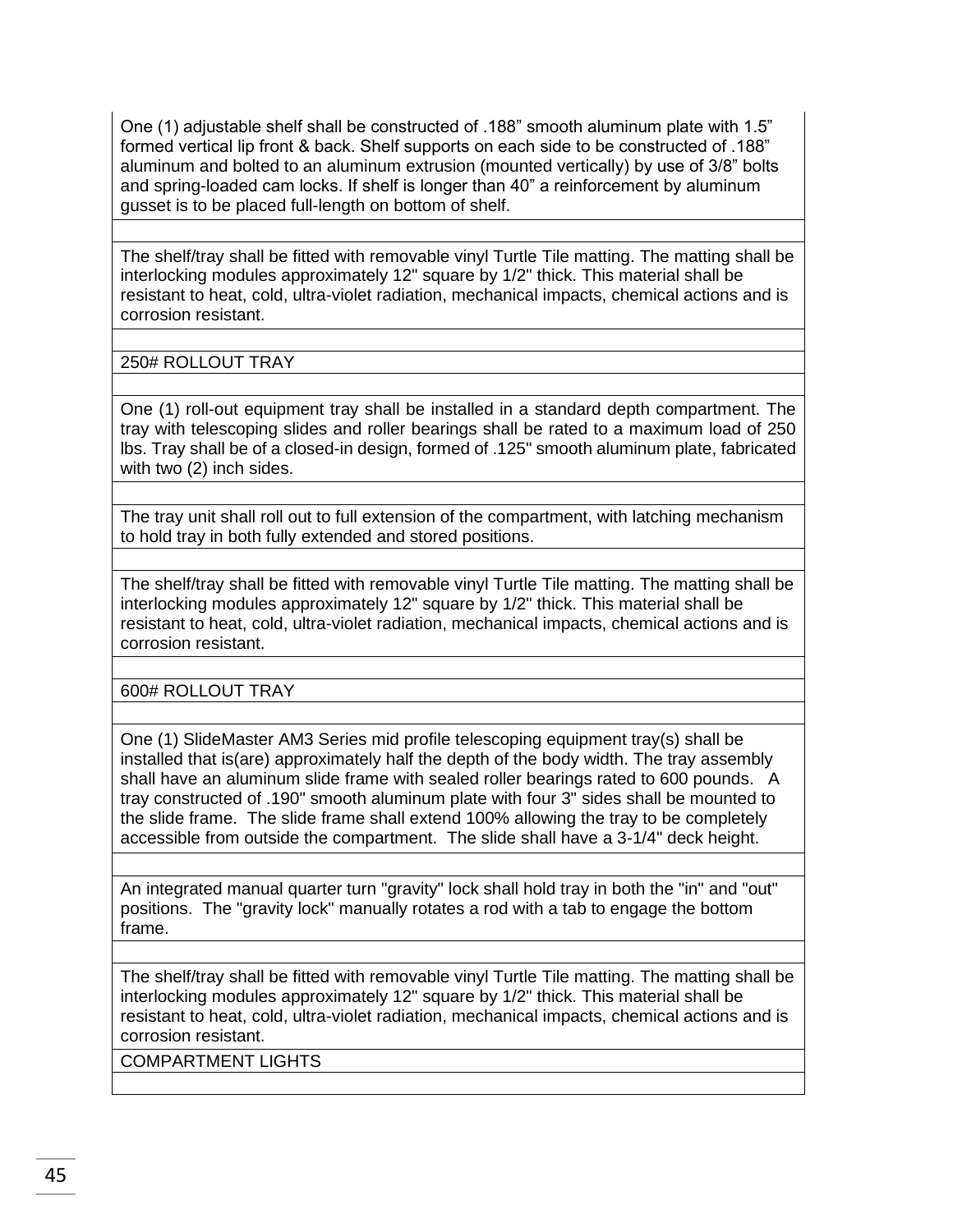Two (2) ROM vertically mounted roll-up compartment LED V3 door lights shall be installed one each side of the door opening. The compartment lights shall be integrated into the roll-up door tracks with the light actuation with the door opening.

The lights shall have a polycarbonate lens to eliminate breakage from impact and eliminate heat buildup.

The compartment light will be controlled by an automatic "On-Off" switch located on each compartment door.

#### **LEFT OVERWHEEL COMPARTMENT**

There shall be one (1) compartment above the rear wheels. The compartment shall be equipped with a single natural finish roll up door.

# **COMPARTMENT DEPTH**

The compartment shall be transverse to the opposite side of the truck.

The compartment shall be equipped with the following items:

One (1) louver with filter shall be installed in the compartment.

600# ROLLOUT TRAY

One (1) SlideMaster AM3 Series mid profile telescoping equipment tray(s) shall be installed that is(are) approximately half the depth of the body width. The tray assembly shall have an aluminum slide frame with sealed roller bearings rated to 600 pounds. A tray constructed of .190" smooth aluminum plate with four 3" sides shall be mounted to the slide frame. The slide frame shall extend 100% allowing the tray to be completely accessible from outside the compartment. The slide shall have a 3-1/4" deck height.

An integrated manual quarter turn "gravity" lock shall hold tray in both the "in" and "out" positions. The "gravity lock" manually rotates a rod with a tab to engage the bottom frame.

**TRANSVERSE STOKES BASKET STORAGE**

Two (2) horizontally mounted slide-in stokes basket storage cavities shall be provided in the upper compartment of L3 and R3. Provide access to stokes basket storage from either the L3 or R3 compartments. The storage areas shall be approximately 26" inside width x 86" deep x 10" high. A hook and loop (Velcro) retention strap shall be provided in both compartments to secure the stokes basket while stowed.

The stokes basket shall be supplied by the proponent.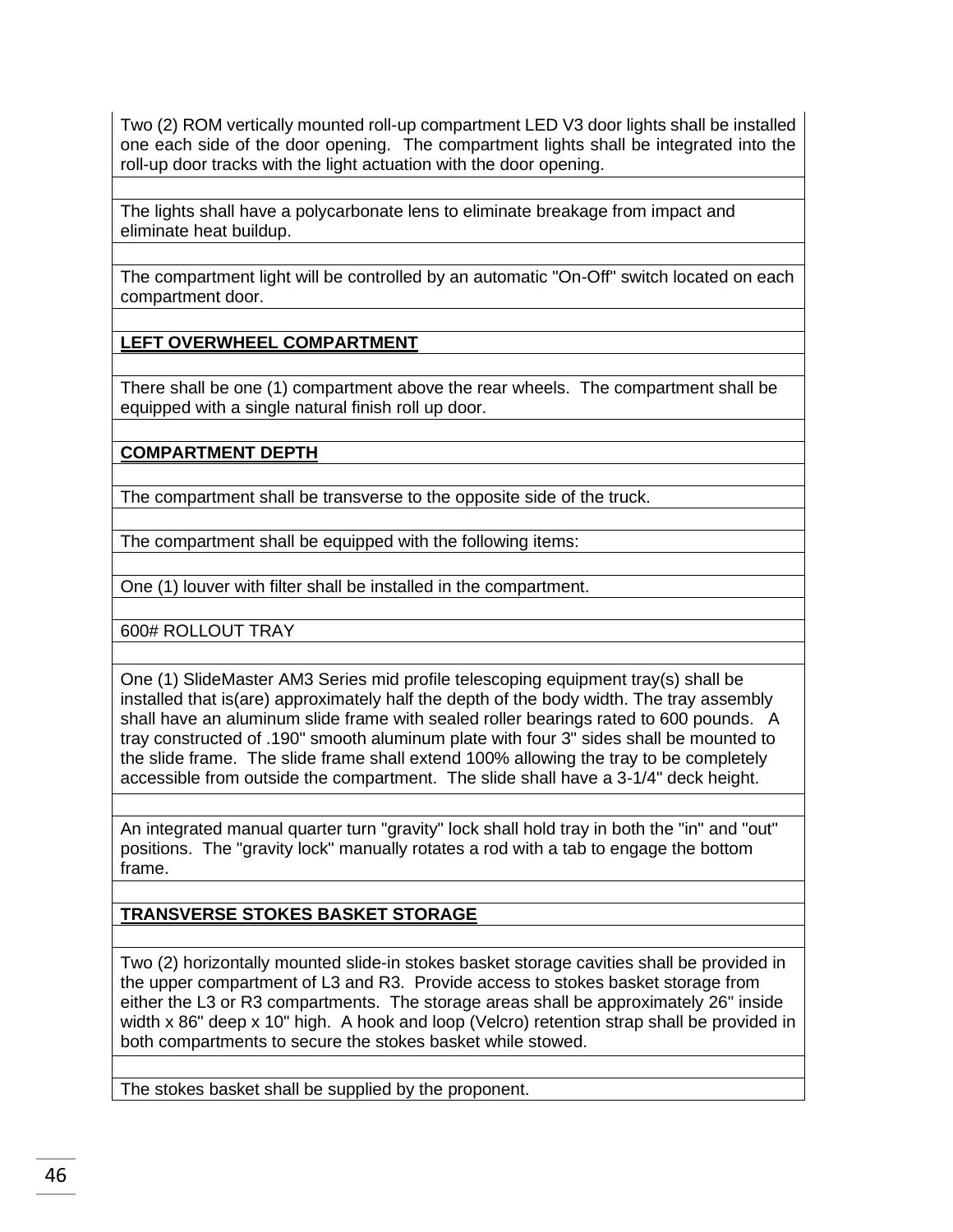\*\*\* Mount hanging from top of compartment

The shelf/tray shall be fitted with removable vinyl Turtle Tile matting. The matting shall be interlocking modules approximately 12" square by 1/2" thick. This material shall be resistant to heat, cold, ultra-violet radiation, mechanical impacts, chemical actions and is corrosion resistant.

COMPARTMENT LIGHTS

Two (2) ROM vertically mounted roll-up compartment LED V3 door lights shall be installed one each side of the door opening. The compartment lights shall be integrated into the roll-up door tracks with the light actuation with the door opening.

The lights shall have a polycarbonate lens to eliminate breakage from impact and eliminate heat buildup.

The compartment light will be controlled by an automatic "On-Off" switch located on each compartment door.

#### **LEFT REAR COMPARTMENT**

There shall be one (1) full height compartment located behind the rear wheels. The compartment shall be equipped with a full height single natural finish roll up door.

#### **COMPARTMENT DEPTH**

The compartment shall be transverse to the opposite side of the truck.

The compartment shall be equipped with the following items:

One (1) louver with filter shall be installed in the compartment.

ADJUSTABLE SHELVING TRACKS

The compartments shall be equipped with four (4) aluminum adjustable tracks, vertically mounted, that are bolted in place for adjustable shelving and equipment mounting.

ADJUSTABLE SHELF

One (1) adjustable shelf shall be constructed of .188" smooth aluminum plate with 1.5" formed vertical lip front & back. Shelf supports on each side to be constructed of .188" aluminum and bolted to an aluminum extrusion (mounted vertically) by use of 3/8" bolts and spring-loaded cam locks. If shelf is longer than 40" a reinforcement by aluminum gusset is to be placed full-length on bottom of shelf.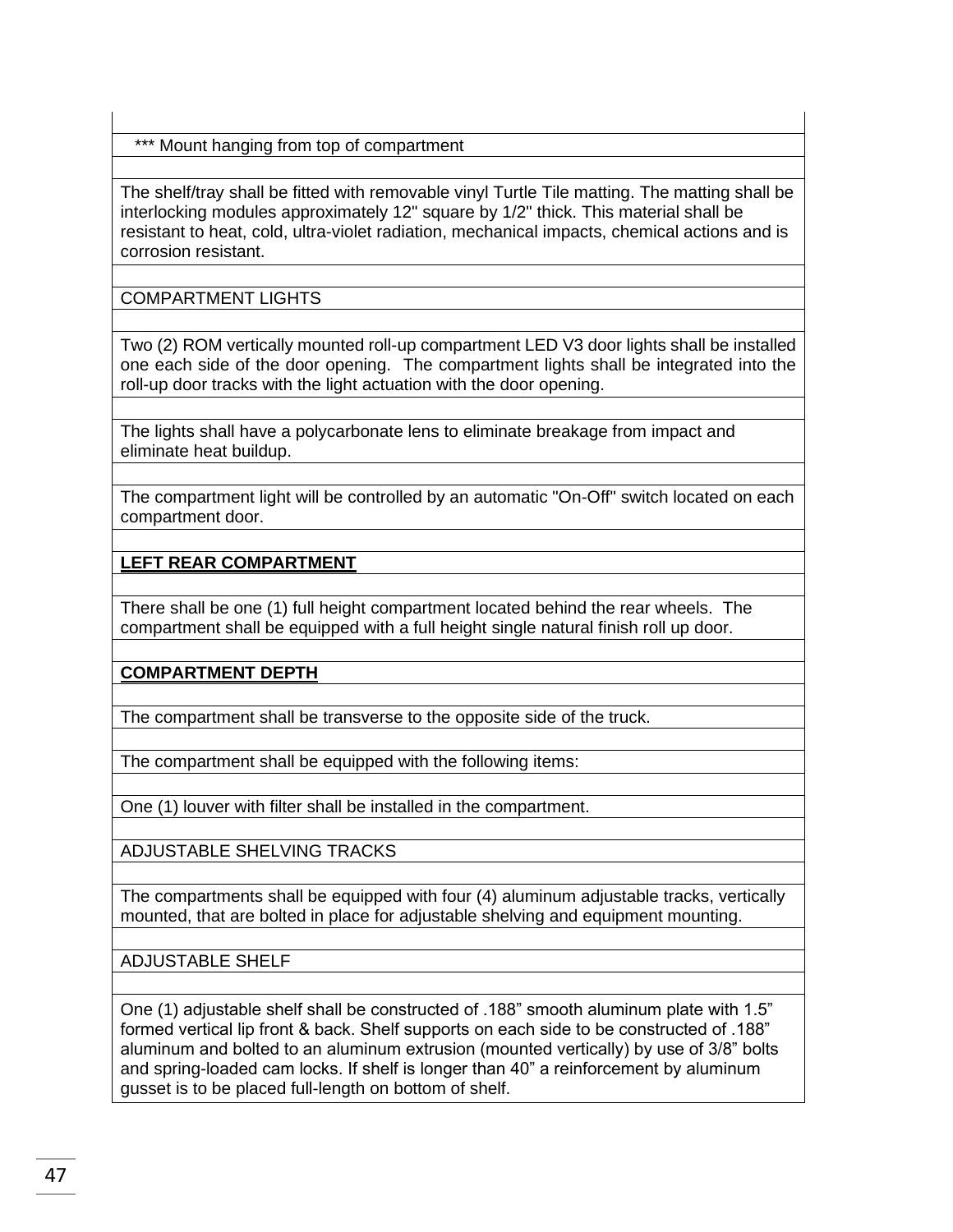The shelf/tray shall be fitted with removable vinyl Turtle Tile matting. The matting shall be interlocking modules approximately 12" square by 1/2" thick. This material shall be resistant to heat, cold, ultra-violet radiation, mechanical impacts, chemical actions and is corrosion resistant.

#### 250# ROLLOUT TRAY

One (1) roll-out equipment tray shall be installed in a standard depth compartment. The tray with telescoping slides and roller bearings shall be rated to a maximum load of 250 lbs. Tray shall be of a closed-in design, formed of .125" smooth aluminum plate, fabricated with two (2) inch sides.

The tray unit shall roll out to full extension of the compartment, with latching mechanism to hold tray in both fully extended and stored positions.

The shelf/tray shall be fitted with removable vinyl Turtle Tile matting. The matting shall be interlocking modules approximately 12" square by 1/2" thick. This material shall be resistant to heat, cold, ultra-violet radiation, mechanical impacts, chemical actions and is corrosion resistant.

600# ROLLOUT TRAY

One (1) SlideMaster AM3 Series mid profile telescoping equipment tray(s) shall be installed that is(are) approximately half the depth of the body width. The tray assembly shall have an aluminum slide frame with sealed roller bearings rated to 600 pounds. A tray constructed of .190" smooth aluminum plate with four 3" sides shall be mounted to the slide frame. The slide frame shall extend 100% allowing the tray to be completely accessible from outside the compartment. The slide shall have a 3-1/4" deck height.

An integrated manual quarter turn "gravity" lock shall hold tray in both the "in" and "out" positions. The "gravity lock" manually rotates a rod with a tab to engage the bottom frame.

The shelf/tray shall be fitted with removable vinyl Turtle Tile matting. The matting shall be interlocking modules approximately 12" square by 1/2" thick. This material shall be resistant to heat, cold, ultra-violet radiation, mechanical impacts, chemical actions and is corrosion resistant.

COMPARTMENT LIGHTS

Two (2) ROM vertically mounted roll-up compartment LED V3 door lights shall be installed one each side of the door opening. The compartment lights shall be integrated into the roll-up door tracks with the light actuation with the door opening.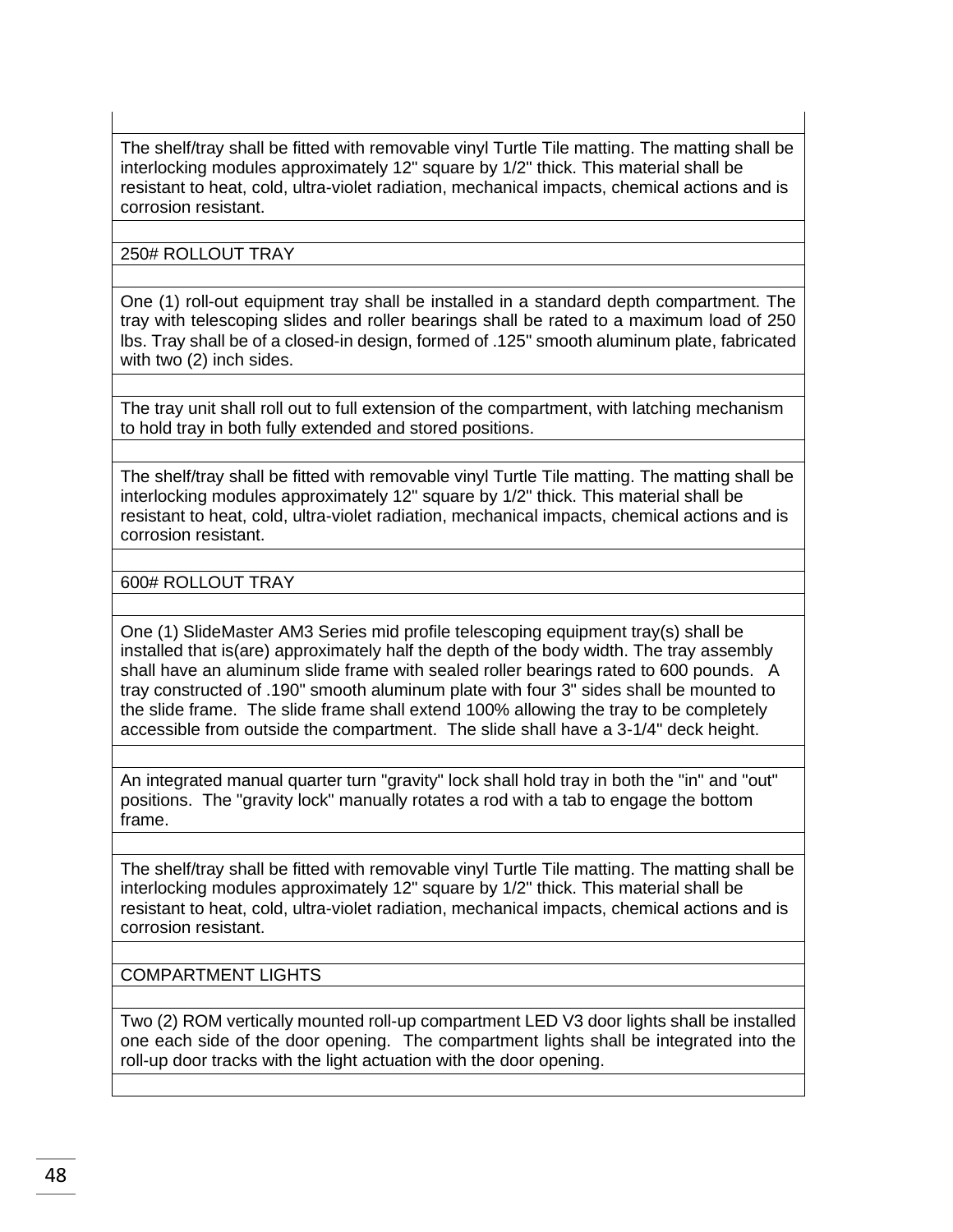The lights shall have a polycarbonate lens to eliminate breakage from impact and eliminate heat buildup.

The compartment light will be controlled by an automatic "On-Off" switch located on each compartment door.

# **RIGHT FRONT COMPARTMENT**

There shall be one (1) full height transverse compartment located at the front of the apparatus body. The compartment shall be equipped with a full height natural finish roll up door.

The compartment shall be equipped with the following:

One (1) louver with filter shall be installed in the compartment.

ADJUSTABLE SHELVING TRACKS

The compartments shall be equipped with four (4) aluminum adjustable tracks, vertically mounted, that are bolted in place for adjustable shelving and equipment mounting.

ADJUSTABLE SHELF

One (1) adjustable shelf shall be constructed of .188" smooth aluminum plate with 1.5" formed vertical lip front & back. Shelf supports on each side to be constructed of .188" aluminum and bolted to an aluminum extrusion (mounted vertically) by use of 3/8" bolts and spring-loaded cam locks. If shelf is longer than 40" a reinforcement by aluminum gusset is to be placed full-length on bottom of shelf.

The shelf/tray shall be fitted with removable vinyl Turtle Tile matting. The matting shall be interlocking modules approximately 12" square by 1/2" thick. This material shall be resistant to heat, cold, ultra-violet radiation, mechanical impacts, chemical actions and is corrosion resistant.

# 250# ROLLOUT TRAY

One (1) roll-out equipment tray shall be installed in a standard depth compartment. The tray with telescoping slides and roller bearings shall be rated to a maximum load of 250 lbs. Tray shall be of a closed-in design, formed of .125" smooth aluminum plate, fabricated with two (2) inch sides.

The tray unit shall roll out to full extension of the compartment, with latching mechanism to hold tray in both fully extended and stored positions.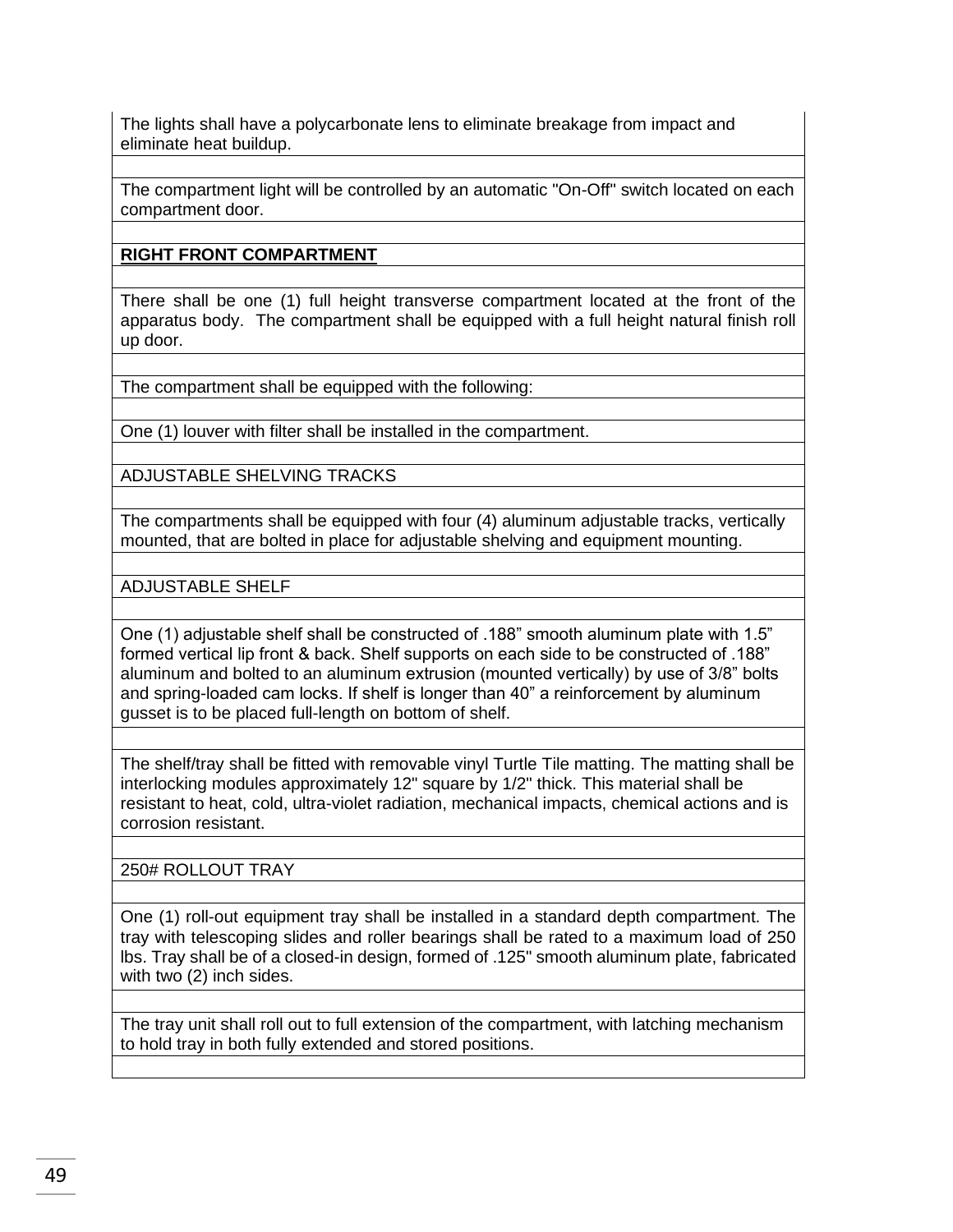The shelf/tray shall be fitted with removable vinyl Turtle Tile matting. The matting shall be interlocking modules approximately 12" square by 1/2" thick. This material shall be resistant to heat, cold, ultra-violet radiation, mechanical impacts, chemical actions and is corrosion resistant.

600# ROLLOUT TRAY

One (1) SlideMaster AM3 Series mid profile telescoping equipment tray(s) shall be installed that is(are) approximately half the depth of the body width. The tray assembly shall have an aluminum slide frame with sealed roller bearings rated to 600 pounds. A tray constructed of .190" smooth aluminum plate with four 3" sides shall be mounted to the slide frame. The slide frame shall extend 100% allowing the tray to be completely accessible from outside the compartment. The slide shall have a 3-1/4" deck height.

An integrated manual quarter turn "gravity" lock shall hold tray in both the "in" and "out" positions. The "gravity lock" manually rotates a rod with a tab to engage the bottom frame.

The shelf/tray shall be fitted with removable vinyl Turtle Tile matting. The matting shall be interlocking modules approximately 12" square by 1/2" thick. This material shall be resistant to heat, cold, ultra-violet radiation, mechanical impacts, chemical actions and is corrosion resistant.

COMPARTMENT LIGHTS

Two (2) ROM vertically mounted roll-up compartment LED V3 door lights shall be installed one each side of the door opening. The compartment lights shall be integrated into the roll-up door tracks with the light actuation with the door opening.

The lights shall have a polycarbonate lens to eliminate breakage from impact and eliminate heat buildup.

The compartment light will be controlled by an automatic "On-Off" switch located on each compartment door.

**RIGHT FRONT COMPARTMENT**

There shall be one (1) full height transverse compartment located ahead of the rear wheels. The compartment shall be equipped with a full height natural finish roll up door.

The compartment shall be equipped with the following:

One (1) louver with filter shall be installed in the compartment.

ADJUSTABLE SHELVING TRACKS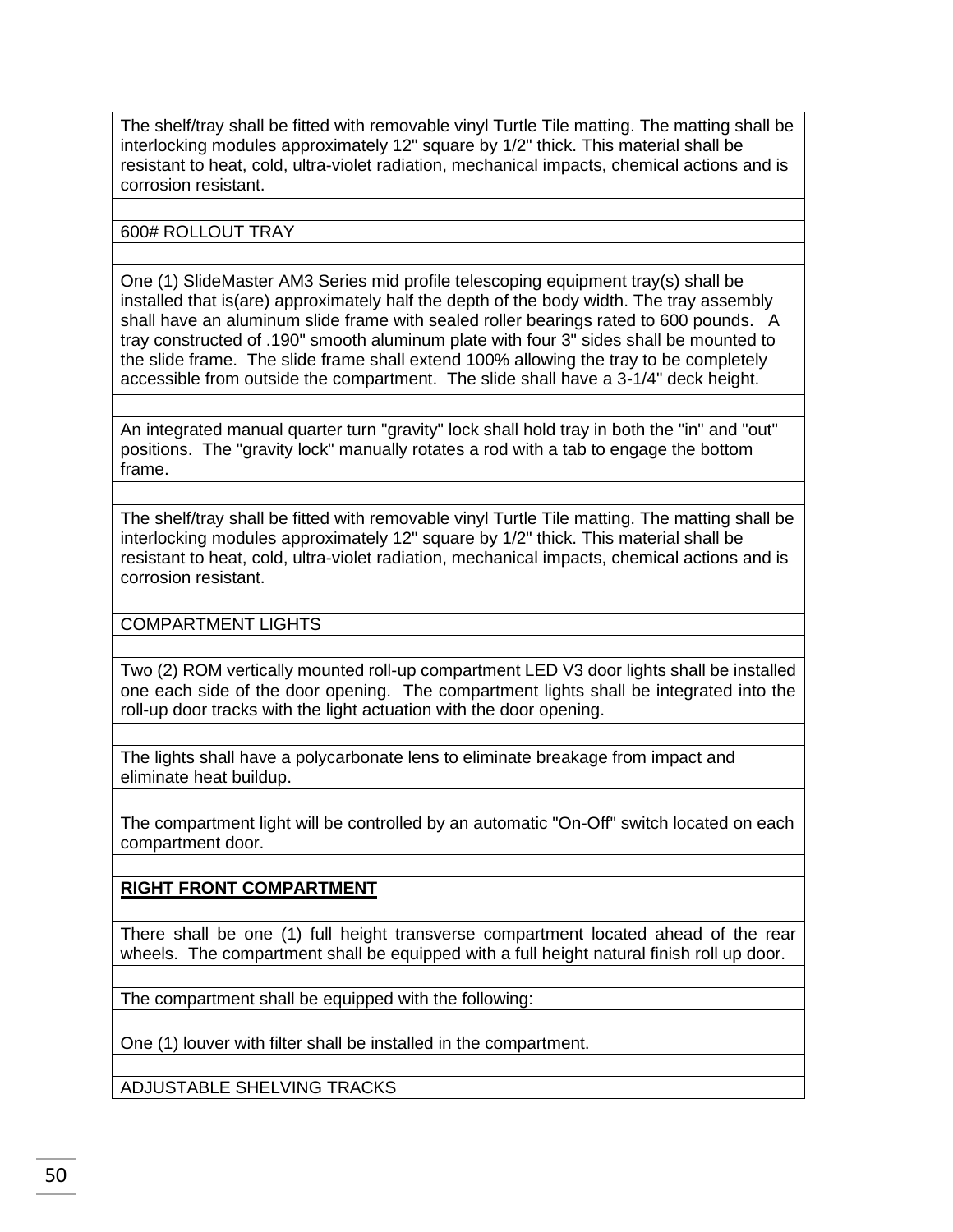The compartments shall be equipped with four (4) aluminum adjustable tracks, vertically mounted, that are bolted in place for adjustable shelving and equipment mounting.

250# ROLLOUT TRAY

One (1) roll-out equipment tray shall be installed in a standard depth compartment. The tray with telescoping slides and roller bearings shall be rated to a maximum load of 250 lbs. Tray shall be of a closed-in design, formed of .125" smooth aluminum plate, fabricated with two (2) inch sides.

The tray unit shall roll out to full extension of the compartment, with latching mechanism to hold tray in both fully extended and stored positions.

The shelf/tray shall be fitted with removable vinyl Turtle Tile matting. The matting shall be interlocking modules approximately 12" square by 1/2" thick. This material shall be resistant to heat, cold, ultra-violet radiation, mechanical impacts, chemical actions and is corrosion resistant.

600# ROLLOUT TRAY

One (1) SlideMaster AM3 Series mid profile telescoping equipment tray(s) shall be installed that is(are) approximately half the depth of the body width. The tray assembly shall have an aluminum slide frame with sealed roller bearings rated to 600 pounds. A tray constructed of .190" smooth aluminum plate with four 3" sides shall be mounted to the slide frame. The slide frame shall extend 100% allowing the tray to be completely accessible from outside the compartment. The slide shall have a 3-1/4" deck height.

An integrated manual quarter turn "gravity" lock shall hold tray in both the "in" and "out" positions. The "gravity lock" manually rotates a rod with a tab to engage the bottom frame.

The shelf/tray shall be fitted with removable vinyl Turtle Tile matting. The matting shall be interlocking modules approximately 12" square by 1/2" thick. This material shall be resistant to heat, cold, ultra-violet radiation, mechanical impacts, chemical actions and is corrosion resistant.

COMPARTMENT LIGHTS

Two (2) ROM vertically mounted roll-up compartment LED V3 door lights shall be installed one each side of the door opening. The compartment lights shall be integrated into the roll-up door tracks with the light actuation with the door opening.

The lights shall have a polycarbonate lens to eliminate breakage from impact and eliminate heat buildup.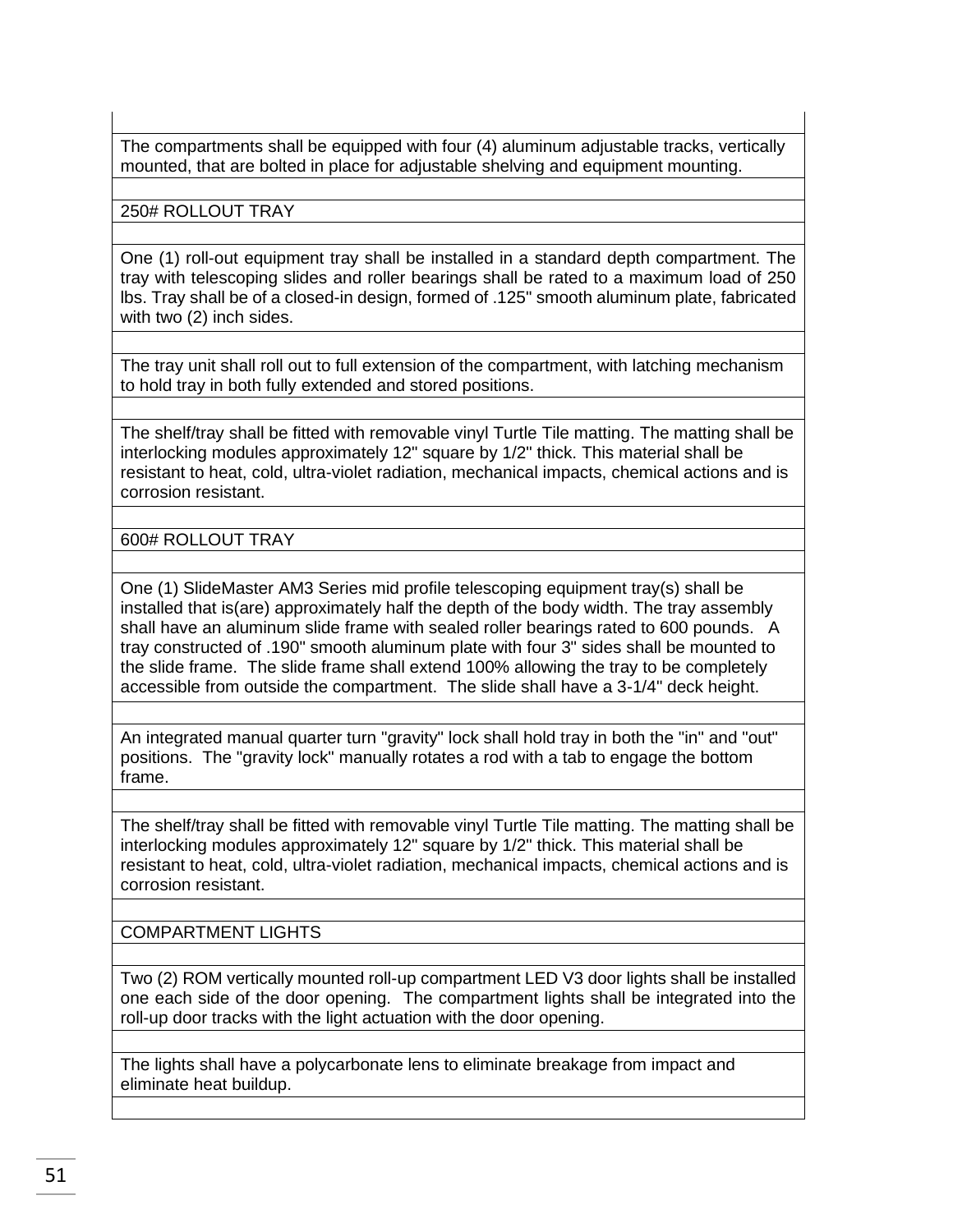The compartment light will be controlled by an automatic "On-Off" switch located on each compartment door.

# **RIGHT OVERWHEEL COMPARTMENT**

There shall be one (1) compartment above the rear wheels. The compartment shall be equipped with a single natural finish roll up door.

#### **COMPARTMENT DEPTH**

The compartment shall be transverse to the opposite side of the truck.

The compartment shall be equipped with the following items:

One (1) louver with filter shall be installed in the compartment.

600# ROLLOUT TRAY

One (1) SlideMaster AM3 Series mid profile telescoping equipment tray(s) shall be installed that is(are) approximately half the depth of the body width. The tray assembly shall have an aluminum slide frame with sealed roller bearings rated to 600 pounds. A tray constructed of .190" smooth aluminum plate with four 3" sides shall be mounted to the slide frame. The slide frame shall extend 100% allowing the tray to be completely accessible from outside the compartment. The slide shall have a 3-1/4" deck height.

An integrated manual quarter turn "gravity" lock shall hold tray in both the "in" and "out" positions. The "gravity lock" manually rotates a rod with a tab to engage the bottom frame.

The shelf/tray shall be fitted with removable vinyl Turtle Tile matting. The matting shall be interlocking modules approximately 12" square by 1/2" thick. This material shall be resistant to heat, cold, ultra-violet radiation, mechanical impacts, chemical actions and is corrosion resistant.

#### COMPARTMENT LIGHTS

Two (2) ROM vertically mounted roll-up compartment LED V3 door lights shall be installed one each side of the door opening. The compartment lights shall be integrated into the roll-up door tracks with the light actuation with the door opening.

The lights shall have a polycarbonate lens to eliminate breakage from impact and eliminate heat buildup.

The compartment light will be controlled by an automatic "On-Off" switch located on each compartment door.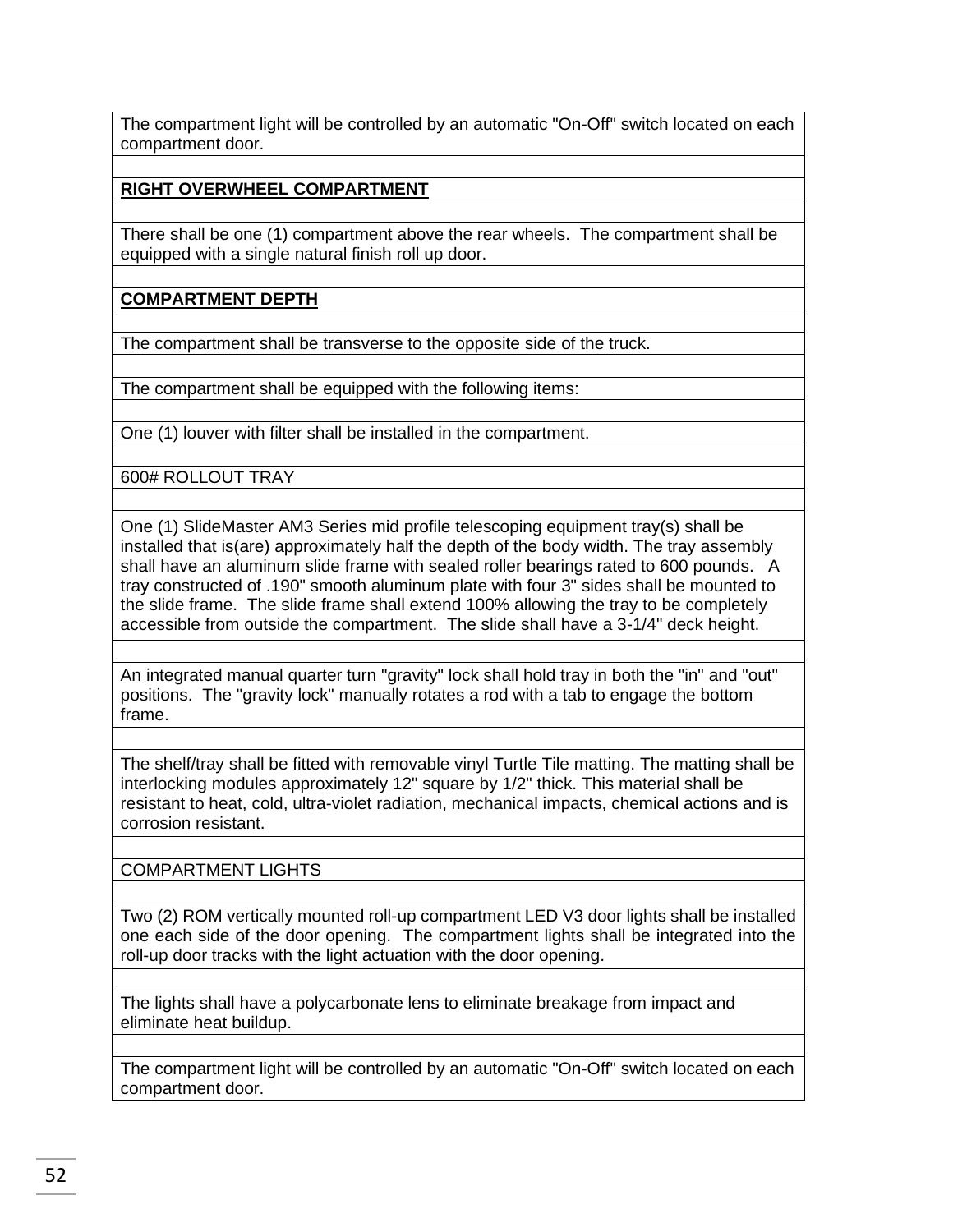# **RIGHT REAR COMPARTMENT**

There shall be one (1) full height compartment located behind the rear wheels. The compartment shall be equipped with a full height single natural finish roll up door.

# **COMPARTMENT DEPTH**

The compartment shall be transverse to the opposite side of the truck.

The compartment shall be equipped with the following items:

One (1) louver with filter shall be installed in the compartment.

ADJUSTABLE SHELVING TRACKS

The compartments shall be equipped with four (4) aluminum adjustable tracks, vertically mounted, that are bolted in place for adjustable shelving and equipment mounting.

ADJUSTABLE SHELF

One (1) adjustable shelf shall be constructed of .188" smooth aluminum plate with 1.5" formed vertical lip front & back. Shelf supports on each side to be constructed of .188" aluminum and bolted to an aluminum extrusion (mounted vertically) by use of 3/8" bolts and spring-loaded cam locks. If shelf is longer than 40" a reinforcement by aluminum gusset is to be placed full-length on bottom of shelf.

The shelf/tray shall be fitted with removable vinyl Turtle Tile matting. The matting shall be interlocking modules approximately 12" square by 1/2" thick. This material shall be resistant to heat, cold, ultra-violet radiation, mechanical impacts, chemical actions and is corrosion resistant.

250# ROLLOUT TRAY

One (1) roll-out equipment tray shall be installed in a standard depth compartment. The tray with telescoping slides and roller bearings shall be rated to a maximum load of 250 lbs. Tray shall be of a closed-in design, formed of .125" smooth aluminum plate, fabricated with two (2) inch sides.

The tray unit shall roll out to full extension of the compartment, with latching mechanism to hold tray in both fully extended and stored positions.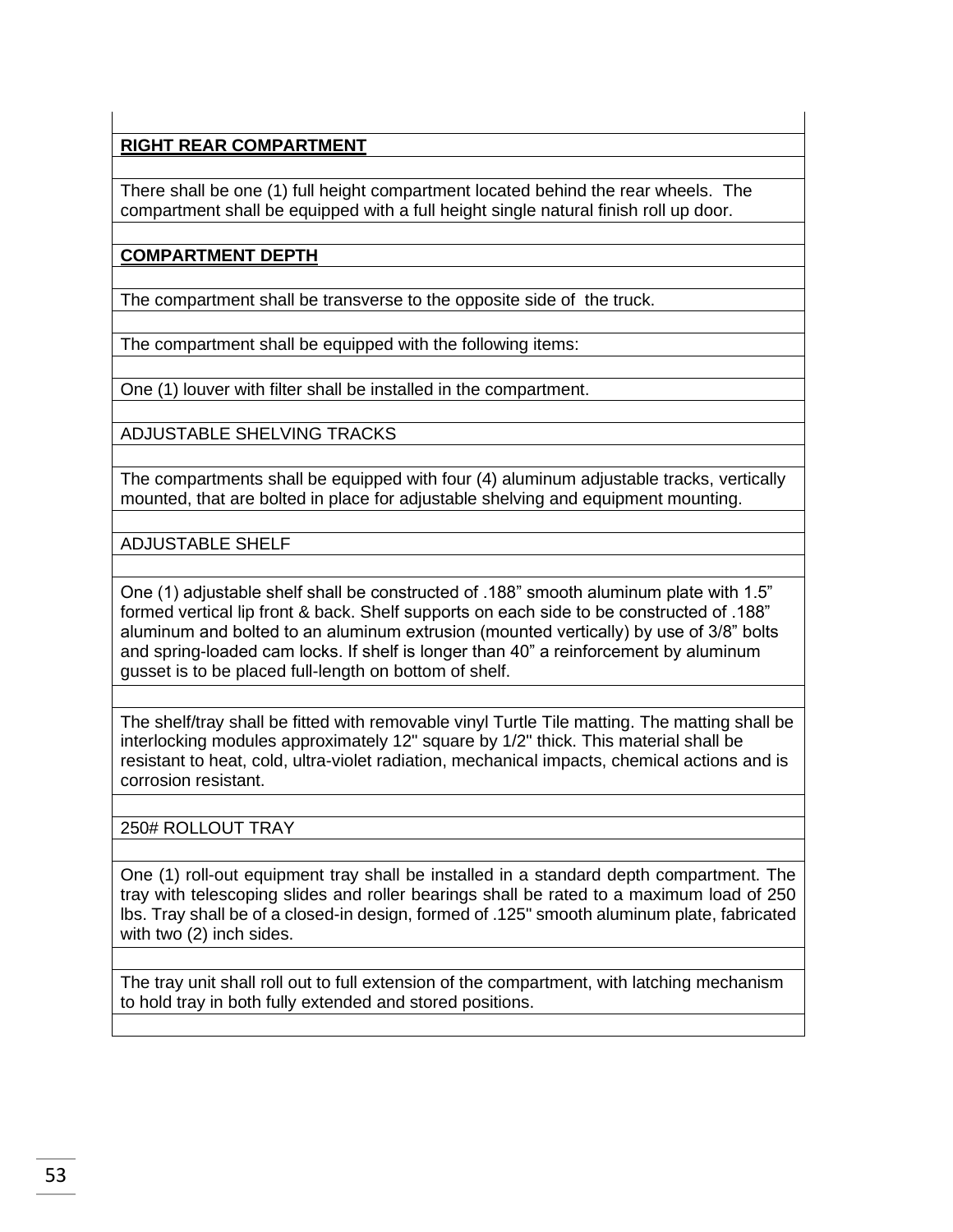The shelf/tray shall be fitted with removable vinyl Turtle Tile matting. The matting shall be interlocking modules approximately 12" square by 1/2" thick. This material shall be resistant to heat, cold, ultra-violet radiation, mechanical impacts, chemical actions and is corrosion resistant.

600# ROLLOUT TRAY

One (1) SlideMaster AM3 Series mid profile telescoping equipment tray(s) shall be installed that is(are) approximately half the depth of the body width. The tray assembly shall have an aluminum slide frame with sealed roller bearings rated to 600 pounds. A tray constructed of .190" smooth aluminum plate with four 3" sides shall be mounted to the slide frame. The slide frame shall extend 100% allowing the tray to be completely accessible from outside the compartment. The slide shall have a 3-1/4" deck height.

An integrated manual quarter turn "gravity" lock shall hold tray in both the "in" and "out" positions. The "gravity lock" manually rotates a rod with a tab to engage the bottom frame.

The shelf/tray shall be fitted with removable vinyl Turtle Tile matting. The matting shall be interlocking modules approximately 12" square by 1/2" thick. This material shall be resistant to heat, cold, ultra-violet radiation, mechanical impacts, chemical actions and is corrosion resistant.

COMPARTMENT LIGHTS

Two (2) ROM vertically mounted roll-up compartment LED V3 door lights shall be installed one each side of the door opening. The compartment lights shall be integrated into the roll-up door tracks with the light actuation with the door opening.

The lights shall have a polycarbonate lens to eliminate breakage from impact and eliminate heat buildup.

The compartment light will be controlled by an automatic "On-Off" switch located on each compartment door.

**REAR STEP - 14" BOLT-ON**

A 14" deep step shall be provided at the rear of the apparatus body, bolted in place and easily removable for replacement or repair. The tailboard shall be constructed of .188" aluminum diamond plate or equal non-slip surface in compliance with NFPA #1901 standards.

A label shall be provided warning personnel that riding on the rear step while the apparatus is in motion is prohibited.

**FRONT BODY PROTECTION PANELS**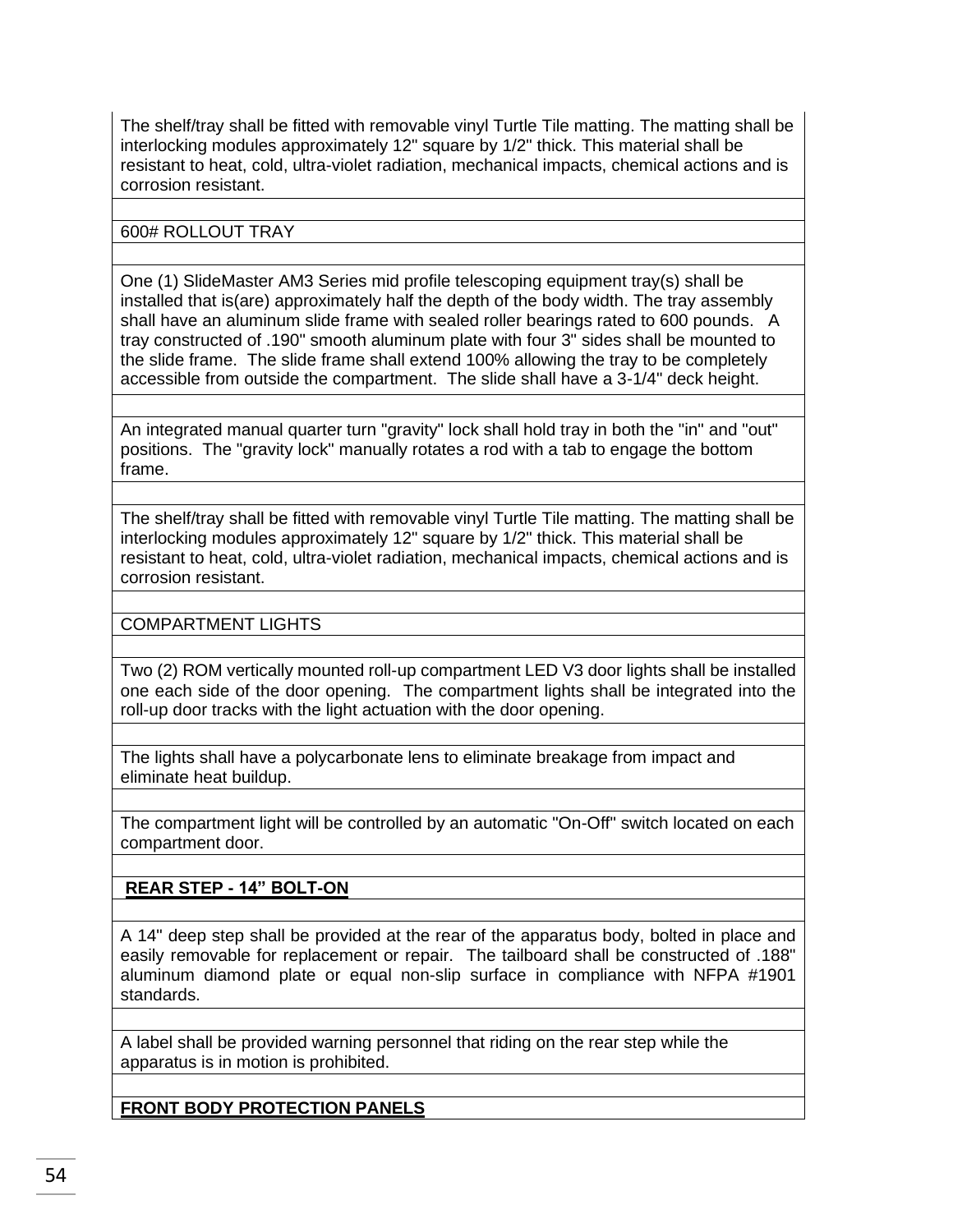Aluminum tread plate overlays and panels shall be installed on the front of the body compartment from the lower edge to the top of the compartment doors.

# **REAR BODY PROTECTION PANELS**

The rear body panels of the body shall be a smooth material, to allow for the proper application and installation of a "Chevron" stripe on the rear.

# **ACCESS LADDER - EZ CLIMB - REAR Center**

There shall be a swing out and down access ladder supplied and installed on the apparatus, for accessing the top of the apparatus. It shall be of an all-aluminum design and shall incorporate treads six (6") inches deep and no more than eighteen (18") inches apart. The ground to the first step dimension, on level ground, shall be no more than twenty-four (24") inches.

The access ladder shall have integrated hand holds, to aid in the ascent/descent of the ladder.

When in the deployed position the ladder shall have an angle of approximately 75 degrees to facilitate ascending and descending the ladder. The ladder shall be retained in the stowed and deployed position by two (2) gas cylinders and shall not require the use of latches to hold it in position.

\*\*\* Locate in the center to access upper walkway. Make as wide as possible.

# **HANDRAIL EZ-CLIMB LADDER**

Two (2) extruded aluminum non-slip handrails with offset brackets shall be installed on the EZ-Climb access ladder, one (1) on each side.

# **HANDRAIL TOP OF BODY SIDES**

Two (2) extruded aluminum non-slip handrails, approximately 12" in length, shall be provided and mounted, one (1) each side at the top of the body sides, on the rear of the apparatus.

**HANDRAIL TOP OF BODY SIDES**

One (1) extruded aluminum non-slip handrail, approximately 12" in length, shall be provided and mounted, at the top of the body sides, on the rear of the apparatus.

#### **EXTRUDED ALUMINUM RUB RAILS**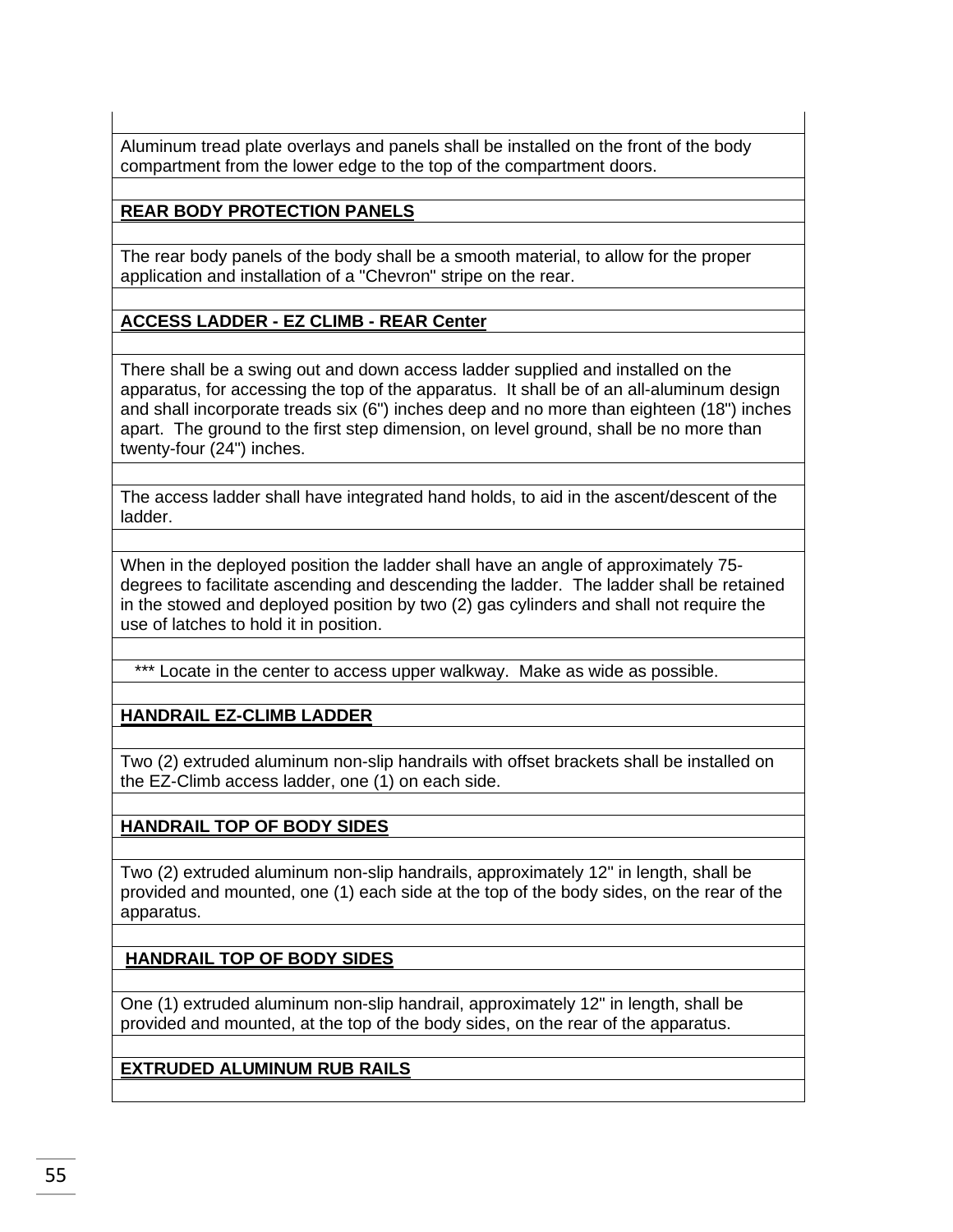Full body length polished aluminum rub rails shall be bolted in place on the lower right and left body sides. The side rub rails shall be a heavy extruded aluminum "C" channel.

# **NYLON SPACERS FOR RUB RAILS**

There shall be nylon spacers provided between the rub rail and the body. This shall allow wash out and replacement in the event of damage.

**WHEEL WELL PROVISION LOCATION**

The wheel well provisions shall be located on the left side of the apparatus, ahead of the rear wheels.

One (1) breathing air cylinder storage compartment shall be provided and located in the rear wheel well of the apparatus body.

The cylinder storage compartment shall be constructed entirely of aluminum. The door assemblies shall be bolted in-place and removable for repair or replacement.

Compartment shall be provided with SCBA cylinder scuff protection. A brushed aluminum door with push button trigger latch shall be provided.

One (1) one inch (1") wide loop of black webbing shall be installed in each SCBA compartment to prevent the bottle from sliding out of the compartment in case of door failure. The loop shall be mounted, centered in the compartment and shall hang within one inch (1") of the compartment floor to allow the bottle to pass by the strap when the bottle is placed in the compartment. The strap shall loop over the valve.

# **WHEEL WELL PROVISION LOCATION**

The wheel well provisions shall be located on the left side of the apparatus, behind of the rear wheels.

One (1) breathing air cylinder storage compartment shall be provided and located in the rear wheel well of the apparatus body.

The cylinder storage compartment shall be constructed entirely of aluminum. The door assemblies shall be bolted in-place and removable for repair or replacement.

Compartment shall be provided with SCBA cylinder scuff protection. A brushed aluminum door with push button trigger latch shall be provided.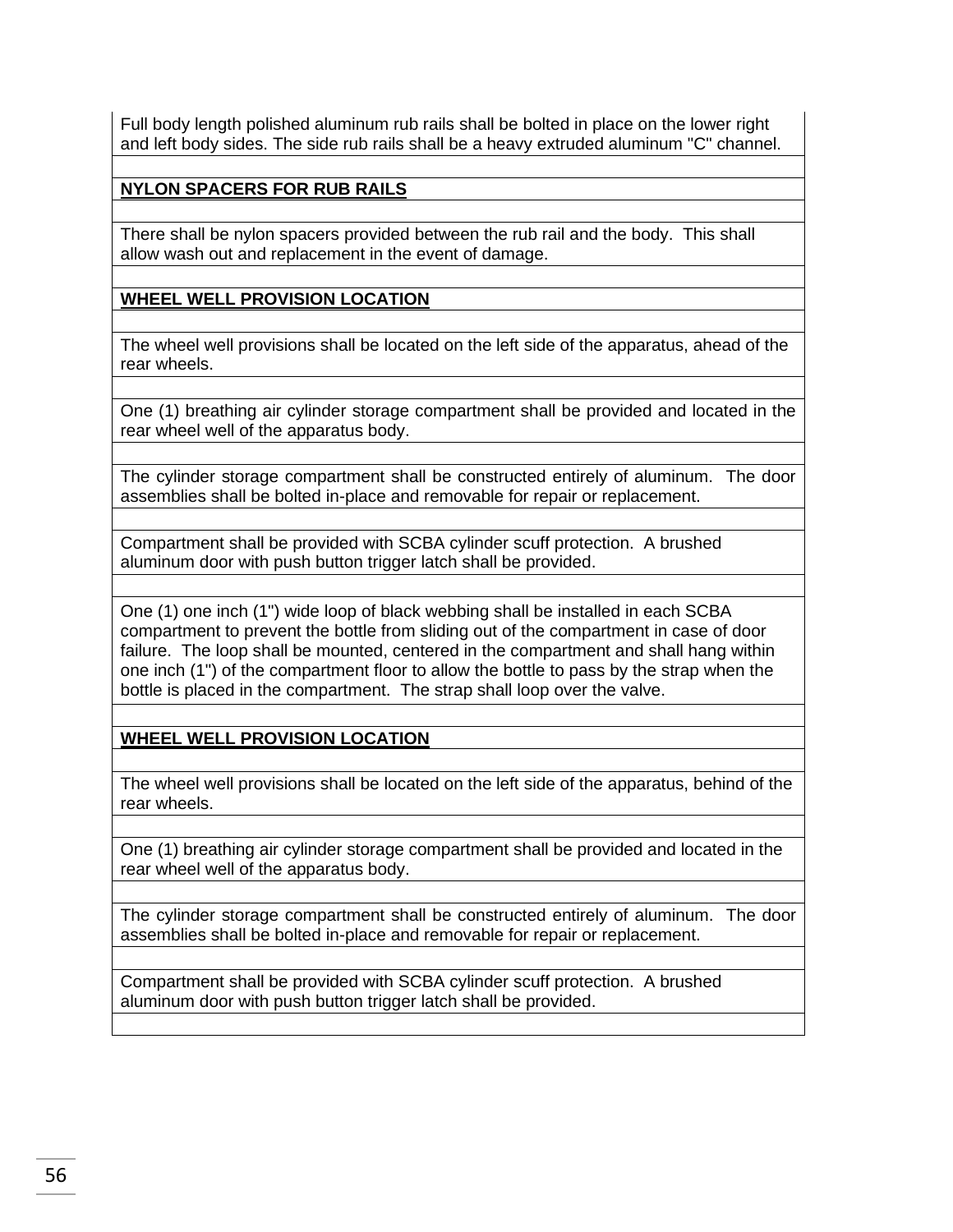One (1) one inch (1") wide loop of black webbing shall be installed in each SCBA compartment to prevent the bottle from sliding out of the compartment in case of door failure. The loop shall be mounted, centered in the compartment and shall hang within one inch (1") of the compartment floor to allow the bottle to pass by the strap when the bottle is placed in the compartment. The strap shall loop over the valve.

## **WHEEL WELL PROVISION LOCATION**

The wheel well provisions shall be located on the right side of the apparatus, ahead of the rear wheels.

One (1) breathing air cylinder storage compartment shall be provided and located in the rear wheel well of the apparatus body.

The cylinder storage compartment shall be constructed entirely of aluminum. The door assemblies shall be bolted in-place and removable for repair or replacement.

Compartment shall be provided with SCBA cylinder scuff protection. A brushed aluminum door with push button trigger latch shall be provided.

One (1) one inch (1") wide loop of black webbing shall be installed in each SCBA compartment to prevent the bottle from sliding out of the compartment in case of door failure. The loop shall be mounted, centered in the compartment and shall hang within one inch (1") of the compartment floor to allow the bottle to pass by the strap when the bottle is placed in the compartment. The strap shall loop over the valve.

# **WHEEL WELL PROVISION LOCATION**

The wheel well provisions shall be located on the right side of the apparatus, behind of the rear wheels.

One (1) breathing air cylinder storage compartment shall be provided and located in the rear wheel well of the apparatus body.

The cylinder storage compartment shall be constructed entirely of aluminum. The door assemblies shall be bolted in-place and removable for repair or replacement.

Compartment shall be provided with SCBA cylinder scuff protection. A brushed aluminum door with push button trigger latch shall be provided.

One (1) one inch (1") wide loop of black webbing shall be installed in each SCBA compartment to prevent the bottle from sliding out of the compartment in case of door failure. The loop shall be mounted, centered in the compartment and shall hang within one inch (1") of the compartment floor to allow the bottle to pass by the strap when the bottle is placed in the compartment. The strap shall loop over the valve.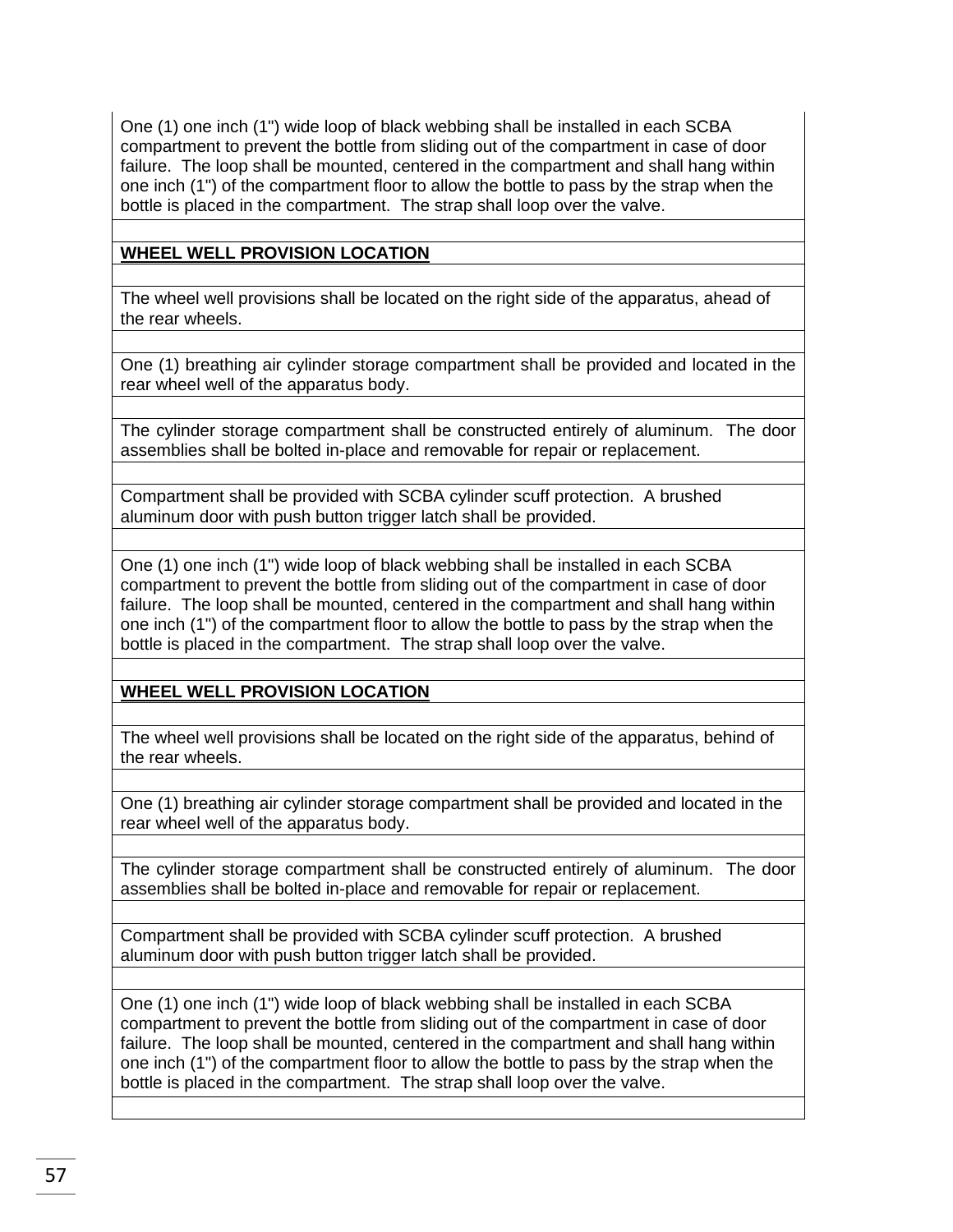# **UPPER BODY SIDE COMPARTMENT**

Two (2) upper body compartments shall be provided top of body with dimensions of approximately 72" and 12" to 20" deep.

The compartment shall have a lift-up door installed, constructed of 1/8" aluminum tread plate. The door shall have a stainless-steel hinge and dual gas openers. The door opening shall be flanged upward 1" to prevent water from running into compartments when the door is closed. Two (2) heavy duty socket and plunger latches shall be installed to hold the door along with a heavy-duty chrome grab handle to lift the door.

The compartment shall be located on the left side of the body.

\*\*\* Coffin compartment to be approx. 20" deep 36" wide & 72" long.

**COMPARTMENT EXTERIOR FINISH**

The roof compartments shall be constructed from smooth aluminum painted to match the apparatus body.

COMPARTMENT LIGHT

Two (2) LED light fixture shall be installed on the wall of the compartment. The light shall have a clear lens.

The compartment light will be controlled by an automatic "On-Off" switch located on each compartment door.

**UPPER BODY SIDE COMPARTMENT**

Two (2) upper body compartment shall be provided top of body with dimensions of approximately 72" and 12" to 20" deep.

The compartment shall have a lift-up door installed, constructed of 1/8" aluminum tread plate. The door shall have a stainless-steel hinge and dual gas openers. The door opening shall be flanged upward 1" to prevent water from running into compartments when the door is closed. Two (2) heavy duty socket and plunger latches shall be installed to hold the door along with a heavy-duty chrome grab handle to lift the door.

The compartment shall be located on the right side of the body.

\*\*\* Coffin compartment to be approx. 20" deep 36" wide & 72" long

**COMPARTMENT EXTERIOR FINISH**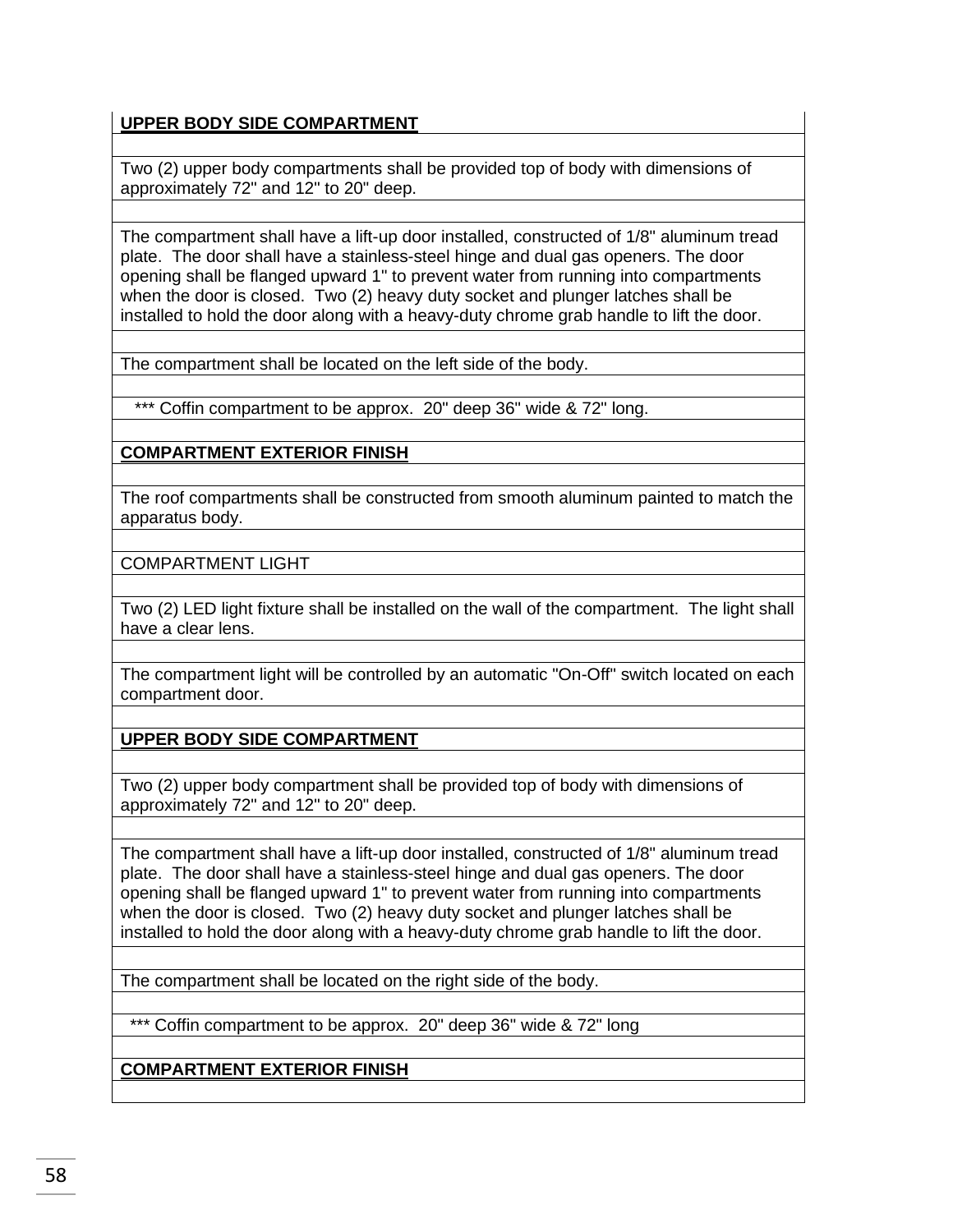The roof compartments shall be constructed from smooth aluminum painted to match the apparatus body.

COMPARTMENT LIGHT

Two (2) LED light fixture shall be installed on the wall of the compartment. The light shall have a clear lens.

The compartment light will be controlled by an automatic "On-Off" switch located on each compartment door.

**TOP UPPER BODY COMPARTMENT**

A top upper body compartment shall be provided. The compartment shall be 12 to 20" deep, 48" front to rear and 92" right to left.

The compartment shall have a lift-up door installed, constructed of 1/8" aluminum tread plate. The door shall have a stainless-steel hinge and dual gas openers. The door opening shall be flanged upward 1" to prevent water from running into compartments when the door is closed. Two (2) heavy duty socket and plunger latches shall be installed to hold the door along with a heavy-duty chrome grab handle to lift the door.

The compartment shall be located transverse at the front of the body.

\*\*\* compartment to be approx. 20" deep.

**COMPARTMENT EXTERIOR FINISH**

The roof compartments shall be constructed from smooth aluminum painted to match the apparatus body.

COMPARTMENT LIGHT

Two (2) LED light fixture shall be installed on the wall of the compartment. The light shall have a clear lens.

The compartment light will be controlled by an automatic "On-Off" switch located on each compartment door.

**SHORELINE RECEPTACLES** 

The following receptacles shall be wired to the shoreline power.

**120V ELECTRIC RECEPTACLE -- STRAIGHT BLADE**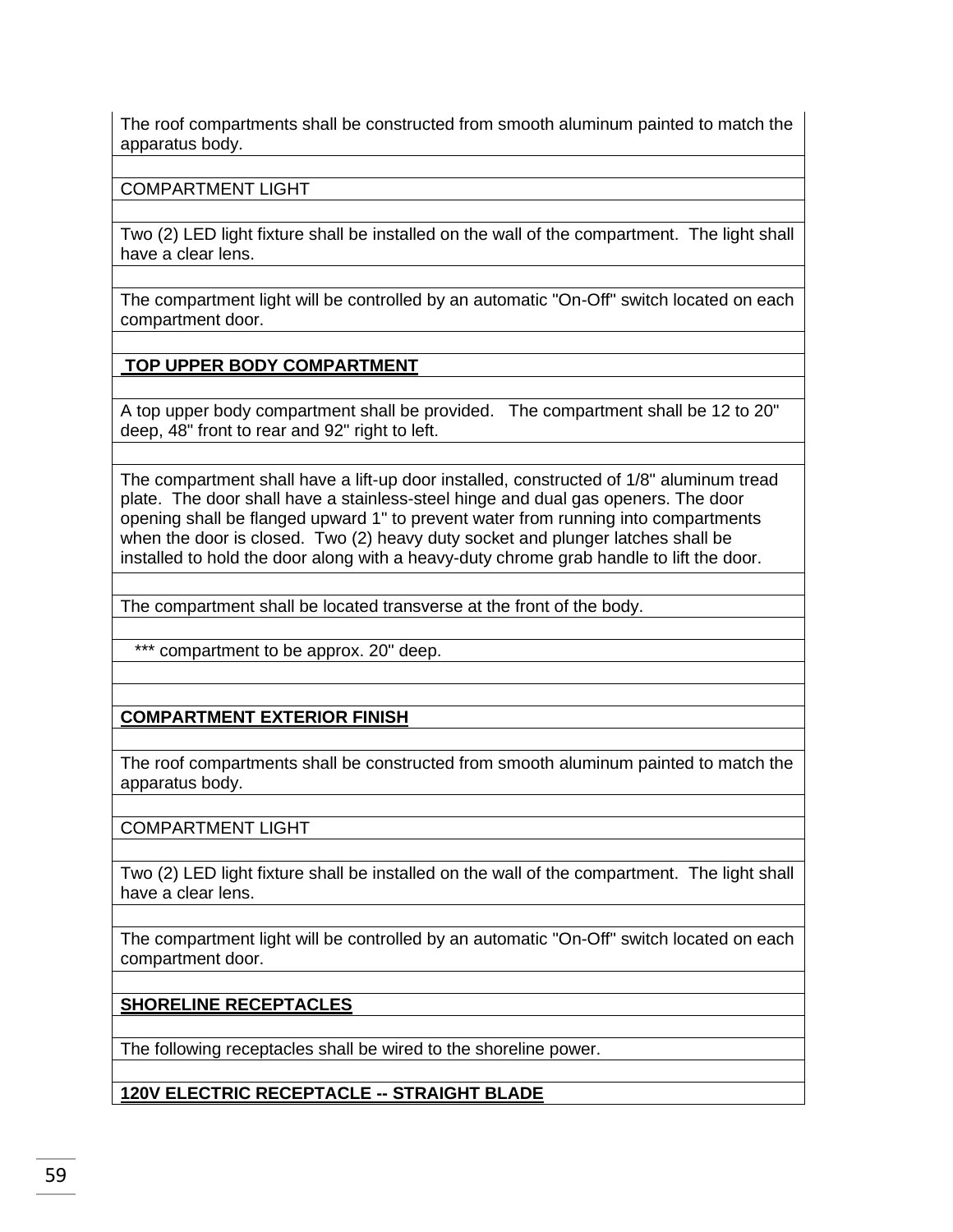One (1) 120-volt 20-amp straight blade, 3-prong duplex receptacle with spring loaded weatherproof cover shall be provided.

\*\*\* Locate in L1 R1 compartment

## **POWER DISTRIBUTION STRIP**

One (1) 15-amp power distribution strip with four (4) receptacles shall be provided. The strip shall be powered by the chassis shoreline power.

#### **FRONT MOUNTED ELECTRIC WINCH**

One (1) Warn, model M12000, 12-volt electric winch, with 12,000 lb. capacity shall be provided and mounted on the front of the apparatus. The winch shall be secured directly to the chassis frame rails by a heavy steel support structure designed to withstand the pulling force of the winch.

The winch shall include 125 ft. 3/8" galvanized cable with clevis hook, 25 foot minimum or longer remote-control pendant, 4-way roller fairlead through the bumper.

The installation shall maintain access to the winch controls.

# **BODY PAINT PROCESS**

All bright metal fittings, if unavailable in stainless steel shall be heavily chrome plated. Iron fittings shall be copper plated prior to chrome plating. If applicable, any and all accessory times shall be removed from the body prior to cleaning and painting. Any accessory items that are to be painted, shall be painted separately and installed after the body is painted and cured.

All seams shall be caulked, both inside and along the exterior edges, with a urethane automotive sealant to prevent moisture from entering between any body panels.

The body and all parts shall be thoroughly washed with a grease cutting solvent (PPG CFX436) prior to any sanding. After the body has been sanded and the weld marks and minor imperfections are filled and sanded, the body shall be washed again with (PPG CFX436) to remove any contaminants on the surface.

The next two to four coats (depending on need) shall be a PPG DelFleet F4936 High Solids Epoxy Gray Primer. The film build shall be 4-6 mils when dry. The primer surfacer coat, after appropriate dry time, shall be sanded with 320-600 grit sandpaper to ensure maximum gloss of the paint. The last step is the application of at least three coats of PPG DelFleet polyurethane FBC-color, the film build being 2-3 mils dry. Followed by three coats PPG DelFleet F3906 high build clear, the film build being 2-3 mils dry. This shall provide a UV barrier to prevent fading and chalking.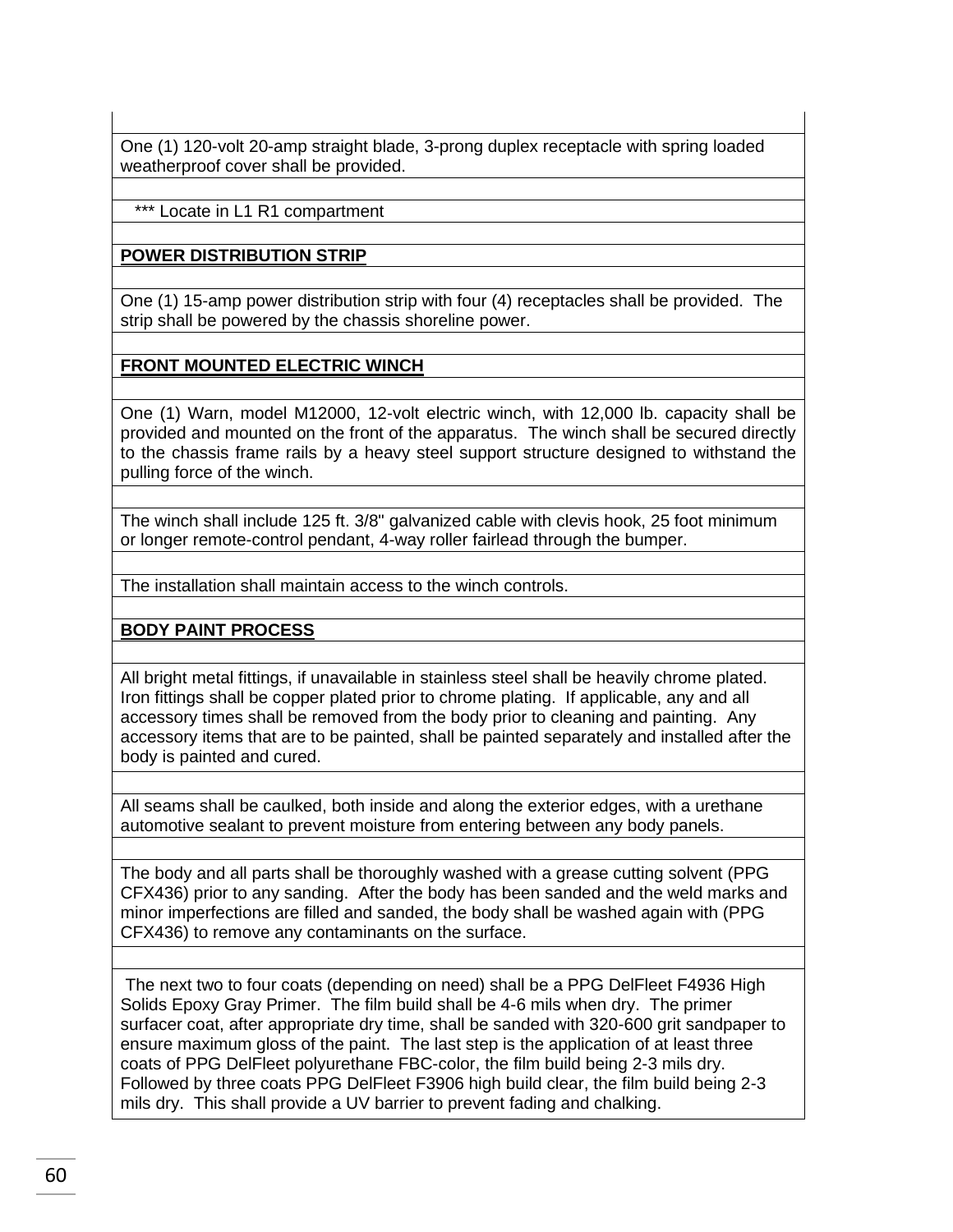All products and technicians are certified by PPG every two (2) years.

## **INTERIOR COMPARTMENT FINISH**

Ten (10) apparatus side compartment interiors are to be painted with a spatter finish material. The compartments shall be cleaned with a grease remover, and then the surface sanded and prepared for painting. The compartment shall be provided with two (2) coats of white epoxy. The compartments are then coated with a splatter paint topcoat.

# **TOUCH-UP PAINT**

One (1) two (2) ounce bottle of touch-up paint shall be furnished with the completed truck at final delivery.

#### **UNDERCOATING**

The entire underside of the single axle apparatus body is to be cleaned and properly prepared for application of a sprayed on automotive type undercoating for added corrosion resistance. Undercoating is to be a solvent based, rubberized coating, black in color.

# **SIMULATED GOLD LEAF LETTERING**

The lettering shall be applied in simulated gold leaf material, shaded in black and encapsulated in clear Mylar.

A quantity of fifty (50), four (4) inch letters are to be placed on the cab and on the body as directed by fire department.

# **SCOTCHLITE REFLECTIVE LETTERING**

The lettering shall be applied with Scotchlite reflective material, shaded in black.

A quantity of thirty (30) letters are to be placed on the cab and on the body as directed by fire department. The letters shall be between eight and twelve inches in height.

#### **KEEP BACK SIGN**

A "KEEP BACK 50 METRES" sign with reflective lettering shall be provided and installed on the rear of the vehicle as directed by the Fire Department.

#### **APPARATUS DOOR GRAPHICS**